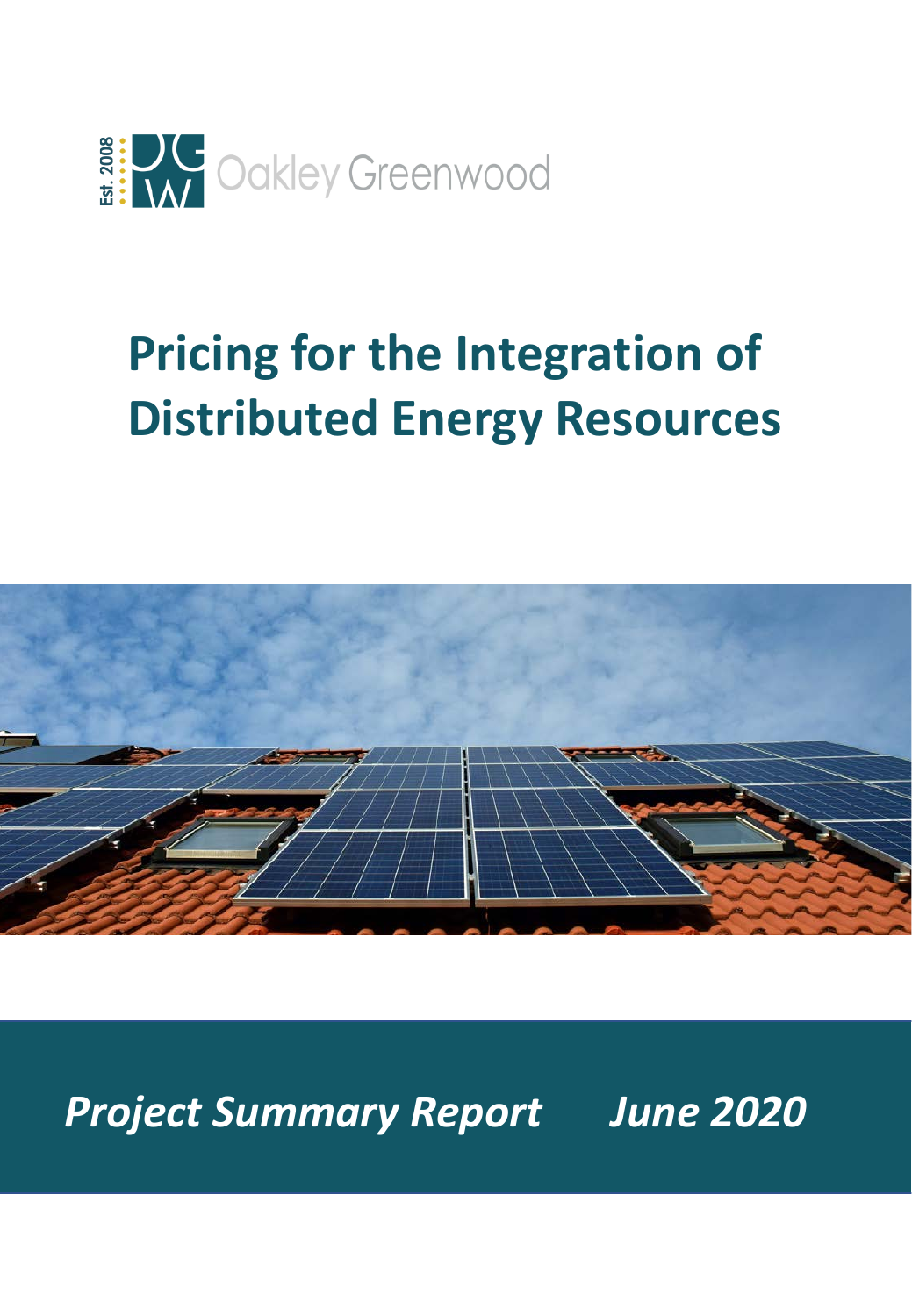

# DISCLAIMER

This report summarises the approach and findings of a study that assessed the potential for more cost-reflective pricing to assist in the economically efficient integration of distributed energy resources (DER) with the grid. It was partially funded by the Australian Renewable Energy Agency (ARENA) under its Advancing Renewables Program (ARP).

The information in this report is intended to provide information for use by electricity industry businesses, DER equipment owners and aggregators and electricity regulators, market bodies and relevant government agencies.

The analysis and information provided in this report has been derived in whole or in part from information provided by a range of parties other than Oakley Greenwood (OGW). OGW explicitly disclaims liability for any errors or omissions in that information, or any other aspect of the validity of that information. We also disclaim liability for the use of any information in this report by any party for any purpose other than the intended purpose.

# DOCUMENT INFORMATION

| Project            | Pricing for the Integration of Distributed Energy Resources                                                                                          |  |  |  |
|--------------------|------------------------------------------------------------------------------------------------------------------------------------------------------|--|--|--|
| Client             | ARENA                                                                                                                                                |  |  |  |
| Status             | Project summary report                                                                                                                               |  |  |  |
| Report prepared by | Lance Hoch (Ihoch@oakleygreenwood.com.au)<br>Rohan Harris (rharris@oakleygreenwood.com.au)<br>Alex Cruickshank (acruickshank@oakleygreenwood.com.au) |  |  |  |
| Date               | June 2020                                                                                                                                            |  |  |  |

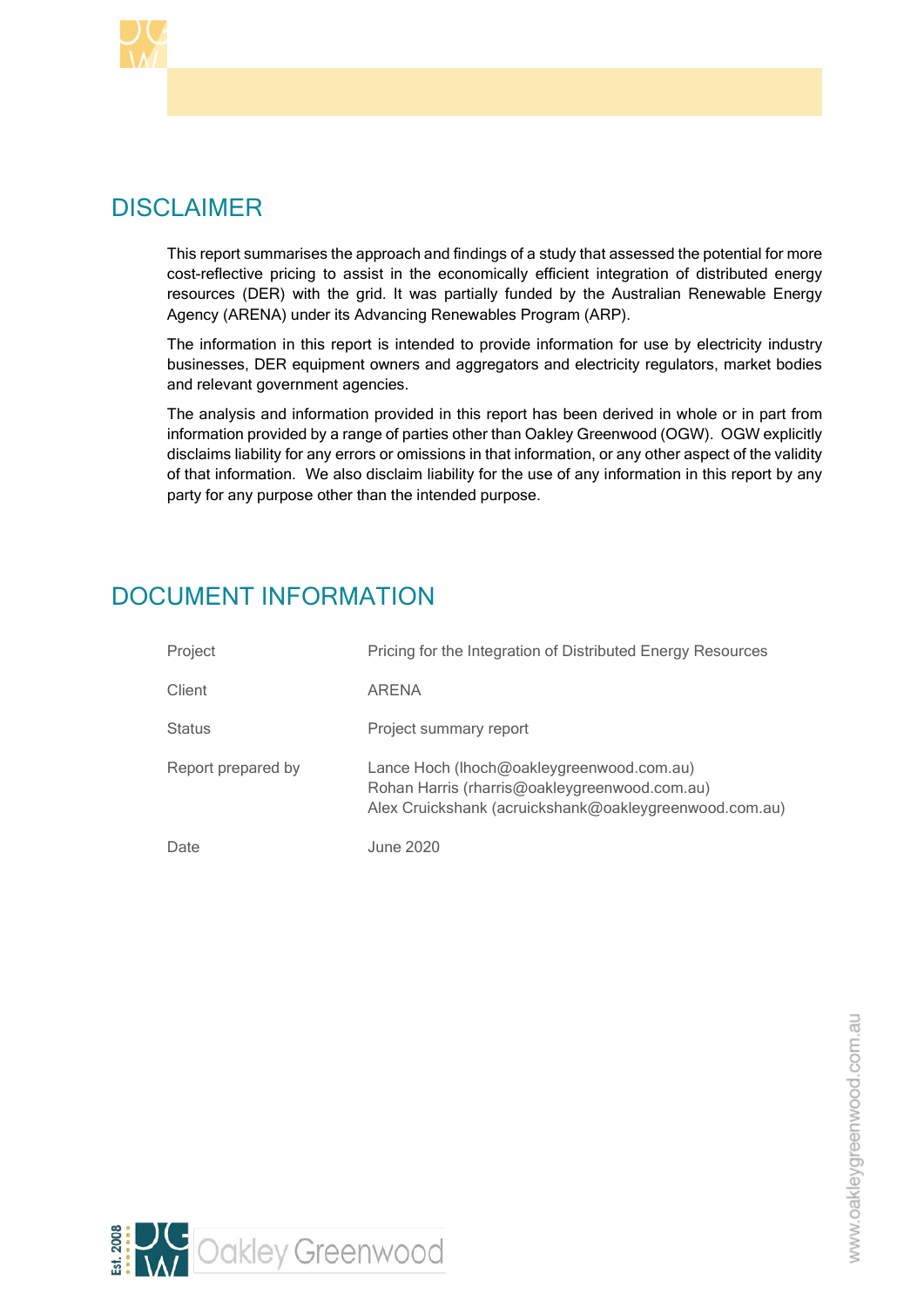

# Table of CONTENTS

| 1.               |      |        |                                                                                     |  |  |  |  |  |  |  |
|------------------|------|--------|-------------------------------------------------------------------------------------|--|--|--|--|--|--|--|
|                  | 1.1. |        |                                                                                     |  |  |  |  |  |  |  |
|                  | 1.2. |        |                                                                                     |  |  |  |  |  |  |  |
|                  | 1.3. |        |                                                                                     |  |  |  |  |  |  |  |
|                  | 1.4. |        | Benefits and costs of pricing structures that reflect the value of DER  3           |  |  |  |  |  |  |  |
|                  | 1.5. |        | Degree of the 'fit' of price signals for DER services with the market Rules  4      |  |  |  |  |  |  |  |
| $\overline{2}$ . |      |        |                                                                                     |  |  |  |  |  |  |  |
|                  | 2.1. |        |                                                                                     |  |  |  |  |  |  |  |
|                  | 2.2. |        |                                                                                     |  |  |  |  |  |  |  |
|                  |      | 2.2.1. |                                                                                     |  |  |  |  |  |  |  |
|                  | 2.3. |        |                                                                                     |  |  |  |  |  |  |  |
|                  |      | 2.3.1. |                                                                                     |  |  |  |  |  |  |  |
|                  |      | 2.3.2. |                                                                                     |  |  |  |  |  |  |  |
|                  | 2.4. |        |                                                                                     |  |  |  |  |  |  |  |
| 3.               |      |        |                                                                                     |  |  |  |  |  |  |  |
|                  | 3.1. |        |                                                                                     |  |  |  |  |  |  |  |
|                  | 3.2. |        | Incorporating a signal for the value of DER in electricity prices 8                 |  |  |  |  |  |  |  |
|                  | 3.3. |        |                                                                                     |  |  |  |  |  |  |  |
|                  |      | 3.3.1. |                                                                                     |  |  |  |  |  |  |  |
|                  |      | 3.3.2. |                                                                                     |  |  |  |  |  |  |  |
|                  |      | 3.3.3. |                                                                                     |  |  |  |  |  |  |  |
|                  |      | 3.3.4. |                                                                                     |  |  |  |  |  |  |  |
|                  |      | 3.3.5. | Costs of managing shared network voltage within required levels 11                  |  |  |  |  |  |  |  |
|                  | 3.4. |        |                                                                                     |  |  |  |  |  |  |  |
|                  |      |        | 3.4.1. Cost drivers of investment in and operation of the wholesale electricity     |  |  |  |  |  |  |  |
|                  |      | 3.4.2. | Cost drivers for the management of the wholesale electricity market13               |  |  |  |  |  |  |  |
| 4.               |      |        | Pricing structures to assist the economically efficient integration of DER 15       |  |  |  |  |  |  |  |
|                  | 4.1. |        |                                                                                     |  |  |  |  |  |  |  |
|                  | 4.2. |        | Approach used in developing pricing structures to reflect DER benefits 16           |  |  |  |  |  |  |  |
|                  | 4.3. |        | Pricing structures to signal DER costs and benefits to the distribution network. 17 |  |  |  |  |  |  |  |
|                  |      | 4.3.1  |                                                                                     |  |  |  |  |  |  |  |
|                  |      | 4.3.2. |                                                                                     |  |  |  |  |  |  |  |
|                  |      | 4.3.3. |                                                                                     |  |  |  |  |  |  |  |
|                  |      | 4.3.4. |                                                                                     |  |  |  |  |  |  |  |



i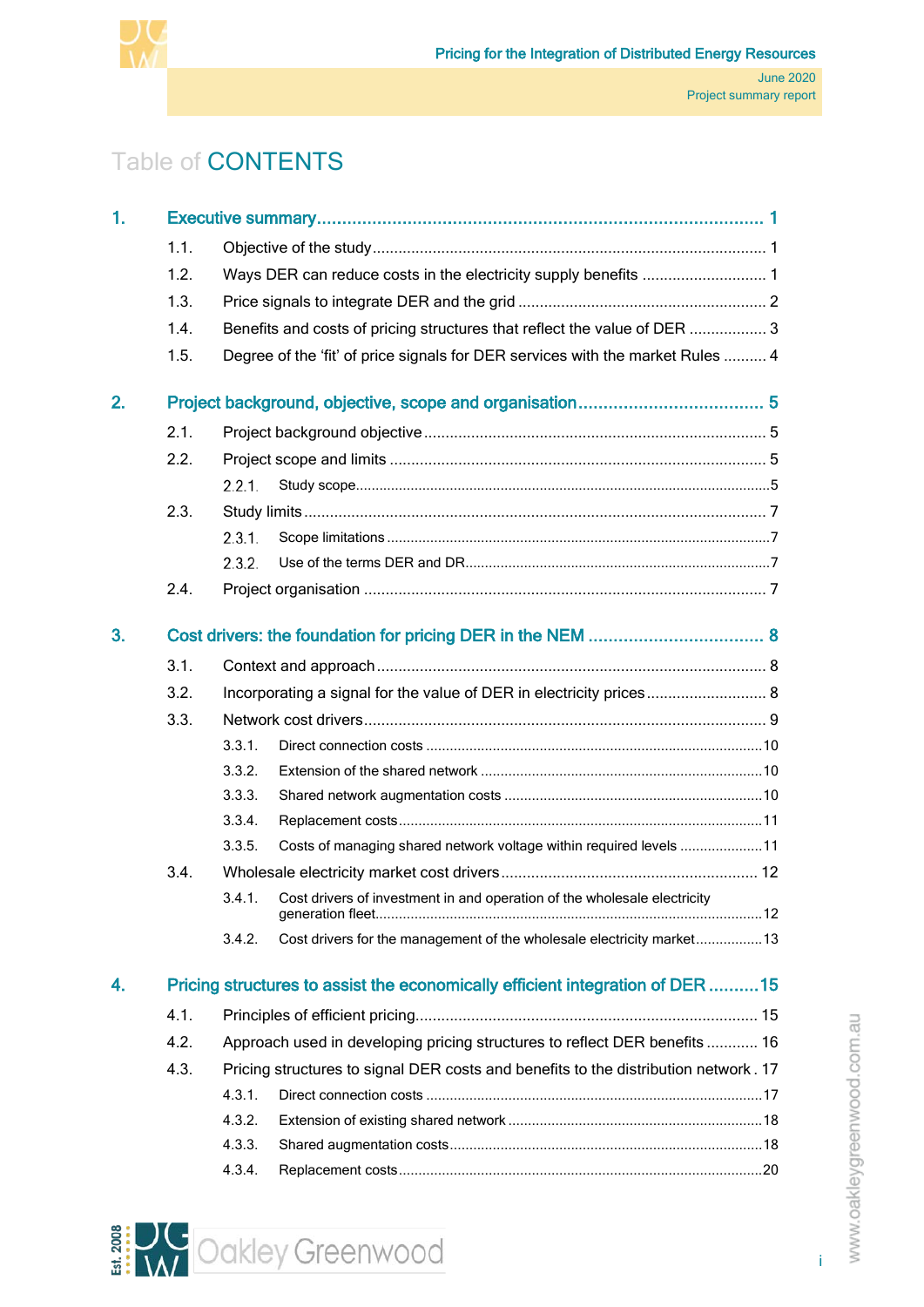

|    |         | 4.3.5. | Costs of managing voltage within required levels on shared network 20           |    |
|----|---------|--------|---------------------------------------------------------------------------------|----|
|    | 4.4.    |        | Pricing structures for DER integration with the various cost/benefit streams in |    |
| 5. |         |        | Cost-benefit assessment of candidate DER pricing structures23                   |    |
|    | 5.1.    |        |                                                                                 |    |
|    | 5.2.    |        |                                                                                 |    |
|    |         | 5.2.1. |                                                                                 |    |
|    |         | 5.2.2. |                                                                                 |    |
|    | 5.3.    |        |                                                                                 |    |
| 6. |         |        |                                                                                 |    |
|    | 6.1.    |        | Review of the 'fit' of price signals for DER services with the market Rules  28 |    |
|    |         | 6.1.1. |                                                                                 |    |
|    |         | 6.1.2. |                                                                                 |    |
|    |         | 6.1.3. | Chapter 4: Power System Security and Chapter 4A: Retailer Reliability           |    |
|    |         | 6.1.4. | Chapter 5: Network Connection, Access, Planning and Expansion30                 |    |
|    |         | 6.1.5. | Chapter 6: Economic Regulation of Distribution Services 30                      |    |
|    |         | 6.1.6. |                                                                                 |    |
|    |         | 6.1.7. |                                                                                 |    |
|    | 6.2.    |        |                                                                                 |    |
|    |         | 6.2.1. |                                                                                 |    |
|    |         | 6.2.2. |                                                                                 |    |
|    |         | 6.2.3. |                                                                                 |    |
| 7. |         |        |                                                                                 | 34 |
|    |         |        |                                                                                 |    |
|    | A.1:    |        |                                                                                 |    |
|    | $A.2$ : |        |                                                                                 |    |



ii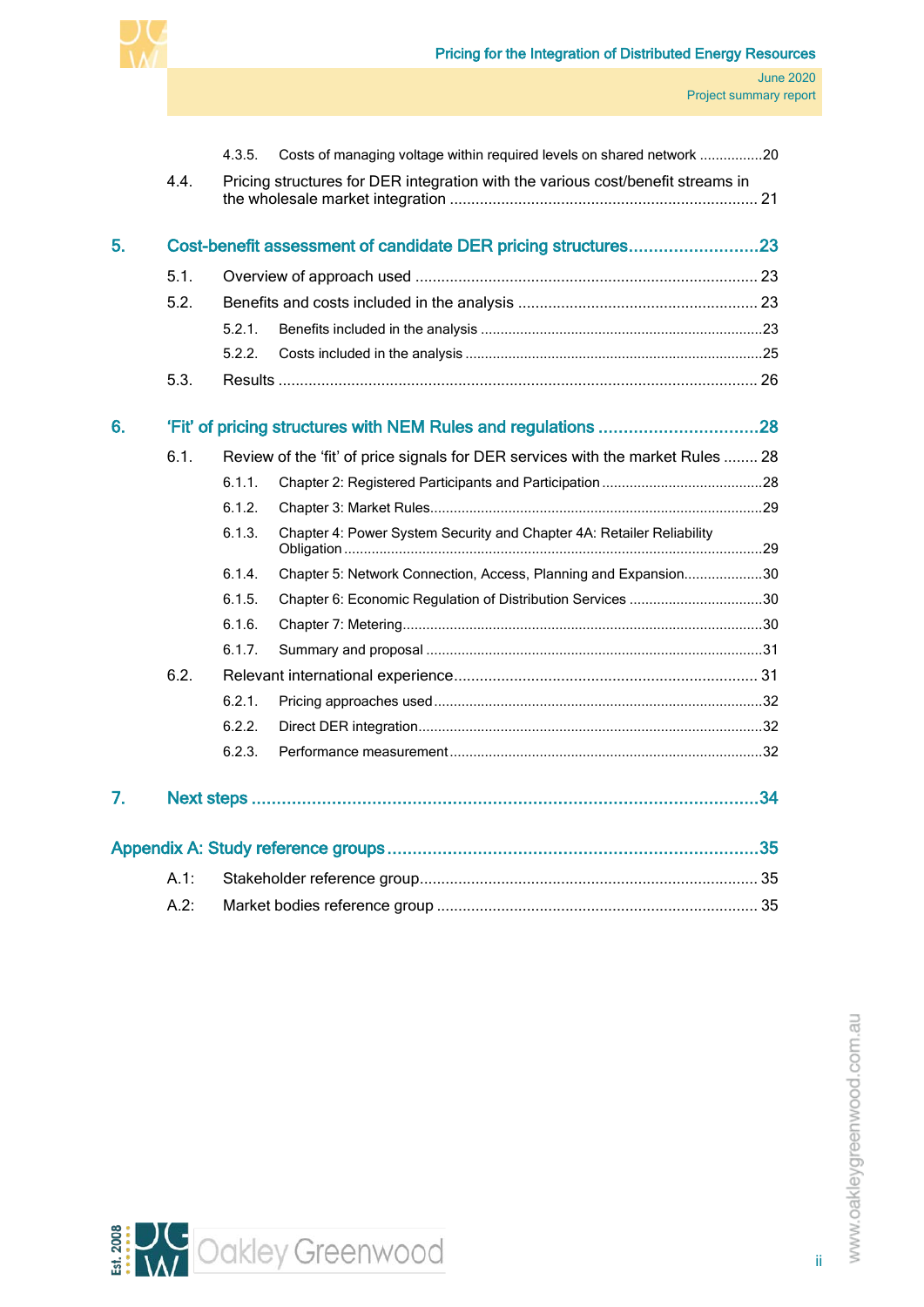

# Table of FIGURES

# Table of TABLES

| Table 1: Pricing structures to signal DER impacts on direct connection costs  17              |  |
|-----------------------------------------------------------------------------------------------|--|
| Table 2: Pricing structures to signal DER impacts on the cost of extending the existing       |  |
| Table 3: Pricing structures to signal DER impacts on shared augmentation costs driven by      |  |
| Table 4: Pricing structures to signal DER impacts on shared augmentation costs driven by      |  |
| Table 5: Pricing structures to signal DER impacts on network asset replacement costs  20      |  |
| Table 6: Pricing structures to signal DER impacts on the cost of managing voltage 20          |  |
|                                                                                               |  |
| Table 8: Benefits (cost reductions) from adoption of alternative DER pricing arrangements  23 |  |
| Table 9: Potential benefits not included in the cost-benefit assessment and reasons for       |  |
|                                                                                               |  |



iii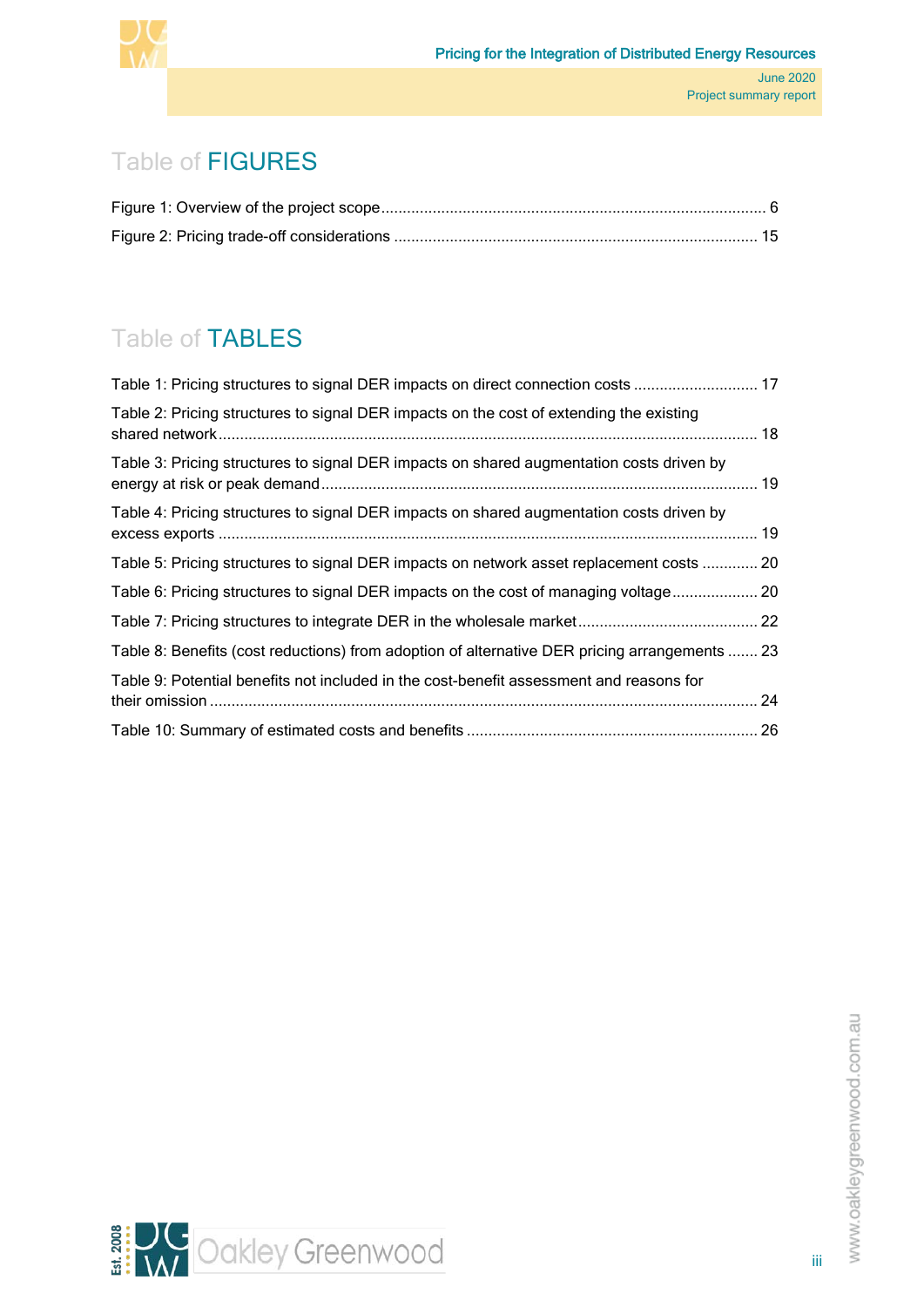

# <span id="page-5-0"></span>1. Executive summary

# 1.1. Objective of the study

<span id="page-5-1"></span>Distributed energy resources (DER) such as rooftop PV with and without battery storage, electric vehicles and stationery behind the meter batteries, depending on where they are located and when and how they are operated, can either impose or reduce costs on the overall electricity supply chain.

The central focus of this study was the development of price signals that could be used to better integrate DER with the central generation and grid electricity supply chain. Such price signals would need to inform DER owners and their agents (e.g., aggregators) about the costs and benefits that DER can pose for the supply chain and, hopefully, incentivise:

- **Investment in DER** 
	- at the right scale, at the correct location, and at the right time, and **College**
	- at the least cost, and
- **D** Operation of DER in such a way that it is allocated to its highest value use in its location at any specific time, so as to maximise its economic value.

The price signals developed in the study focus in particular on providing price signals that reflect the benefits that DER can provide to – and the costs it can impose on – the electricity supply chain.

Input to the project was provided from a variety of stakeholder perspectives via two reference groups that reviewed and commented on the various stages of the work as the study progressed.

## [1](#page-5-3).2. Ways DER can reduce costs in the electricity supply benefits<sup>1</sup>

<span id="page-5-2"></span>The primary way in which DER can provide benefits to the electricity supply chain is by reducing costs. The study identified the following areas in which DER can do that. Specifically:

DER can reduce network costs in the following areas:

- **D** Direct connection costs
- **EXTER** Extension of the existing shared network
- **Augmentation of the existing shared network**
- $\blacksquare$  Replacement of the existing shared network
- **D** Costs of managing voltage within required levels within the existing shared network
- $\blacksquare$  Managing bushfire risk<sup>[2](#page-5-4)</sup>.

At present, however, the pricing structures used by DNSPs do not reflect DER's ability to reduce these costs.



<span id="page-5-3"></span><sup>&</sup>lt;sup>1</sup> The cost drivers within the electricity supply chain that DER can affect are discussed in our topical report entitled, Cost drivers: the foundation for pricing DER in the NEM, April 2019.

<span id="page-5-4"></span><sup>&</sup>lt;sup>2</sup> Bushfire risk is an externality that network businesses generally have regard for in their planning decisions. DER particularly in the form of stand-alone power systems -- can be a feasible alternative to grid-supplied electricity. As such, bushfire risk and the degree to which it can be reduced by DER is best seen as a component of the connection cost to be faced by an individual customer or the replacement cost of an asset serving one or more customers.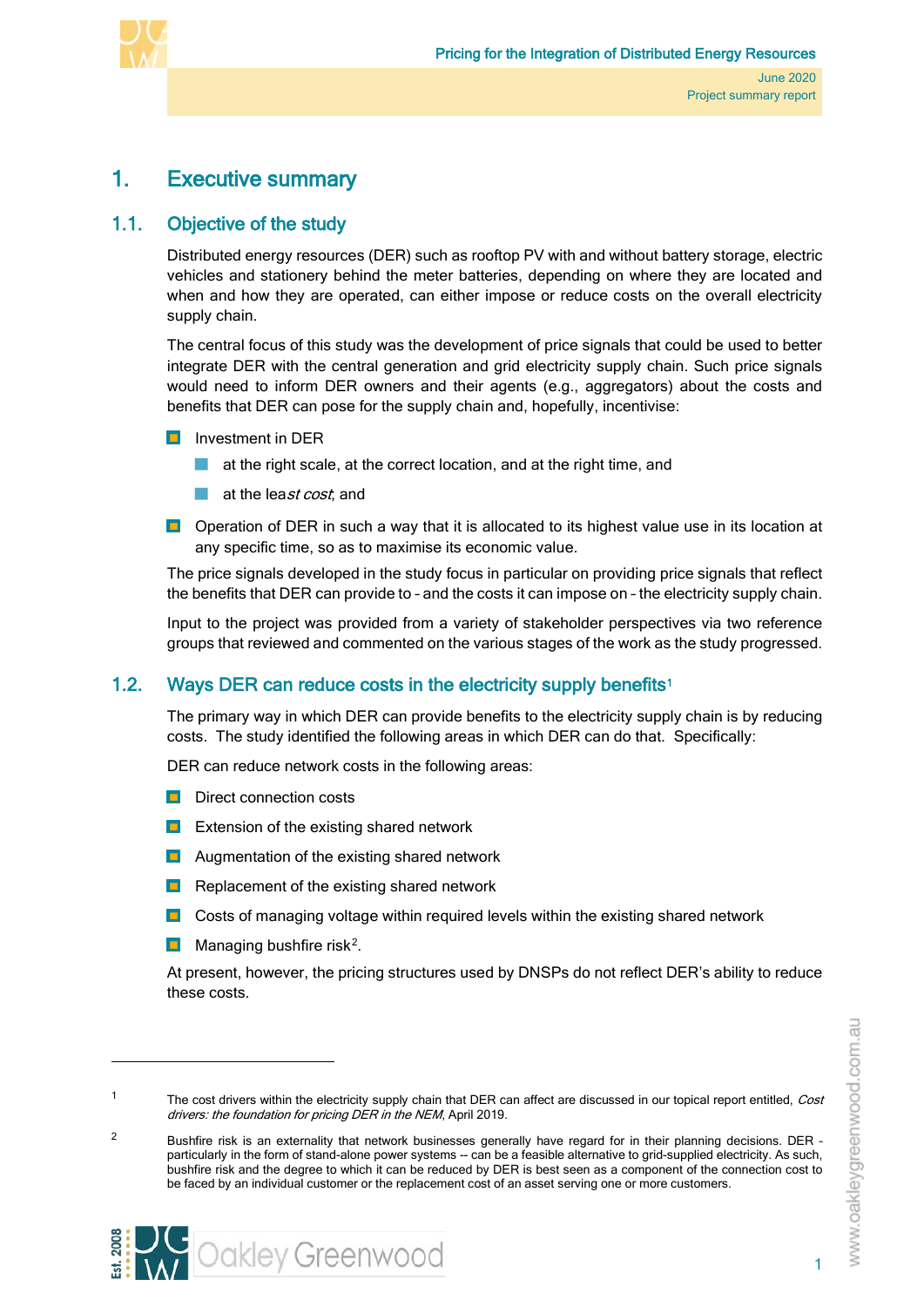

DER can reduce costs in the wholesale market in the following areas:

- **The investment in and operation of the generation fleet required to meet aggregate consumer** demand, and
- **The cost of managing the operation of the wholesale electricity market.**

The wholesale market already provides price signals in several of these areas (for example, the wholesale market provides a very transparent price signal for the value of putting energy into the grid, and the FCAS<sup>[3](#page-6-1)</sup> market provides a similarly transparent price signal for the value of the services that can assist in managing system frequency. However, these price signals cannot be readily accessed by DER owners and their agents.

The potential for DER to reduce greenhouse gas emissions associated with the provisions and use of electricity was not explicitly considered in the study precisely because those costs are not directly included in the price of electricity<sup>4</sup>.

# 1.3. Price signals to integrate DER and the grid<sup>[5](#page-6-3)</sup>

<span id="page-6-0"></span>In developing alternative pricing structures for the various ways in which DER can provide value by reducing costs within the electricity supply chain we considered four independent parameters:

- $\blacksquare$  The form of the price signal specifically whether the price signal should be a charge, a rebate or a payment;
- **The time at which the service is provided, specifically whether the level of the price signal** should be static or dynamic;
- **The basis of the price signal, specifically whether it should be based on the short- or the long**run marginal cost of the service being provided; and
- **Location, specifically whether and to what extent the price signal should vary by location.**

These different parameters were mixed and matched to provide a 'menu' of candidate pricing structures for each of the DER services that had been identified. This mix and match approach resulted in there being anywhere from 2 to 6 candidate pricing structures for each DER service, ranging from simpler structures that are somewhat similar to current pricing approaches, to more sophisticated and complex structures that are considerably different to the approaches currently in use.

The Stakeholder and Market Bodies Reference Groups (SRG and MBRG) were generally very supportive of the suite of pricing approaches that were developed. However, the SRG expressed a general preference for:

**La** Location-specific, as opposed to DB-wide, DER price signals, with a number of members expressing the view that a DB-wide, or postage-stamped, price signal would deliver very few if any economic benefits, given that future network costs will differ significantly by location; and



<span id="page-6-1"></span><sup>3</sup> The Frequency Control Ancillary Services market.

<span id="page-6-2"></span><sup>&</sup>lt;sup>4</sup> The value of DER in reducing carbon emissions is recognized in government policy initiatives such as Victoria's Feed-in Tariff, which includes an explicit value related to the carbon reduction achieved by DER. DER owners receive that benefit but it does not reduce costs in the electricity supply chain.

<span id="page-6-3"></span><sup>&</sup>lt;sup>5</sup> A full description of the pricing structures that were developed to signal the ways in which DER can reduce cost in the electricity supply chain is provided in our topical report entitled, Pricing for the Integration of Distributed Energy Resources: Pricing Structures, October 2019.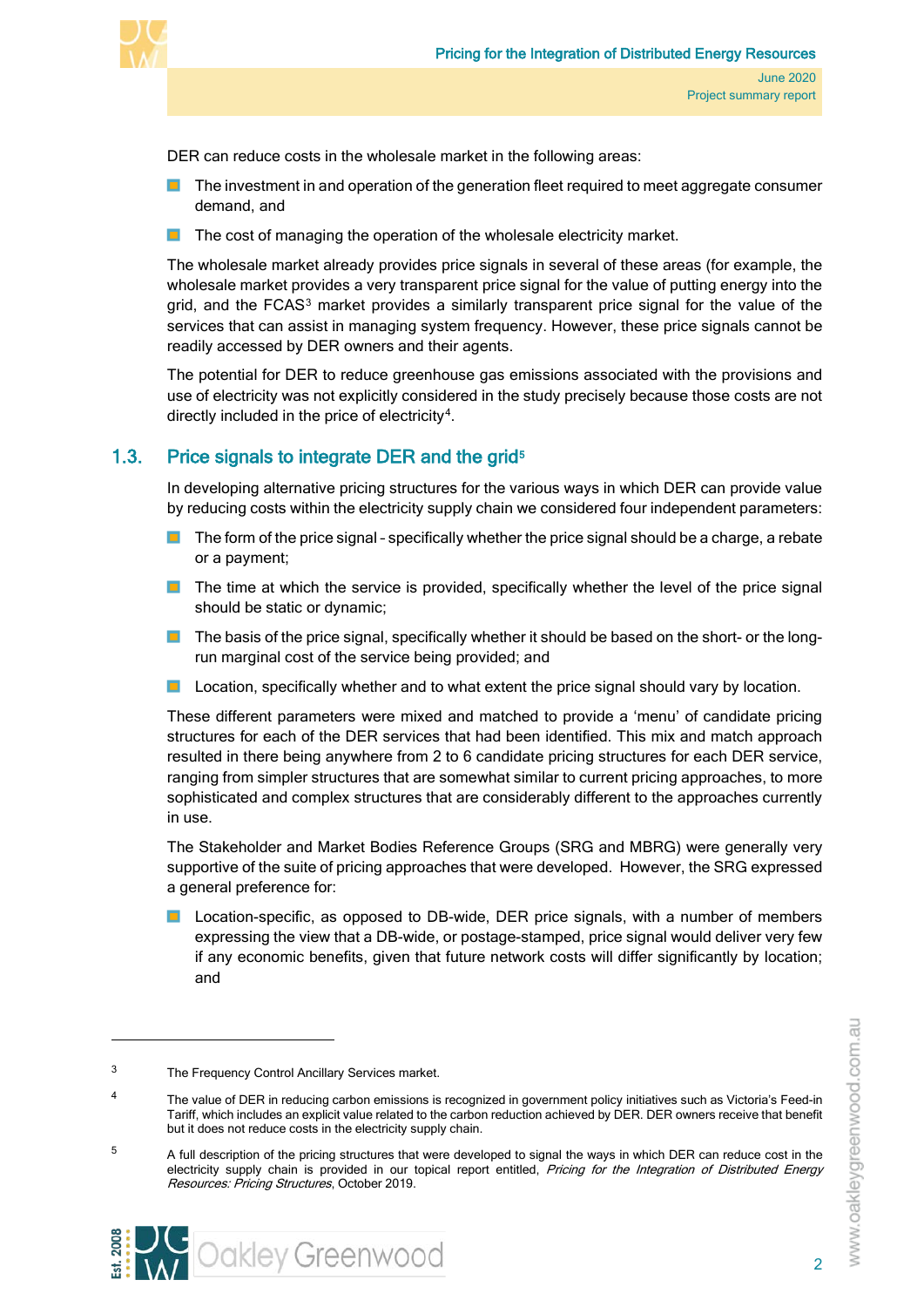

**P** Posted price signals, as opposed to "market-driven" outcomes through which DER service providers would offer services into a market (and a dispatch schedule and market-clearing price would be established via that process). Posted price signals were felt to be preferable, particularly in the short-to-medium term due to their relative simplicity.

Examples of the pricing structures that reflect the preferences of the SRG and MBRG are provided in Section 4 of this report. The full set of candidate pricing structures can be viewed in our report entitled Pricing structures to assist the economically efficient integration of DER (April 2019).

The SRG and MBRG also noted that price signals reflecting the value of DER to the electricity supply chain would, in most cases, be responded to by third-party aggregators on behalf of DER owners, rather than the DER owners themselves. This has implications for the acceptable level of complexity of the pricing structures, as the value proposition of such third-party aggregators can be expected to be their ability to understand how DER technologies operate, monitor the price signals available to those technologies and operate the DER technologies of their customers on their behalf (or provide advice to DER owners that prefer to operate their technologies themselves).

## 1.4. Benefits and costs of pricing structures that reflect the value of  $DER<sup>6</sup>$

<span id="page-7-0"></span>A high-level assessment was conducted of the costs and benefits of the pricing structures developed in the study. The results indicated that the benefits of offering these types of price signals can be expected to exceed the costs. The table below shows the results at the state level.

| <b>Potential benefits*</b>                    | <b>VIC</b> | <b>NSW</b> | QLD      | <b>SA</b> |
|-----------------------------------------------|------------|------------|----------|-----------|
| Transmission and distribution<br>augmentation | \$58.5m    | \$27.7m    | \$44.0m  | \$43.7m   |
| Voltage benefits                              | \$14.7m    | \$14.2     | \$1.9m   | \$6.9m    |
| Less                                          |            |            |          |           |
| Est. upfront and on-going costs               | \$15.5m    | \$9.3      | \$6.2m\$ | \$3.1m    |
| Net benefits (costs)                          | \$57.7m    | \$32.6m    | \$39.6m  | \$47.6m   |

Summary of estimated costs and benefits

\*All potential benefits are in NPV terms, based on a pre-tax real WACC of 5% and a 10-year evaluation period. Totals may not add due to rounding.

It is important to note that the assessment itself was quite conservative in that it did not quantify all of the potential benefits that could be provided by DER. Network cost reductions in voltage management and asset replacement were not quantified due to their highly situation specific nature, and wholesale market and FCAS cost reductions were not included due to the need for the sophisticated modelling required for their estimation, which was beyond the scope of this study.

<span id="page-7-1"></span><sup>6</sup> Details of the cost/benefit assessment are provided in our topical report entitled, Pricing for the Integration of Distributed Energy Resources: 'Fit' with Market Rules, International Experience and Cost-Benefit Assessment, April 2020.

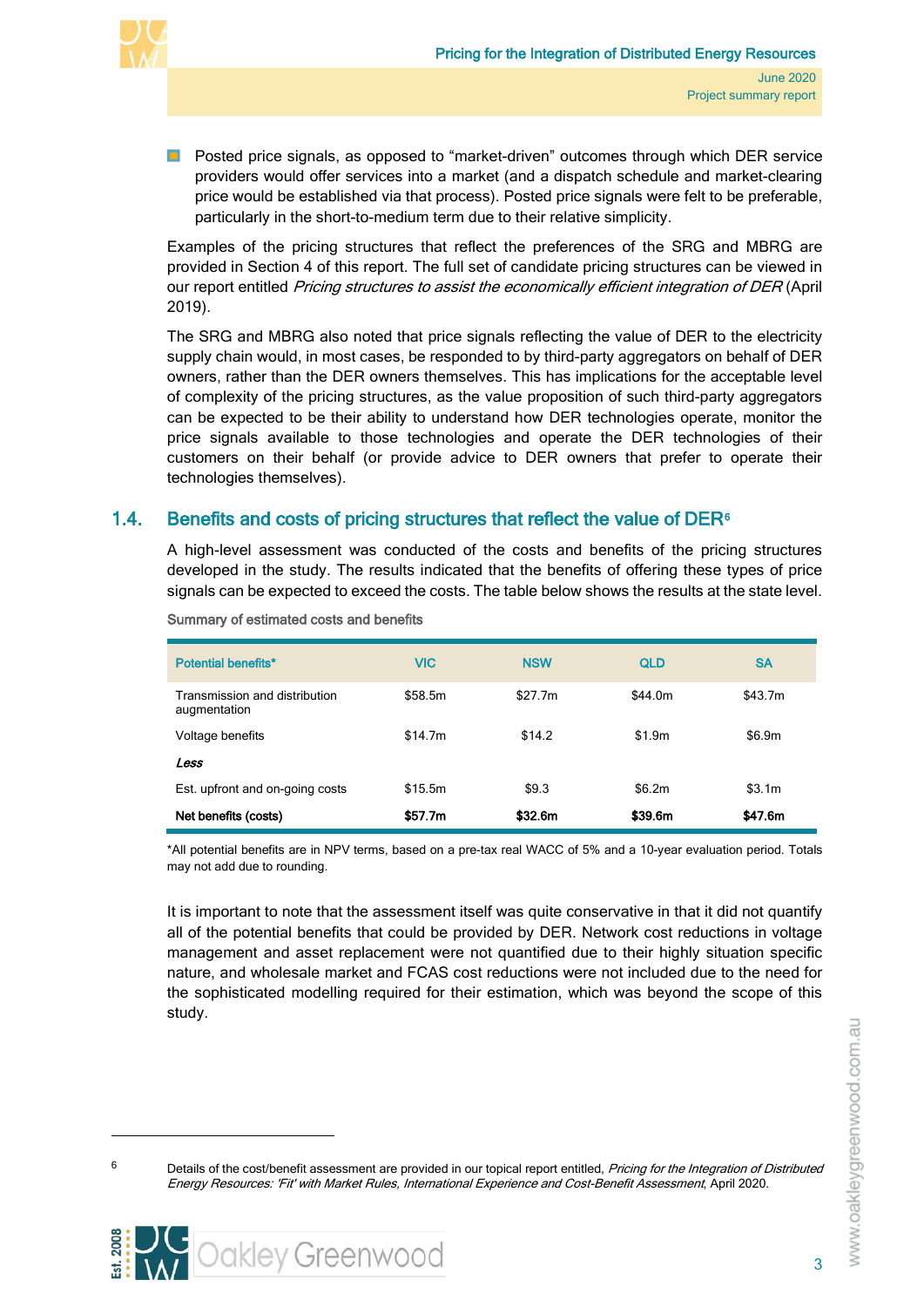

# 1.5. Degree of the 'fit' of price signals for DER services with the market Rules<sup>[7](#page-8-1)</sup>

<span id="page-8-0"></span>The study also included a review of the degree to which the DER pricing structures that were developed 'fit' with the current market rules. This review concluded that the economic, marketbased approach of the National Electricity Rules (NER) is generally supportive of DER integration.

The only aspect of Chapter 6 that poses a barrier to the use of some of the pricing structures identified in the study is Rule 6.1.4 which prohibits a distribution business from charging a network user "for the export of electricity generated by the user into the distribution network". It should be noted, however, that this Rule does not preclude the use of fixed or demand charges in relation to connection services. It is also the case that the DEIP Access and Pricing work package is considering alternative pricing arrangements and intends to put forward a Rule Change request that may include a means for addressing this barrier.

Other aspects of the rules for participation and network pricing were found to be limiting at least somewhat the effective integration of DER with the grid. Some key changes have been made or are being considered that will enhance DER integration, when and if adopted:

- 5-Minute settlement Valuing supply side energy and DER on a five-minute basis will allow dispatchable DER to gain additional income for short-term supply against dispatch peaks. This will particularly benefit assets that can be dispatched on very short notice to meet price peaks.
- **DER Aggregation The Rule changes that established the Small Generator Aggregator and** Market Ancillary Service Provider market participant categories (which came into effect in 2013 and 2017 respectively) and that are being considered currently to establish a Demand Response Service Providers market participant category provide potential pathways for allowing third parties to bring a more focused approach to the development and integration of DER.
- **E** Current Rule change processes and reviews have the potential to also be helpful as long as the changes are made with DER in mind. It is our understanding that the post-2025 market design being developed by the Energy Security Board (ESB) is considering these issues. A fully two-sided market would remove the need for specialised pricing and participation mechanisms for demand response. AEMO's VPP Demonstration Program will likely provide key insights into the operational impacts and benefits realisation of DER in the wholesale, network and retail parts of the electricity supply chain.

<span id="page-8-1"></span><sup>&</sup>lt;sup>7</sup> A fuller discussion of this topic is provided in our topical report entitled, *Pricing for the Integration of Distributed Energy* Resources: 'Fit' with Market Rules, International Experience and Cost-Benefit Assessment, April 2020.

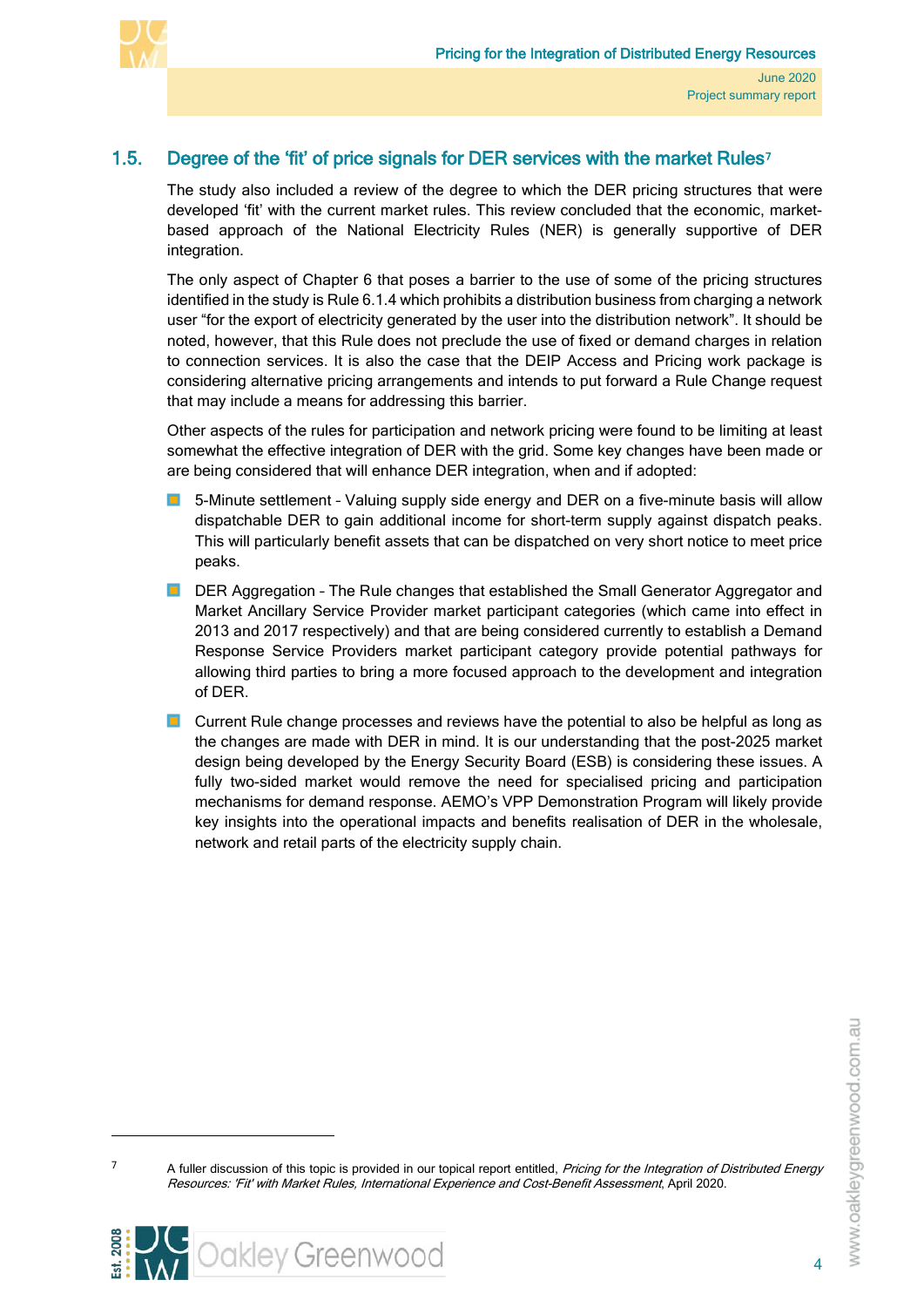



# <span id="page-9-0"></span>2. Project background, objective, scope and organisation

# 2.1. Project background objective

<span id="page-9-1"></span>From an economic perspective, the benefits accruing from the increasing uptake of DER in the National Electricity Market (NEM) will be maximised if the price signals and other aspects of the market arrangements incentivise:

- DER investment:
	- **at the right scale, at the correct location, and at the right time (allocative efficiency), and**
	- **at the** *least cost* (productive efficiency); and
- DER operation in such a way that it is allocated to its highest value use in its location at any specific time, so as to maximise its economic value (allocative efficiency).

Having appropriate price signals for incentivising both efficient investment in, and operation of, DER are fundamental to the achievement of the National Electricity Objective. The corollary is that an uncoordinated approach to DER deployment (i.e., one not driven by the underlying economic benefits and costs of DER) will almost certainly lead to DER being installed at an inappropriate scale, and potentially in the wrong locations and at the wrong times, as well as it being operated in a manner that does not maximise economic efficiency.

Accordingly, the overall objective of this study is to determine how price signals can be structured and presented so as to best reflect the value that DER at customer sites or elsewhere within the distribution can provide to the electricity value chain so that DER investment is driven by market forces, maximised at the appropriate points in the energy delivery chain and developed at the right scale within the NEM[8](#page-9-4).

# <span id="page-9-2"></span>2.2. Project scope and limits

2.2.1. Study scope

<span id="page-9-3"></span>The study was organised in six major steps, as shown in the figure on the following page, and includes a significant amount of stakeholder engagement and input from industry, consumer groups, market intermediaries and market bodies. The six primary steps within the study are:

- **D** Commencement of the project with a workshop to embed the stakeholder processes to be used through the remainder of the work (Step 1).
- $\Box$  Identification of the services that DER can provide to each part of the electricity supply chain with specific attention to those services that are not already valued/priced (Step 2).
- Development of the value range of each service that is not currently priced in the market, along with the units in which the value should be denominated and a description of the factors that govern the technical feasibility of the use of DER for the provision of each service and the extent to which the provision of each service may interact with other services or value streams (Step 3a).



<span id="page-9-4"></span><sup>&</sup>lt;sup>8</sup> For the purpose of this study, DER includes decisions on the use of energy, including load shifting and curtailment (DR), as well as co-generation, tri-generation, and embedded and behind-the-meter renewable energy generation technologies and storage.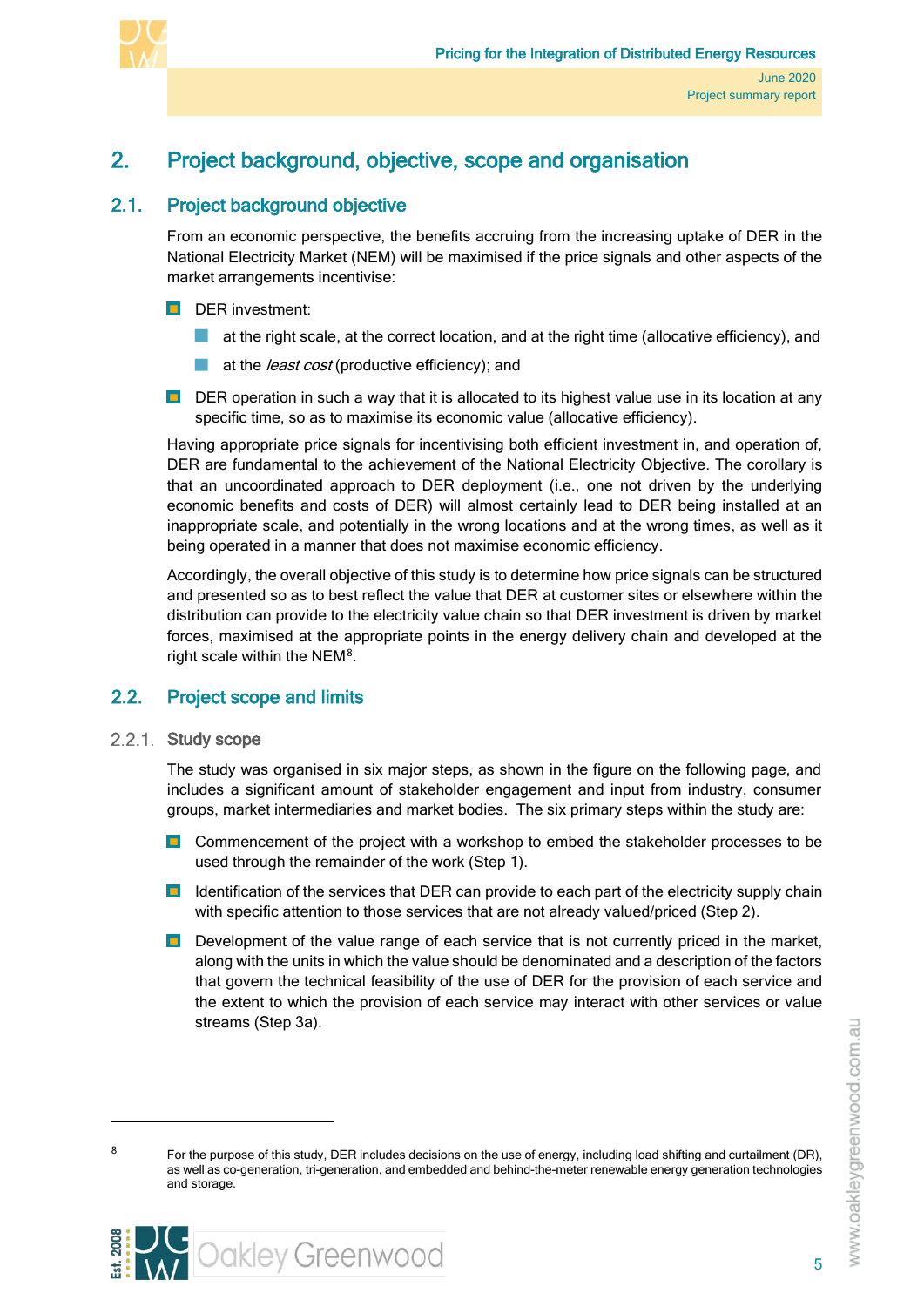

<span id="page-10-0"></span>

- **Translation of the values into price signals that can be readily understood and responded to** by market participants, market intermediaries, DER investors and end customers (Step 3b).
- **An assessment of the degree to which the current and likely near-term developments in the** market design, Rules, market arrangements and regulatory framework will support the use of these price signals or will need to be modified to do so, incorporating learnings from other markets that are farther along in the integration of DER (Step 4).
- **Assessment of the pricing options in terms of the magnitude of the value of the benefits they** are likely to be able to realise as compared to the costs required to obtain them, using a set of criteria that conform with the National Energy Objective to assess their relative ability to increase economically efficient deployment and operation of DER and the complexity, costs and difficulty of implementing them (Step 5).
- **Reporting of results to stakeholders for review and comment, and wider dissemination** (Step 6).

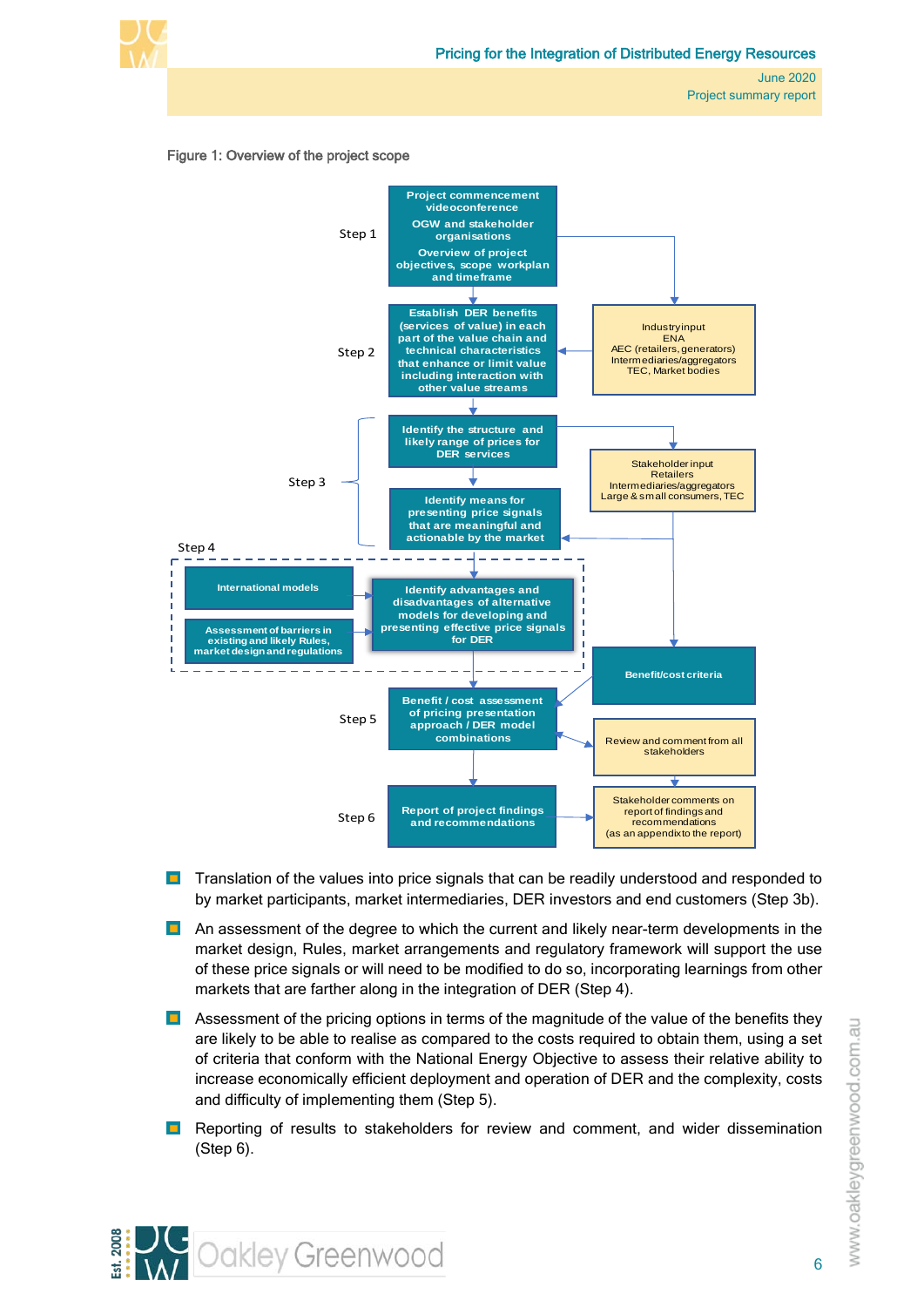

# <span id="page-11-0"></span>2.3. Study limits

#### 2.3.1. Scope limitations

<span id="page-11-1"></span>It should be noted that this study concerns the development and use of price signals related to the benefits that the deployment and use of distributed energy resources (DER) can provide to the electricity supply chain, where 'benefit' is defined as a reduction in the cost incurred somewhere in the electricity supply chain. As such, the price signals being developed in this study almost exclusively address the export of energy generated by DER. The study does not address electricity charges for the consumption of mains delivered electricity to end-use facilities where DER systems are installed.

In addition, the study is not trying to design price signals for end-use customers. Prices for enduse customers are the responsibility of retailers and in some cases aggregators and other market intermediaries. We recognise that many if not the vast majority of end-use customers (and particularly small end-use customers) will not be interested in receiving or technically capable of responding to complex and potentially highly time-varying price signals. However, technologies exist that can be deployed by retailers and market intermediaries (and possibly in future by enduse customers themselves) that can integrate relevant information and automate the response of DER systems in ways that deliver benefits to the electricity supply chain and the DER owner. While price signals of the type developed in this study may not be used all DER owners, the absence of such price signals will severely limit the aggregate benefit that DER is likely to deliver to the electricity supply system.

#### 2.3.2. Use of the terms DER and DR

<span id="page-11-2"></span>For the purpose of this study, the term DER includes demand response (DR). This is appropriate because the value of both DER and DR lies in their ability to respond to price signals in ways that can reduce the costs incurred in the central electricity supply chain (i.e. the large-scale generation sector and the transmission and distribution networks). Because of this the structure of price signals that are appropriate for DER will also be appropriate for DR. We have therefore used the term DER as inclusive of DR.

However, there is also an important practical difference between DR and most other forms of DER (e.g., rooftop PV systems and behind-the-meter batteries). That is that DR can seldom if ever be directly measured, while DER can. Metering can establish exactly how much electricity a DER system exports. By contrast, while metering can be useful in establishing the amount of DR delivered, that amount is virtually always defined with reference to the amount of electricity that would have been consumed under business-as-usual conditions (i.e., if the DR had not been provided). This implies a counterfactual which has to be constructed; DR cannot be directly measured.

This difference does not require a difference in price signals or their structure, but it does require different approaches for measuring the output of DR as compared to DER.

## 2.4. Project organisation

<span id="page-11-3"></span>The substantive work undertaken in the project was performed by Oakley Greenwood staff. A significant level of consultation was provided through the use of two bodies: a Stakeholder Reference Group comprised of electricity industry, consumer and third-party businesses and organisations; and a Market Bodies Reference Group. The composition of both reference groups is provided in Appendix A.



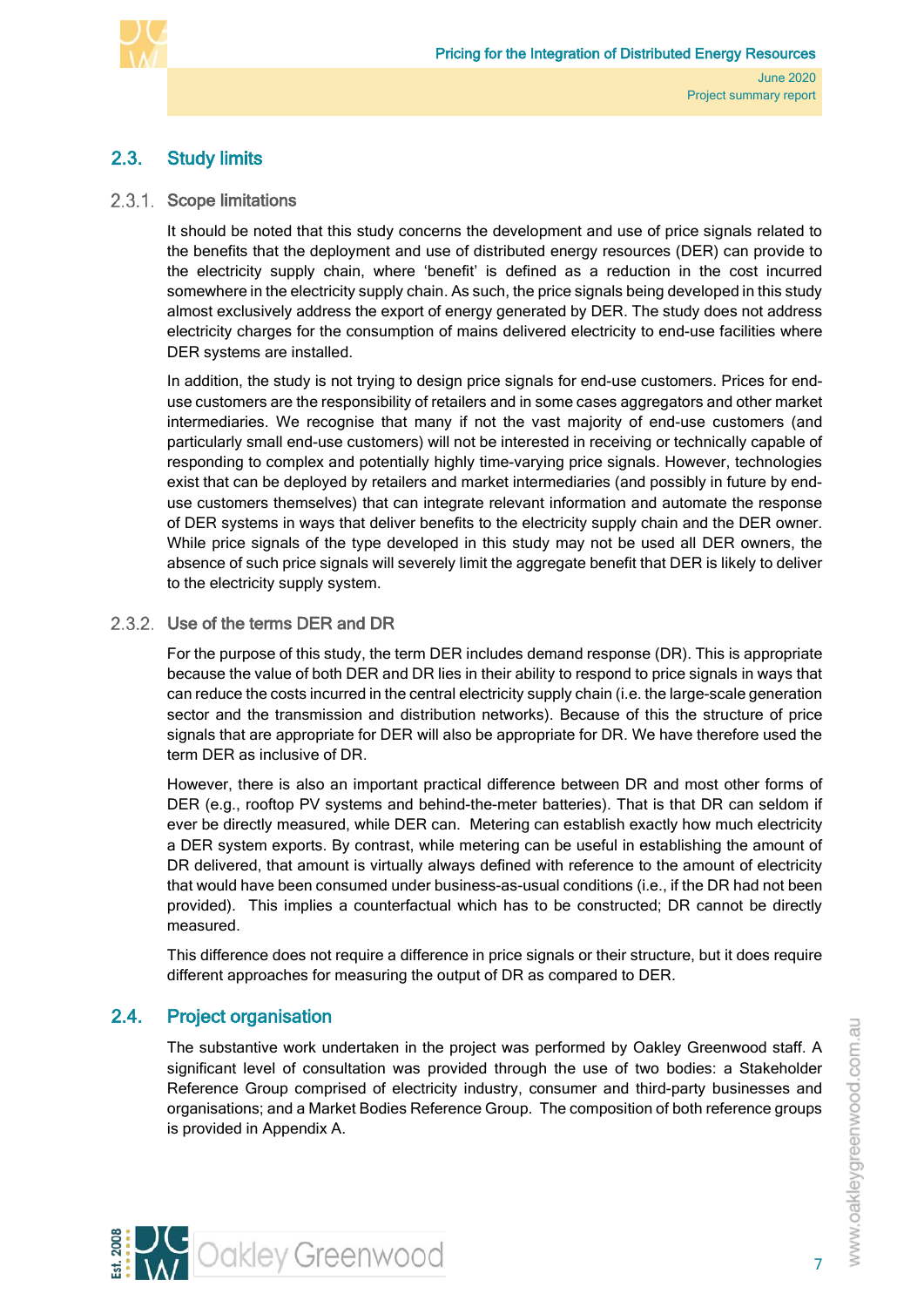

# <span id="page-12-0"></span>3. Cost drivers: the foundation for pricing DER in the NEM

## 3.1. Context and approach

<span id="page-12-1"></span>The use of distributed energy resources (DER) can potentially impact each part of the electricity supply chain. However, the key to the economically efficient integration of DER into the electricity market and grid requires an understanding of the value DER can provide; that is, how the use of DER can affect - and particularly reduce - the costs of the electricity supply chain and then developing price signals that reflect those cost impacts.

As such, the purpose of this part of the project was to identify the key cost drivers within both network and wholesale generation sectors of the electricity supply chain in order to determine:

- **N** whether and under what conditions DER can reduce (or may increase) those costs, and
- **h** how those cost impacts can be reflected in price signals that can be (a) readily understood and acted upon by DER asset owners and/or their agents, and (b) implemented at a cost that does not exceed the value of the benefit they can be expected to provide.

More specifically, the study attempted to describe:

- **how each of the cost drivers operates to affect cost in the value chain;**
- **E** the locational and temporal dimensions of each cost driver (that is, whether it affects cost everywhere always, everywhere but only sometimes, any time but only in certain places, or only certain places at certain times); and
- **h** how DER can impact the cost driver and any impact that might have on other cost drivers within that or other parts of the supply chain.

The impact of DER on externalities associated with the electricity supply chain (for example greenhouse gas emissions, particulate emissions, land use) was not considered in the study precisely because those costs are not directly included in the price of electricity unless government policy specifically requires their inclusion (and sets the associated value to be included)[9.](#page-12-3)

## 3.2. Incorporating a signal for the value of DER in electricity prices

**Cookley Greenwood** 

<span id="page-12-2"></span>To be as efficient as possible in signalling the value of DER electricity prices should incentivise:

 $\blacksquare$ Efficient consumption behaviour: We want to design price signals that incentivise customers to consume electricity from the grid if the marginal benefit to them of consuming that unit of electricity equals or exceeds the marginal  $cost^{10}$  $cost^{10}$  $cost^{10}$  to society of providing that unit of electricity to that customer via the grid;

8

<span id="page-12-3"></span>

<sup>&</sup>lt;sup>9</sup> Some externality costs may be captured in the electricity prices. For example, where generation facility operators or other parts of the supply chain need to carry insurance for potential damages caused by the environmental impacts of their operations, this would represent at least some internalisation of the potential costs of those sources of damage. This would be the case, for example, for pipeline operators in respect to the potential for environmental damage from oil pipeline leaks, or upstream gas and oil producers in the case of groundwater pollution from shale gas fracking or environmental damage from ocean drilling. While those insurance costs – and the compensation provided to affected parties – may or may not be an accurate quantification of the economic costs imposed on affected parties, at least some level of cost associated with these externalities (i.e., the cost of insuring against them) will be incorporated into the price of electricity, thereby providing an advantage to a resource that does not impose the potential for those impacts.

<span id="page-12-4"></span><sup>10</sup> Noting that the marginal cost of supplying electricity services may vary depending on a range of factors, such as the location or the time of day/week/season/year at which the consumption occurs. It is also important to note that "marginal cost" is a forward-looking concept, and hence relates to future costs, not sunk costs.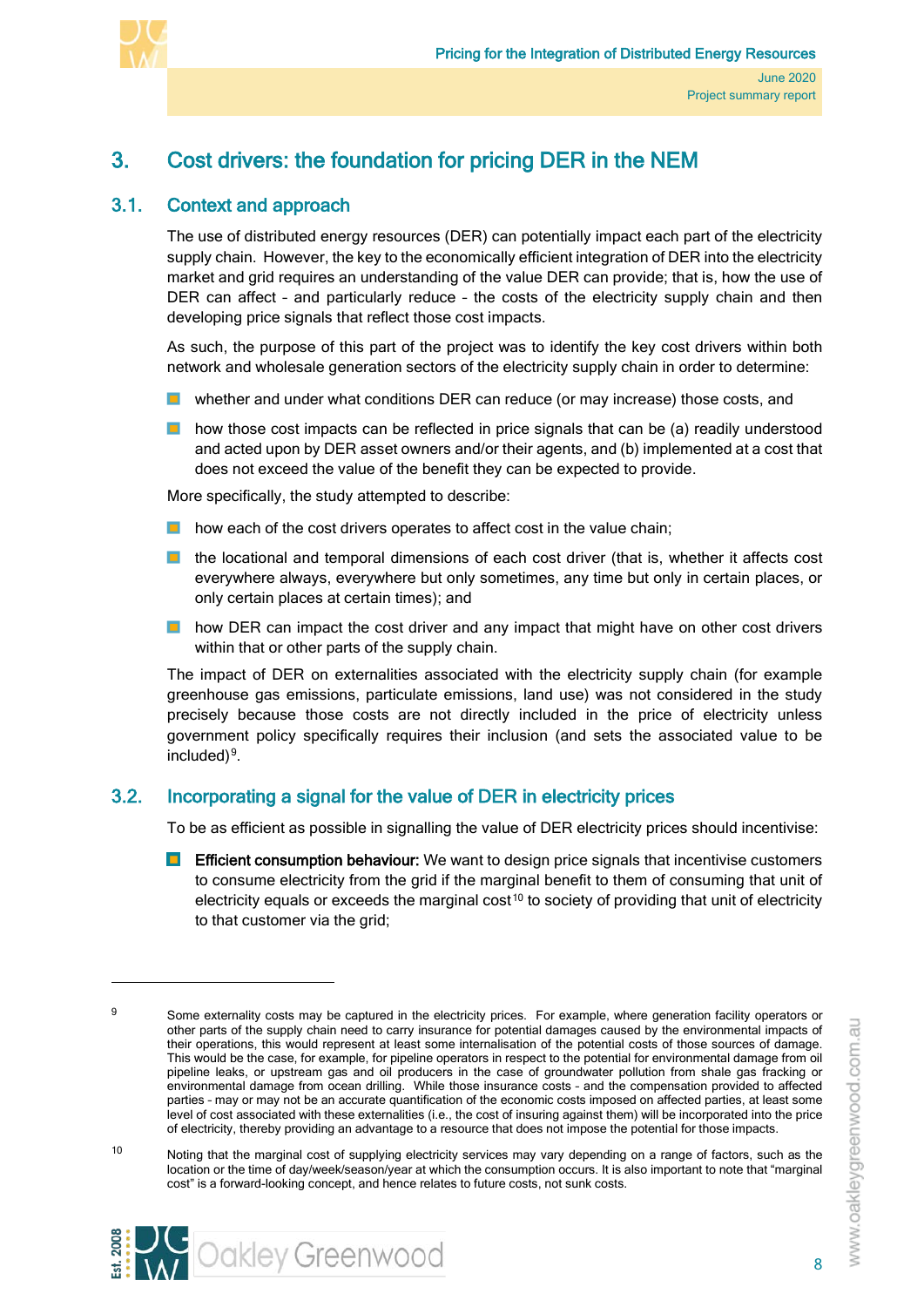

- **Efficient export behaviour:** We want to design price signals that incentivise customers to export electricity to the grid where and when the marginal benefit to society stemming from that export exceeds the marginal opportunity  $cost<sup>11</sup>$  $cost<sup>11</sup>$  $cost<sup>11</sup>$  to the customer who is exporting that energy to the grid; and
- **Efficient connection decisions:** We want to design price signals that incentivise customers to connect to, or remain connected to, the grid if the future costs to society of providing them with grid-enabled electricity services is less than the next mor expensive alternative<sup>12</sup>.

In sum, for a future cost to be signalled to a customer via a cost-reflective variable price, the customers' response to that price signal (whether through changing their consumption behaviour or through their subsequent decisions regarding what energy-using or producing equipment to purchase) must actually reduce that future cost. If a change in the customer's future behaviour will change the costs of the electricity supply change, a cost-reflective variable charge will not be an appropriate price signal.

So, for example, if the driver of a network business' future capital expenditure is spatial peak demand, and this future cost could be impacted by the behaviour of end customers (e.g., if they reduce their co-incident peak demands, the business can reduce its future augmentation spend), then this future cost should be signalled to customers via a variable charge that is structured to reflect that cost driver.

Other cost drivers that cannot be influenced by (or are not driven by) a customers' future consumption behaviour (e.g., the recovery of sunk investments, fixed administrative costs and the direct costs of connecting a customer) should not be signalled via a variable price signal, simply because any change in the customers' future consumption behaviour incentivised by that price signal will not affect those future costs.

## 3.3. Network cost drivers

<span id="page-13-0"></span>The study identified the following cost drivers of network businesses as those that DER can affect:

- Direct connection costs
- **EXTER** Extension of the existing shared network
- $\Box$  Augmentation of the existing shared network
- **Replacement of the existing shared network**
- **Costs of managing voltage within required levels within the existing shared network**
- **Managing bushfire risk**<sup>[13](#page-13-3)</sup>.



<span id="page-13-1"></span><sup>11</sup> This reflects the value that the customer would have generated, had it used that exported energy in its next best, alternative, use. For example, a customer's decision to export a kWh of energy to the grid may deprive them from being able to use that energy to run their air-conditioner on a hot day.

<span id="page-13-2"></span><sup>12</sup> The AEMC's current project entitled "Updating the regulatory frameworks for distributor-led stand-alone power systems" (EMO0038) is considering these sorts of issues where a stand-alone power system could provide customers located at some distance from the network with electricity supply at lower costs than being connected to the grid.

<span id="page-13-3"></span><sup>13</sup> Bushfire risk is an externality that network businesses generally have regard for in their planning decisions. DER particularly in the form of stand-alone power systems -- can be a feasible alternative to grid-supplied electricity. As such, bushfire risk and the degree to which it can be reduced by DER is best seen as a component of the connection cost to be faced by an individual customer or the replacement cost of an asset serving one or more customers.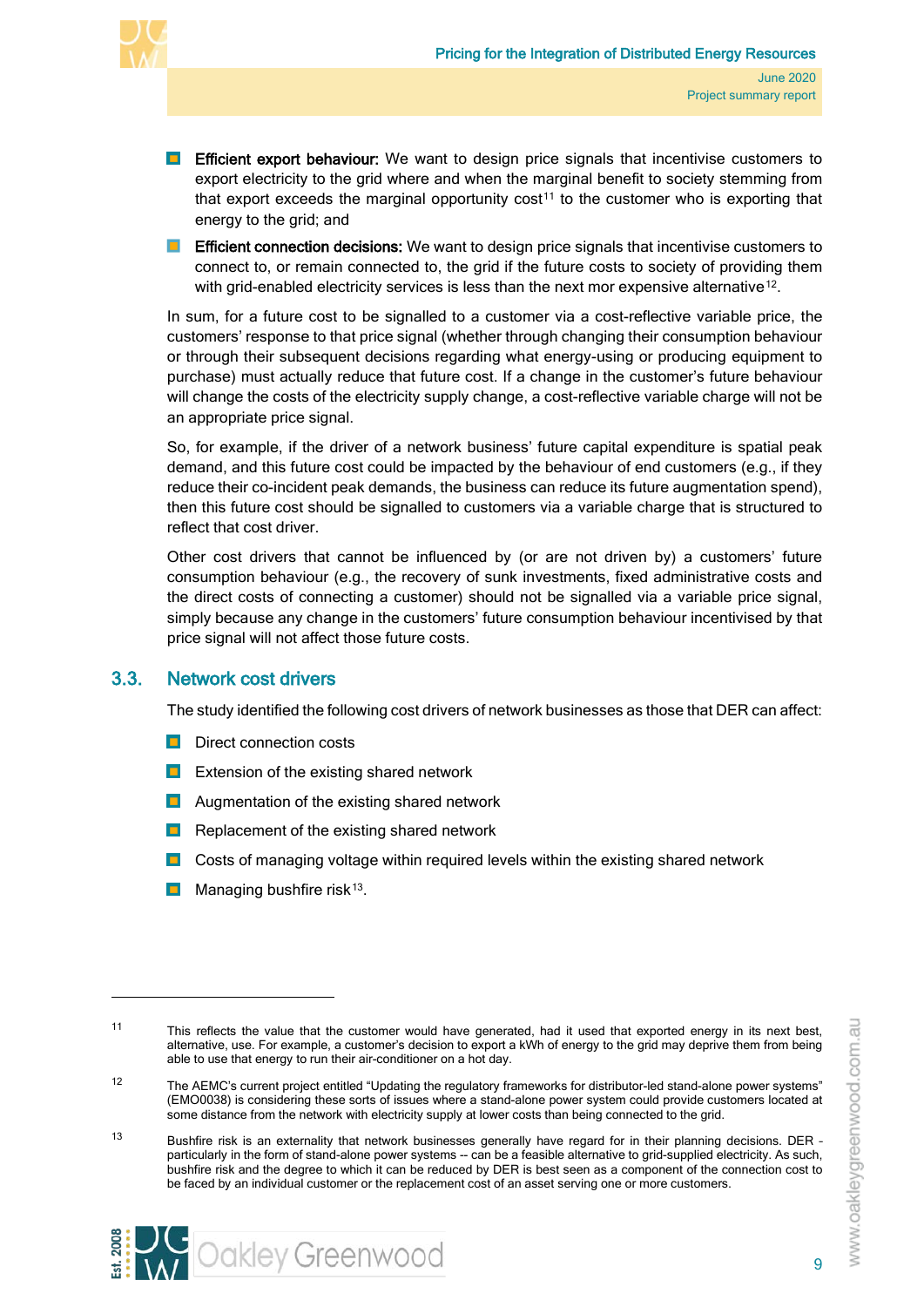

The following sections provide the key points about the nature of each of these cost drivers and the implications of the nature of each cost for how it should be reflected in price signals to the customer.

- <span id="page-14-0"></span>3.3.1. Direct connection costs
	- **T** There are almost always costs associated with connecting a new customer to the existing shared network.
	- **These costs are solely driven by the customer's connection decisions regarding their** location, the type of equipment installed and the customer's energy usage and export requirements. Importantly, these costs cannot be changed in any way by other customers connected to the shared network.
	- **T** Therefore, the customers should be charged up-front for these direct connection costs.
	- **This would incentivise connecting customers to make efficient upfront investments in DER,** as, everything else being equal, they would invest in DER up to the point where the marginal benefit (being the reduction in their direct connection costs) exceeds the marginal cost.

#### 3.3.2. Extension of the shared network

- <span id="page-14-1"></span>**Network businesses often also need to extend their existing shared network in order to** service new developments/new growth corridors etc. This could be done incrementally, sequentially with new development, or in advance of new development.
- **There is an economic cost to the utility of undertaking these shared network extensions.** These network extension costs are generally driven by the location and expected sizing and timing of new developments in new service areas.
- **There is the potential for those prospective new developments to make investments in DER** that contribute to the defraying or complete avoidance of these types of network extension costs, for example, if a new development were to be serviced via a micro-grid with on-site DER, the network business may avoid (or defer) the need to extend its existing network to that location.
- **As such, network extension costs should in theory be signalled up-front and in advance of** prospective new developments in new service areas so that those costs are reflected in developers' servicing decisions (i.e., whether to invest in on-site DER or not).

#### 3.3.3. Shared network augmentation costs

- <span id="page-14-2"></span>**The shared network is comprised of those parts of the network that serve more than one** customer – for example, the wires, transformers and substations in the low-voltage system that serve end-use customers, as well as the higher voltage lines and zone substations in the distribution system and the transmission system that bring electricity from the generators to customers.
- At some point of growth in electricity demand in any particular area of the network, the capacity of the equipment in that area will need to be augmented – to serve the additional demand.
- **A** variable price signal is the most efficient means for signalling the forward-looking costs of an augmentation (and any additional operating costs that would be associated with that augmented capacity) that is needed to serve additional electricity demand or to accommodate future levels of DER export.
- In this regard, it is important to note that DER can both: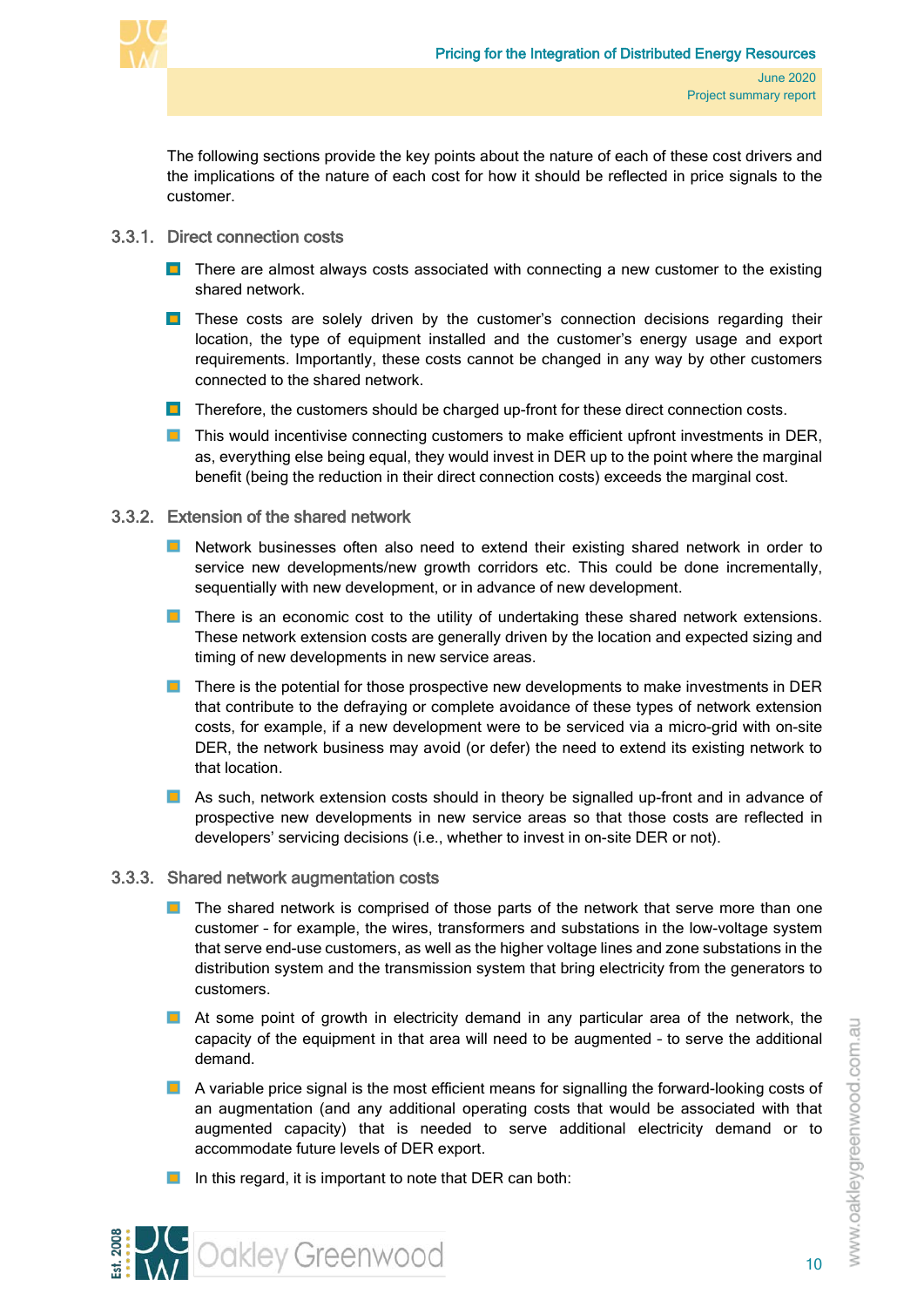

- **College** Reduce the growth in peak demand on an asset farther up in the distribution system that is otherwise reaching its limit to supply customers below it (for example, the load on a distribution transformer and the distribution feeders that serve it).
- Increase demand on those assets where the exported energy exceeds the total demand of the customers served by the local area network assets.

#### 3.3.4. Replacement costs

- <span id="page-15-0"></span>Network assets have a useful life and need to be replaced at the end of that time.
- **N** Where the amount of DER available is such that it is able to offset the entire load of the shared network asset that is due for replacement, it would allow the network business to avoid the replacement of that network asset in total.
- **This economic benefit being the avoided cost of replacement should be reflected in either** the servicing solutions considered by distribution businesses at the time of replacement, or, to the extent that the replacement asset serves a single or a small group of customers the avoidable cost could be signalled to the applicable end customers in order for them to make efficient investment decisions in SAPS.
- DER can in some instances allow the replacement asset to be downsized which, while it may not avoid the cost of the replacement, may lower it.
- It should be noted that timing of network asset replacement is predominately driven by condition and risk factors unrelated to the loads placed on the asset (or the behaviour of end customers), and therefore the take-up of DFER or its use is unlikely to change the timing at which assets are replaced.

#### 3.3.5. Costs of managing shared network voltage within required levels

- <span id="page-15-1"></span> $\blacksquare$  Network businesses are required, by requiation, to supply electricity within specified voltage bands.
- **N** Where the network does not maintain voltage within that range it incurs risks and potential costs from customer complaints and the costs of investigating those complaints, and responsibility for damage to customers' equipment.
- **Traditionally, networks have been designed to manage voltage** *drops***, not voltage increases.** The voltage on LV circuits tends to drop the further away from a transformer a customer is located. However, PV, particularly when located at the ends of LV circuits, can cause voltage to rise with distance<sup>[14](#page-15-2)</sup>.
- **Network businesses can manage voltage issues to some degree using existing assets, for** example by adjusting tap settings down to lower voltages, hence providing more scope for accommodating the higher voltages that come with increased export of energy back into the network at certain times of the day.
- **Lack Customers can also potentially contribute to the management of this issue. For example, on**site storage could be used to store the excess energy that a customer's PV system generates for use (or discharge) at a later time, thus either contributing to the alleviation of voltage rises (outside of limits) during periods of high DER production or by alleviating voltage drops (outside of limits) during periods of high underlying demand.

<span id="page-15-2"></span><sup>14</sup> The impact of PV on voltage and the relationship of distance to this impact is complex.

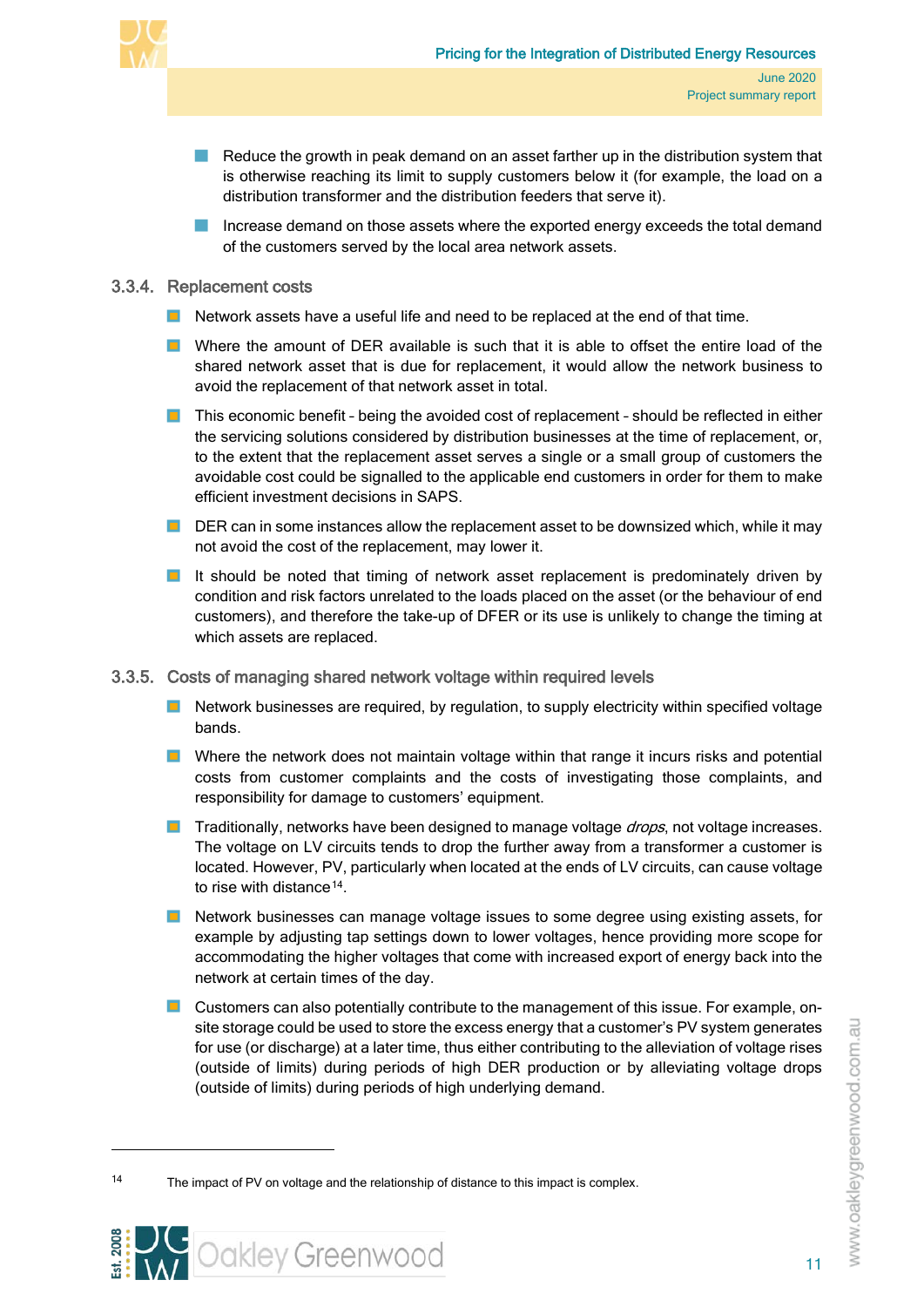

**Theoretically, if a network were to send a price signal regarding the management of voltage** fluctuations on the network, customers would be faced with the correct economic price signals to inform their investments in, and operation of, DER equipment.

# 3.4. Wholesale electricity market cost drivers

<span id="page-16-0"></span>The study found that there are two major areas in which costs are incurred and could potentially be affected by DER:

- **The investment and operating costs of the generation fleet required to meet aggregate** consumer demand
- <span id="page-16-1"></span> $\blacksquare$  The cost of managing the operation of the wholesale electricity market.
- 3.4.1. Cost drivers of investment in and operation of the wholesale electricity generation fleet<sup>[15](#page-16-2)</sup>

The wholesale energy market involves costs for investment in electricity generators and the efficient dispatch of available generation plant to meet aggregate consumer demand.

The energy-only design of the NEM means that both of these types of costs must be met through a combination of pool price income, settlement of financial contracts (which are essentially derivatives of expected pool prices) and to a lesser extent bilateral, physical contracts. The wholesale electricity spot market and the contract market provide price signals for the first of these two.

DER can potentially reduce the investment and operational costs of meeting aggregate consumer demand by providing a lower cost of supply during dispatch and also by being contracted for future supplies of energy. However, in the past DER has not been able to access these price signals directly. In general, only two sources of price signals have been available to DER owners: feed-in tariffs offered by retailers or mandated by governments, or other arrangements offered by retailers to customer (such as poo price pass through, special tariffs for interruptibility and pool price saving sharing schemes).

The Wholesale Demand Response Rule Change currently being considered by the AEMC would, if approved, allow DR to be offered into the wholesale electricity market on terms and conditions - and with payment arrangements - similar to that of large-scale generators<sup>[16](#page-16-3)</sup>.

In addition, the Retailer Reliability Obligation (RRO) which came into effect in July 2019 can provide an incentive (though not a direct price signal) to retailers and some large energy users to contract or invest in dispatchable and 'on demand' resources. In the event that AEMO in the course of its annual electricity supply demand forecasting process identifies a material gap in reliability within a NEM region three years and three months out, it will apply to the AER to trigger the RRO. When triggered, the RRO requires liable entities be able to show they have sufficient qualifying contracts to cover their share of demand. Qualifying contracts can include DER.

In summary, the market already provides price signals for approaches that can reduce the capital and operating costs of the wholesale electricity sector in meeting aggregate consumer demand and recent and pending changes in market Rules will provide significantly better access to those price signals for DER.

<span id="page-16-2"></span><sup>15</sup> Note that some of the material in this section includes updated information on developments that have taken place since the time that this part of the study was conducted.

<span id="page-16-3"></span><sup>16</sup> See [https://www.aemc.gov.au/rule-changes/wholesale-demand-response-mechanism.](https://www.aemc.gov.au/rule-changes/wholesale-demand-response-mechanism) More accurately, the Rule Change would have DR treated as a scheduled load, but in that form it would have access to and be paid the spot price for electricity when dispatched.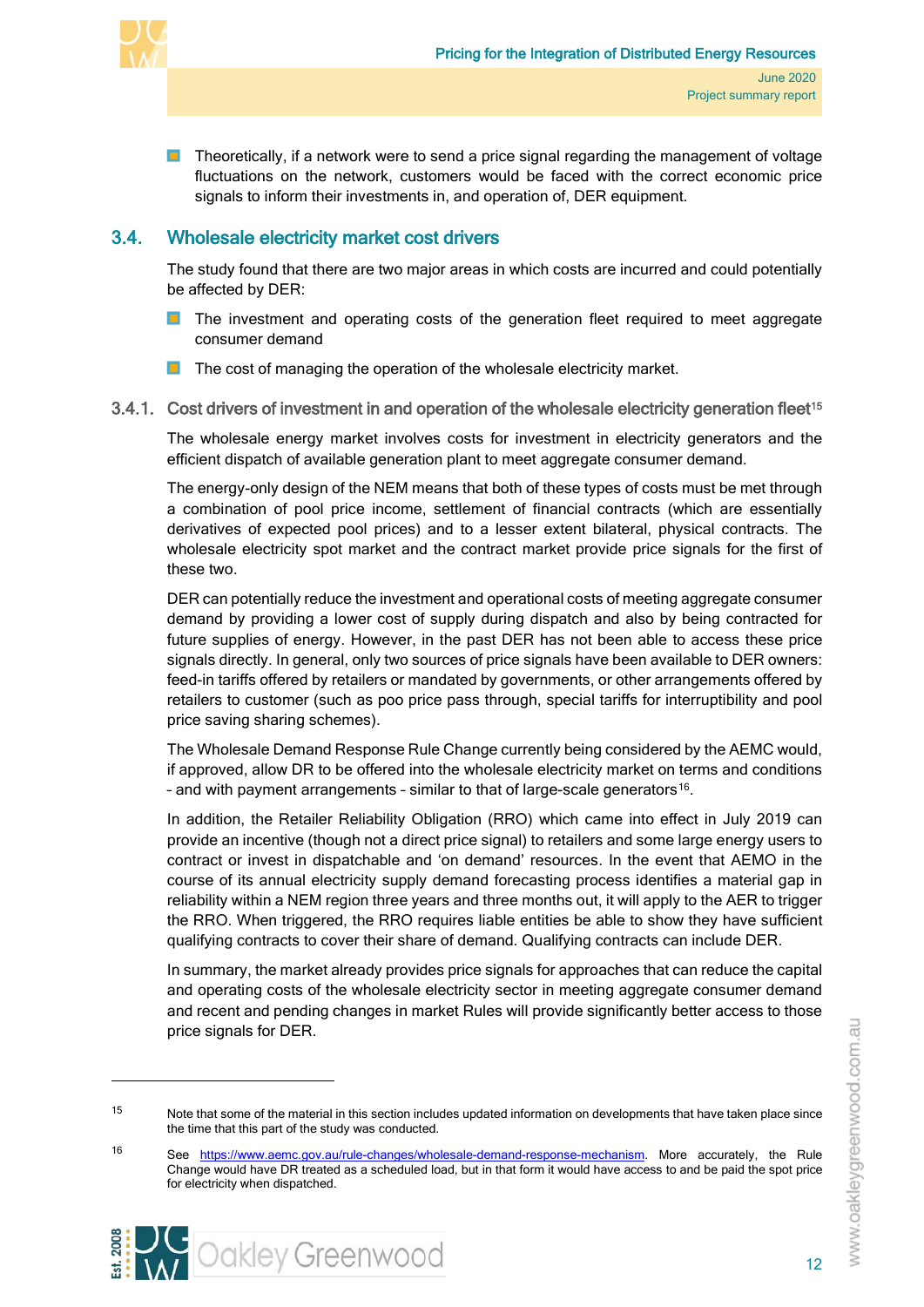

#### 3.4.2. Cost drivers for the management of the wholesale electricity market

<span id="page-17-0"></span>Management of the operation of the wholesale market system itself has costs that need to be efficiently met by the market system operator. These include:

- the provision of emergency reserves to ensure sufficient supply during low probability events **COL** that are outside of participant planning;
- **n** management of system frequency; and
- **E** ensuring appropriate reactive power and system strength.

Each of these is discussed below. The market already provides price signals for the first two, and these price signals are becoming more accessible to DER.

#### Emergency reserves

- **The market operator has to ensure the correct amount of reserves in the market.** The level of reserves required is forecast and calculated by AEMO on the basis of the USE standard set by the Reliability Panel.
- **ID** Ideally, the correct level of reserves should be met by normal market operations. To the extent that the level is not achieved, AEMO must intervene based on its best judgement of the likely shortfall.
- DER (particularly DR through load reduction or the use of behind-the-meter standby generation) has been proven to be a good source of emergency reserves. Other dispatchable sources of DER – including the use of battery storage – are also prime candidates for providing this service.

#### Ancillary services

- **The market operator must ensure that sufficient ancillary services are available to the market.** These include:
	- $\sim 100$ Frequency Control Ancillary Services (FCAS), which ensures that system frequency is maintained within a specified margin of 50 Hz as load increases and decreases.
	- **Figurency regulation services, which are associated with small deviations in supply.**
- **FCAS resources must:** 
	- **Be dispatchable and able to respond to a frequency signal when activated, and**
	- **Have high speed metering to measure the response.**
- DER is a good source of FCAS, and several types of DER including DR, standby generation batteries (including batteries teams with renewable energy generation) are already accessing the FCAS market.

#### Reactive power and system strength

**Reactive power is required to ensure that power flows efficiently through the network. The** requirement for this service is highly locational and is typically met through a combination of generation, reactors and capacitors and, most recently power electronics that are associated with a source of power.



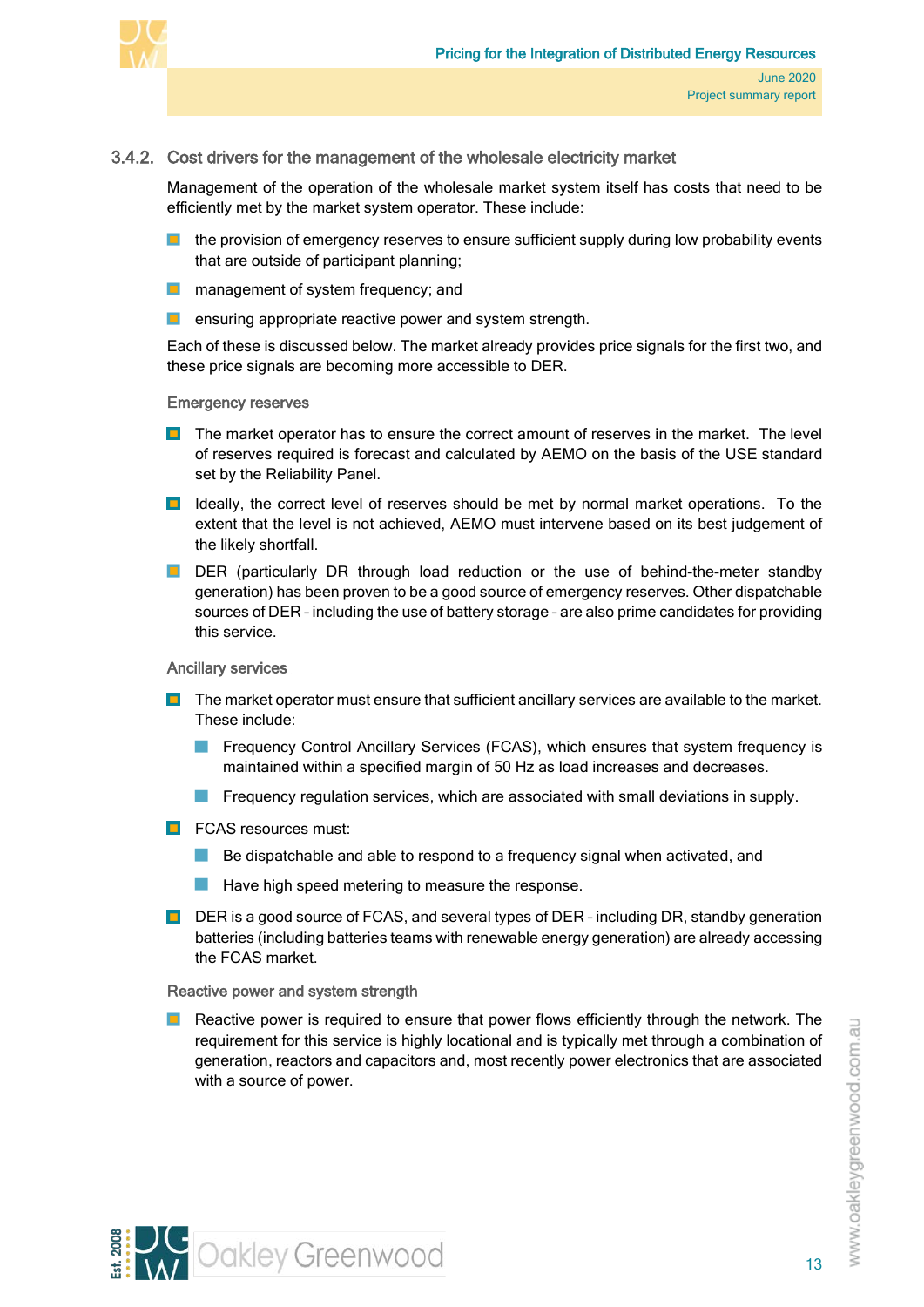

 $\blacksquare$ System strength is required to manage alterations in demand in power systems. Some forms of DER can provide the services required to maintain system strength. Fault level protection can be provided by power electronics paired with a stable power source such as a battery, and batteries can also provide inertia or fast frequency response. The market does not provide explicit price signals for either of these services.

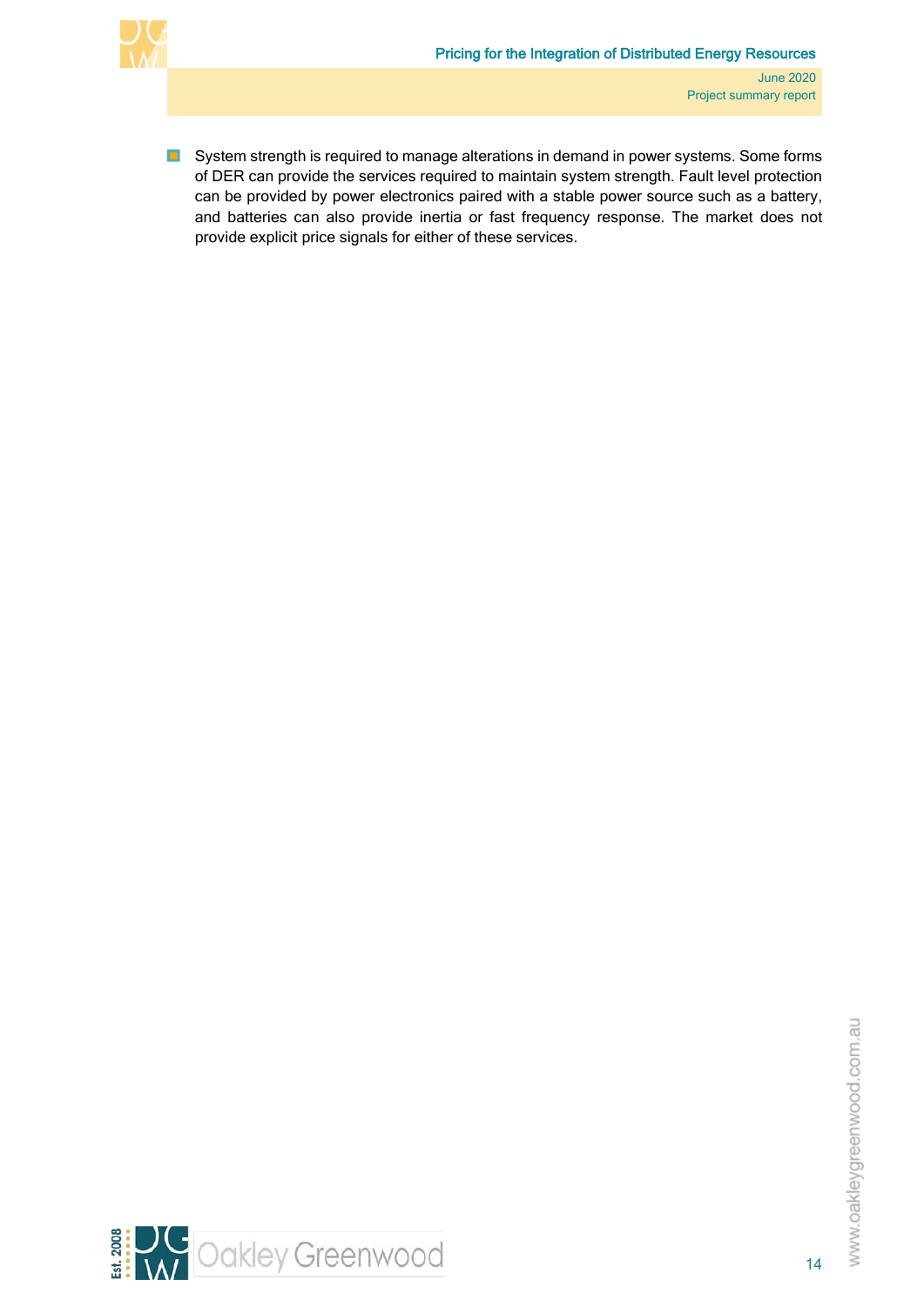

# <span id="page-19-4"></span><span id="page-19-0"></span>4. Pricing structures to assist the economically efficient integration of DER

The previous section of this report summarised and described the types of services that DER can provide to the electricity value chain. This section explores how the value of those services could best be reflected in the structure and nature of price signals provided by the various parts of electricity supply chain to investors in and owners/operators of DER.

# 4.1. Principles of efficient pricing

<span id="page-19-1"></span>The design and operation of the wholesale electricity market is based on competitive bids from generators that the market operator assess and then dispatches those resources that will, within the dispatch period, minimise the cost of meeting aggregate consumer demand.

The regulatory framework includes a number of explicit statements that guide the pricing of network services, the most important of which are:

- The revenue to be collected from (and therefore the price of network services to) each tariff class must be between the stand-alone cost of serving the customers within that tariff class and the avoidable cost of not serving those customers.
- **Each tariff must be based on the long-run marginal cost of providing the service to the** customers assigned to that tariff.
- **The revenue expected to be recovered from each tariff must reflect the Distribution Network** Service Provider's total efficient costs of serving the customers assigned to that tariff.
- **Now When changing its tariff, the Distribution Network Service Provider must consider the impact** on customers of the change from the previous year including the degree to which the affected customers can (a) choose the tariff they are on and/or (b) mitigate the impact of the change in the tariff changes through their usage decisions.
- **The structure of each tariff must be reasonably capable of being understood by the customers** assigned to it.

More generally, there is almost always a range of potential price signals that could be introduced in order to facilitate more efficient outcomes and that could be perceived as being consistent with the Rules and economic efficiency. Developing efficient pricing structures involves making tradeoffs, as depicted in [Figure 2.](#page-19-3)



<span id="page-19-3"></span><span id="page-19-2"></span>Figure 2: Pricing trade-off considerations

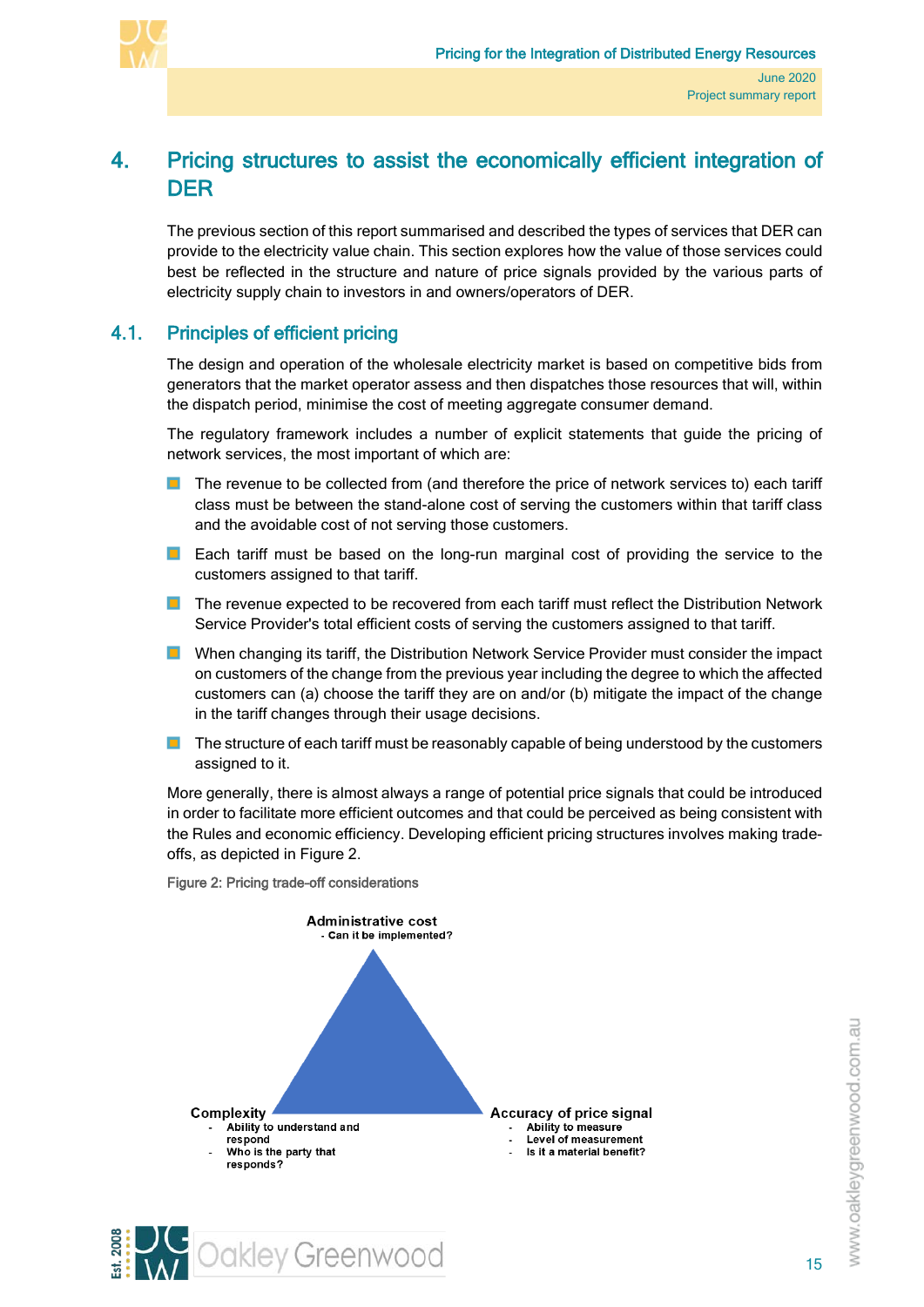

While the three scales shown in [Figure 2](#page-19-3) may be the ones on which the most significant tradeoffs need to be considered, other non-economic factors such as community, customer and Government acceptability generally also need to be taken account of.

# 4.2. Approach used in developing pricing structures to reflect DER benefits

<span id="page-20-0"></span>In developing alternative pricing structures for the various ways in which DER can provide value by reducing costs within the electricity supply chain we considered four independent parameters:

- **The form of the price signal specifically whether the price signal should be a charge, a rebate** or a payment;
- **The time at which the service is provided, specifically whether the level of the price signal** should be static or dynamic;
- **The basis of the price signal, specifically whether it should be based on the short- or the long**run marginal cost of the service being provided; and
- $\blacksquare$ Location, specifically whether and to what extent the price signal should vary by location.

These different parameters were mixed and matched to provide a 'menu' of candidate pricing structures for each of the DER services that had been identified. This mix and match approach resulted in there being anywhere from 2 to 6 candidate pricing structures for each DER service, ranging from simpler structures with more similarity to current pricing approaches to more sophisticated and complex structures that were considerably different to the approaches currently in use.

The Stakeholder and Market Bodies Reference Groups (SRG and MBRG) were generally very supportive of the suite of pricing approaches that were developed. However, the SRG expressed a general preference for:

- **L** Location-specific, as opposed to DB-wide, DER price signals, with a number of members expressing the view that a DB-wide, or postage-stamped, price signal would deliver very few if any economic benefits, given that future network costs will differ significantly by location; and
- **Posted price signals, as opposed to "market-driven" outcomes through which DER service** providers would offer services into a market (and a dispatch schedule and market-clearing price would be established via that process). Posted price signals were felt to be preferable, particularly in the short-to-medium term due to their relative simplicity.

Reflecting this, the sections that follow concentrate on those pricing structures that are closer to the preferences of the SRG and MBRG. The full set of candidate pricing structures can be viewed in our report entitled Pricing structures to assist the economically efficient integration of DER (April 2019).

However, the SRG and MBRG also agreed that price signals reflecting the value of DER to the electricity supply chain would, in most cases, be responded to by third-party aggregators on behalf of DER owners, rather than the DER owners themselves. This reduces the importance of the guiding principle mentioned above that the structure of a tariff should be reasonably capable of being understood by the customers assigned to it. To the extent that DER price signals are more likely to be aimed at and responded to be third-party aggregators as agents of DER technology owners, the evolution of DER price signals to their more sophisticated forms may be quicker than it would otherwise be.



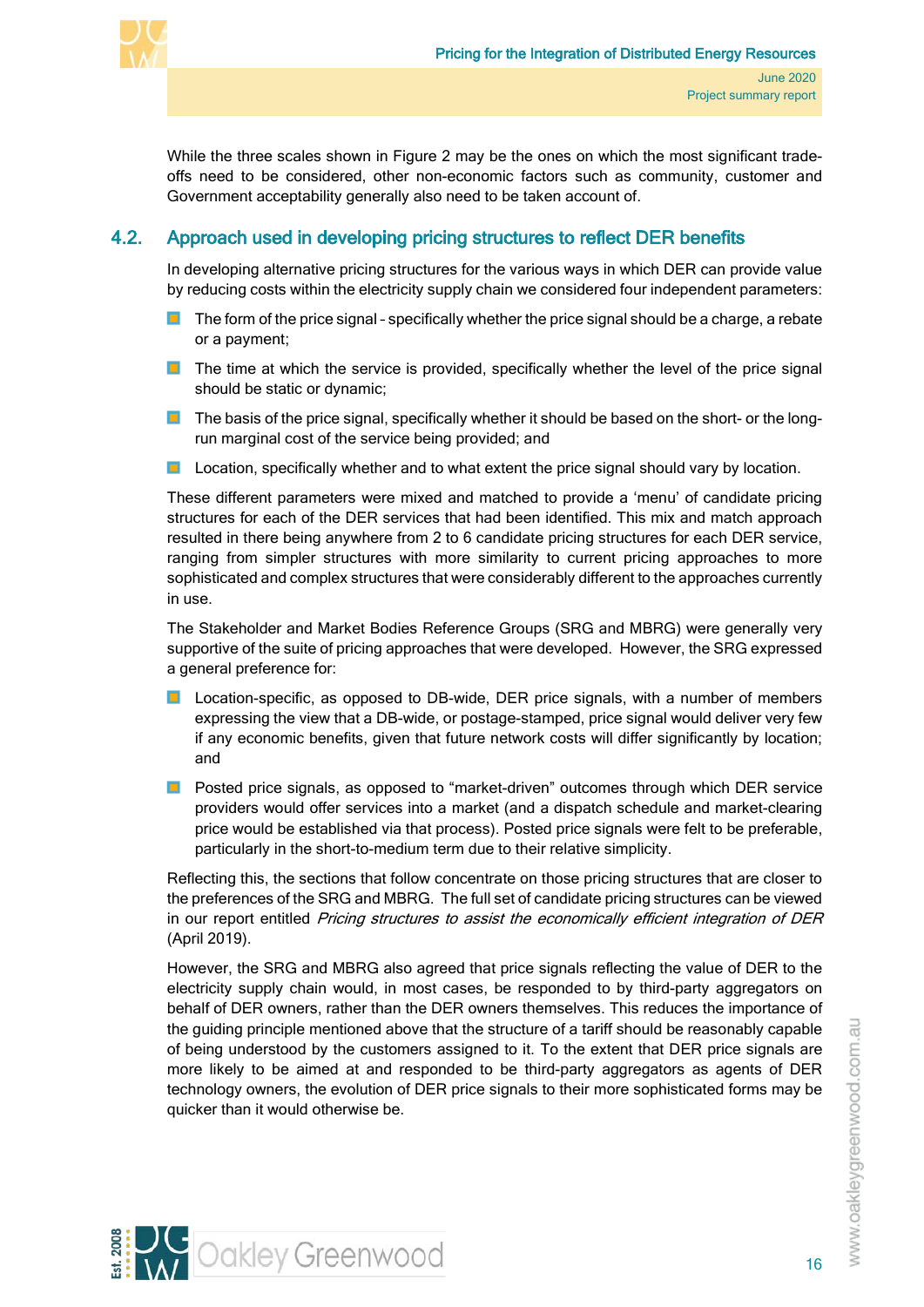

# 4.3. Pricing structures to signal DER costs and benefits to the distribution network

<span id="page-21-0"></span>The following sections summarise the objectives and candidate pricing structures that could be used to signal the ways in which DER can reduce costs for networks.

#### 4.3.1. Direct connection costs

<span id="page-21-1"></span>Everything else being equal, this price signal should incentivise customers to:

- **Install DER where it economically reduces upfront direct connection cost**
- $\blacksquare$  This includes:
	- **Customers making efficient decisions to NOT in fact connect to the grid in the first place** and instead, adopt a SAPS solution.
	- **Customers making efficient decisions to invest in DER that reduces the cost of their direct** connection costs.

#### <span id="page-21-2"></span>Table 1: Pricing structures to signal DER impacts on direct connection costs

| <b>Charges, rebates</b><br>and payments          | Static /<br><b>Dynamic</b><br><b>Price</b> | Approach to<br>developing<br>price level (e.g.,<br><b>LRMC//Market)</b> | Vary by<br>location | Comment                                                                                                                                                                                                                                                                                                                                                                                                                                                                                        |
|--------------------------------------------------|--------------------------------------------|-------------------------------------------------------------------------|---------------------|------------------------------------------------------------------------------------------------------------------------------------------------------------------------------------------------------------------------------------------------------------------------------------------------------------------------------------------------------------------------------------------------------------------------------------------------------------------------------------------------|
| Direct connection<br>charge                      | Dynamic                                    | Forecast actual<br>costs                                                | Yes                 | This would involve all direct connection charges<br>being charged to the connecting customer.<br>A connection charge reflects the costs the DB<br>incurs in connecting a customer to their existing<br>shared network, and which only that customers'<br>upfront connection decision can influence (i.e., no<br>other party is able to influence that cost).<br>This would incentivise efficient investments in DER.                                                                           |
| Deep(full)<br>connection<br>charge <sup>17</sup> | Dynamic                                    | Forecast actual<br>costs                                                | Yes                 | This would include the direct connection costs plus<br>any impact that a customer's connection decision<br>would have on the timing of the distribution<br>business' forecast investment in the shared<br>network (i.e., as a result of development X,<br>augmentation of asset Y needs to be 'brought<br>forward' by 5 years, relative to the DB's original,                                                                                                                                  |
|                                                  |                                            |                                                                         |                     | least-cost planning scenario).<br>Note that if a connection, or a development is "out<br>of sequence", the connecting customer would be<br>charged the bring-forward costs stemming from that<br>out of-sequence development. To the extent that<br>development in that area was planned for at that<br>time, any future shared network augmentation<br>costs should already be reflected in the DUoS<br>tariffs charged to customers.<br>This would incentivise efficient investments in DER. |

<span id="page-21-3"></span><sup>&</sup>lt;sup>17</sup> This could be converted into a rebate to a connecting customer with DER, via the DB estimating the impact that a customer's investment in DER would have on their shallow / deep connection costs, as opposed to the customer doing it themselves and then deciding what is the most economic solution.

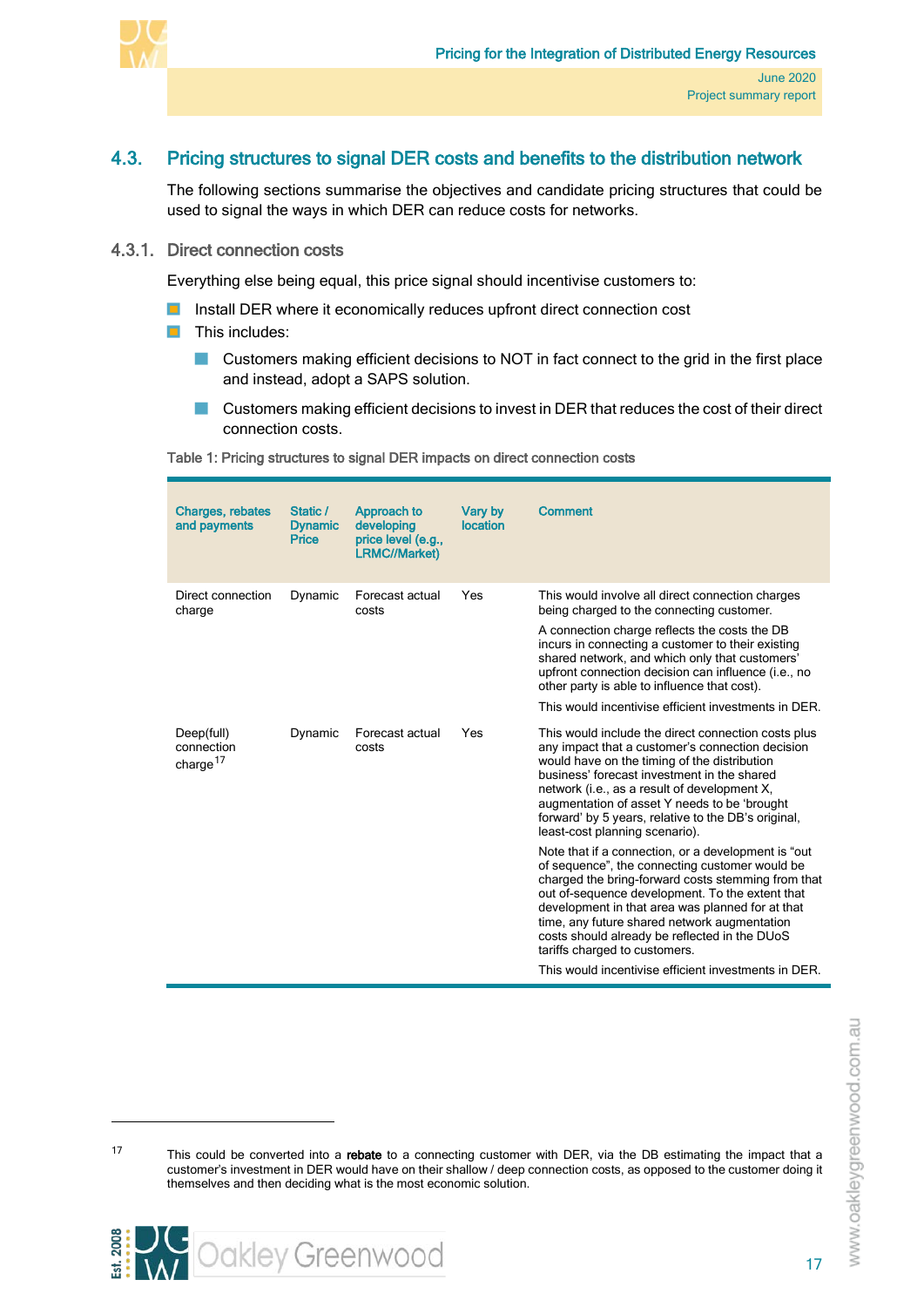

## 4.3.2. Extension of existing shared network

<span id="page-22-0"></span>Everything else being equal, we want a price signal that incentivises customers to, amongst other things, invest in DER upfront if that reduces the costs of extending the shared network.

<span id="page-22-2"></span>Table 2: Pricing structures to signal DER impacts on the cost of extending the existing shared network<sup>18</sup>

| Charges, rebates<br>and payments      | Static /<br><b>Dynamic</b><br>Price | Approach to<br>developing<br>price level (e.g.,<br><b>LRMC//Market)</b>                                                                                                   | Vary by<br>location | Comment                                                                                                                                                                                                                                                                                                                                                                                                  |
|---------------------------------------|-------------------------------------|---------------------------------------------------------------------------------------------------------------------------------------------------------------------------|---------------------|----------------------------------------------------------------------------------------------------------------------------------------------------------------------------------------------------------------------------------------------------------------------------------------------------------------------------------------------------------------------------------------------------------|
| Area-based<br>extension rebate<br>(1) | Static                              | Area-based<br>estimate of<br>benefit to DB of<br>an individual<br>connecting<br>customer<br>installing DER                                                                | Yes                 | A rebate to an individual customer reflecting the<br>impact that that customer's upfront investment in<br>DER is expected to have on the timing and/or size<br>of any investments that the distribution business<br>has forecast as being required in extending the<br>shared network to service them                                                                                                    |
| Area-based<br>extension rebate<br>(2) | <b>Static</b>                       | Area-based<br>estimate of<br>henefit to DB<br>assuming some<br>broader take-up<br>rate of DER in<br>that area by<br>customers<br>being serviced<br>by extension<br>asset. | Yes                 | A rebate to a customer reflecting the impact that<br>that customer's upfront DER investment is<br>expected to have on the timing and/or size of any<br>investments that the distribution business is<br>forecasting to have to make in extending the<br>shared network. Further to this assumption, the<br>rebate assumes that other customers in the area<br>would also take-up some DER in the future. |

Note that the choice between the two approaches may be a function of the DB's planning assumptions (e.g., does it assume, for the purposes of sizing an extension asset, that all future customers have DER or not). Rebates and/or charging can be used to manage this issue.

#### 4.3.3. Shared augmentation costs

<span id="page-22-1"></span>Everything else being equal, we want a price signal that incentivises customers to, amongst other things:

- **Install batteries in areas where they are able support the network efficiently.**
- **Discharge in-situ batteries during periods where they are of the most benefit to the network** (which is when the network is, or is likely to be, constrained due to high consumer demand).
- **Efficiently ration the discharge of batteries where the network is constrained (e.g., high** wholesale price events leading to rapid increase in the discharge of batteries to the grid).
- **D** Orientate their PV system, having regard to the impact that that decision will have on the provision of network support (e.g., incentivise west-facing orientation).
- **Consume electricity (to the extent that the DER provider also consumes) where the marginal** benefit exceeds the marginal value that the DER provider could otherwise derive from providing network support<sup>19</sup>.

<span id="page-22-4"></span><span id="page-22-3"></span><sup>19</sup> It should be noted that, under certain supply/demand scenarios, the opportunity cost of consuming during a period where network support is being financially rewarded is the lost or reduced value the DER provider will receive from being unable to or only able to export less electricity to the grid.



<sup>&</sup>lt;sup>18</sup> Future augmentations of assets that were originally extension assets are covered under "shared network augmentations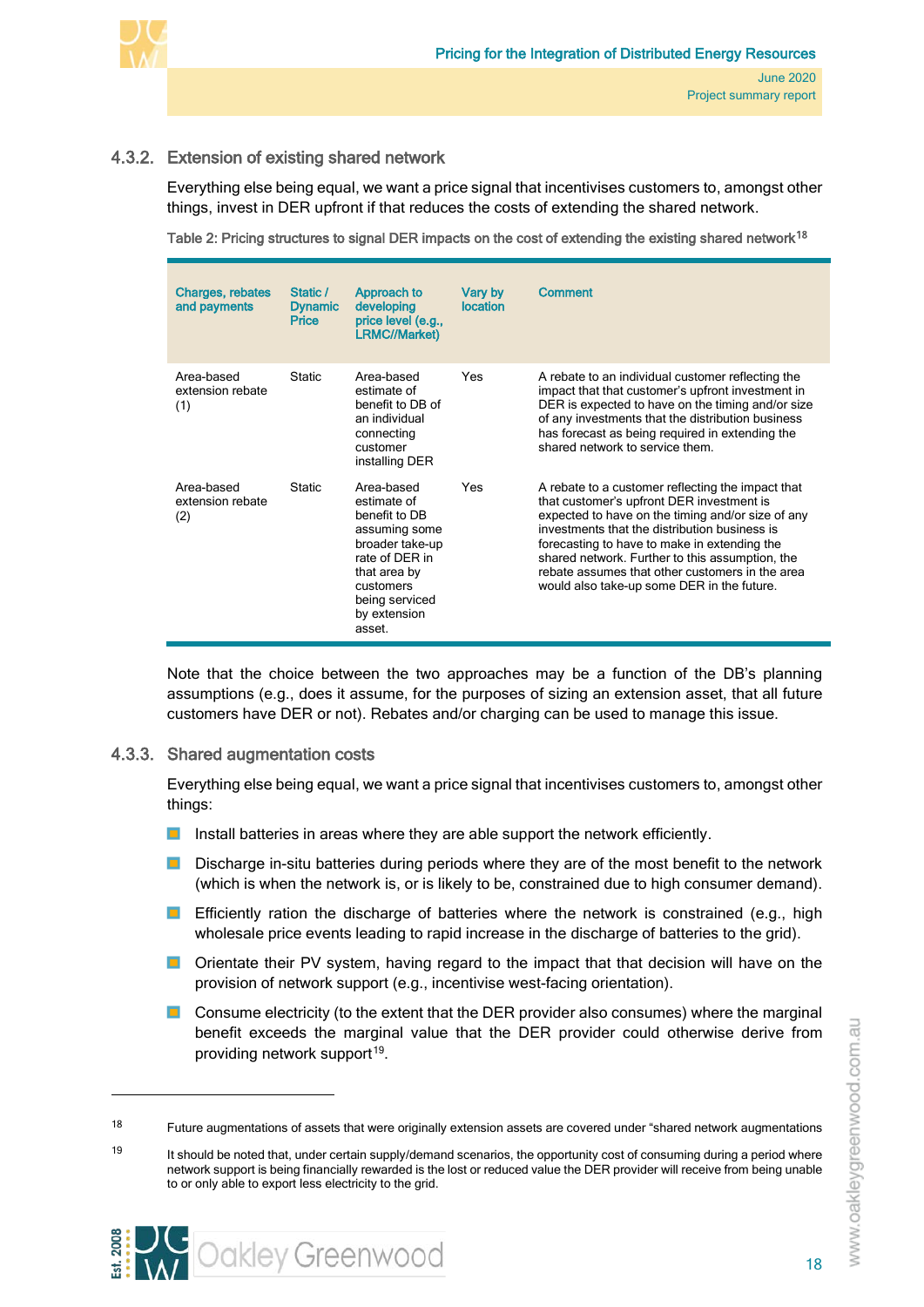

However, the pricing structure to be used will need to have regard to whether shared network augementation costs are driven by peak demand, energy at risk or too much export. Somewhat different pricing arrangements may be required to align with the different underlying cost driver in each case. Moreover, pricing structures, at least in theory, should also send price signals regarding costs that are expect to be incurred in upgrading the network to accommodate future levels of exported energy from DER (e.g., high wholesale price events leading to rapid increase in the discharge of batteries to the grid). The principle being that where (export) capacity is scarce, capacity should be allocated to its highest value use. The following tables highlight pricing options for each such situation.

[Table 3](#page-23-2) shows pricing structures that can be used to signal the value DER can provide in avoiding shared augmentation costs; [Table 4,](#page-23-3) on the next page, provides pricing structures that can be used to signal the costs that excess exports can impose on the shared network.

<span id="page-23-2"></span><span id="page-23-0"></span>Table 3: Pricing structures to signal DER impacts on shared augmentation costs driven by energy at risk or peak demand

| <b>Charges, rebates</b><br>and payments                | Static /<br><b>Dynamic</b><br><b>Price</b>        | Approach to<br>developing<br>price level (e.g.,<br><b>LRMC//Market)</b>                           | Vary by<br><b>location</b> | <b>Comment</b>                                                                                                                                                                                                                                                                                     |
|--------------------------------------------------------|---------------------------------------------------|---------------------------------------------------------------------------------------------------|----------------------------|----------------------------------------------------------------------------------------------------------------------------------------------------------------------------------------------------------------------------------------------------------------------------------------------------|
| Area-based<br>Static "Network-<br>Support" tariff      | <b>Static</b>                                     | LRMC of<br>managing peak<br>demand by area<br>NOTE:<br>Definition of<br>area up to<br><b>DNSP</b> | Yes                        | DB sets a (static) rebate for the energy<br>discharged during a small, set number of<br>hours/months (e.g., 4-6pm during summer<br>months), reflecting LRMC of managing peak<br>demand in the local network area during the<br>periods where capacity constraints generally<br>occur in that area. |
| Area-based<br>Callable<br>"Network-<br>support" tariff | Application<br>is Dynamic<br>/ Price is<br>static | LRMC of<br>managing peak<br>demand in IV<br>network in that<br>area                               | Yes.                       | Events "called" by network business in advance<br>(e.g., 2-hours in advance) - by area - as opposed<br>to it being based on a pre-set time of day/month<br>combination.<br>NOTE: Rebate amount is still pre-set by area.                                                                           |

<span id="page-23-3"></span><span id="page-23-1"></span>Table 4: Pricing structures to signal DER impacts on shared augmentation costs driven by excess exports

| <b>Charges, rebates</b><br>and payments              | Static /<br><b>Dynamic</b><br><b>Price</b>        | Approach to<br>developing<br>price level (e.g.,<br><b>LRMC//Market)</b>                                | Vary by<br><b>location</b> | <b>Comment</b>                                                                                                                                                                                                                                                                                          |
|------------------------------------------------------|---------------------------------------------------|--------------------------------------------------------------------------------------------------------|----------------------------|---------------------------------------------------------------------------------------------------------------------------------------------------------------------------------------------------------------------------------------------------------------------------------------------------------|
| Area-based<br>Callable<br>"Network export"<br>tariff | Application<br>is Dynamic<br>/ Price is<br>static | LRMC of<br>managing peak<br>demand (for<br>export services)<br>in that area                            | <b>Yes</b>                 | Events "called" by network business in advance<br>(NOTE: Likely to be short notice, given factors<br>driving such an outcome - e.g., high prices<br>outside of high demand periods). Would only be<br>called for areas "at risk".<br>NOTE: The actual export tariff amount would be<br>pre-set by area. |
| Access rights                                        | Various                                           | Cap and trade,<br>with ability to<br>pay for<br>augmentation,<br>with rights to<br>the new<br>capacity | Yes                        | This is in the Rules (Rules 5.3 and 5.5) but has<br>not been effectively implemented for generation<br>sources due to fairness and other concerns.<br>Can be physical and financial.                                                                                                                    |

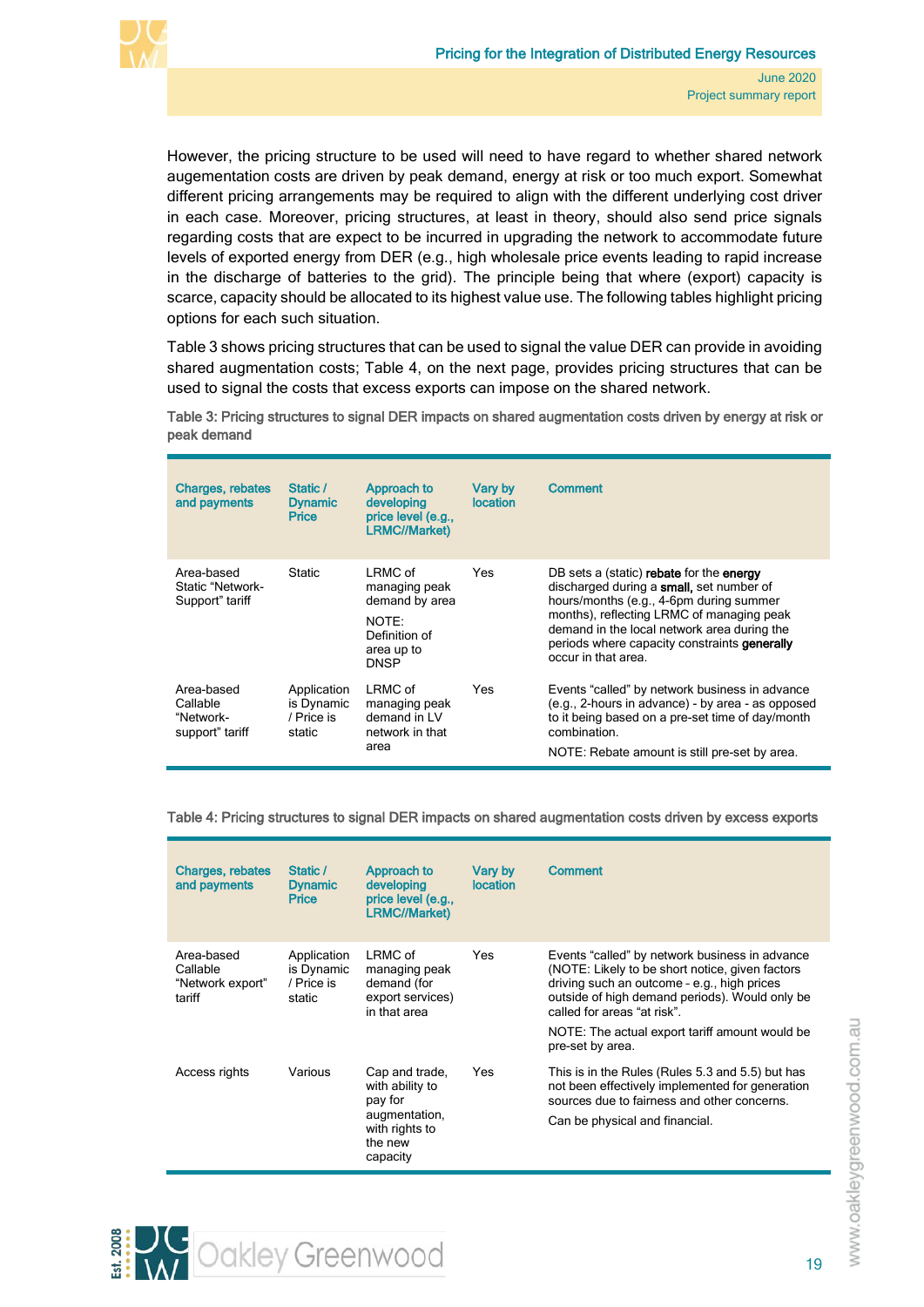

## 4.3.4. Replacement costs

<span id="page-24-0"></span>Everything else being equal, we want a price signal that incentivises customers to invest in DER where it may, in the long run, reduce a distribution business' replacement costs. An example of this might be on long rural feeders where it may be more efficient to use a SAPS system in lieu of replacing the existing network (e.g., SWER).

<span id="page-24-2"></span>Table 5: Pricing structures to signal DER impacts on network asset replacement costs

| <b>Charges, rebates</b><br>and payments | Static /<br><b>Dynamic</b><br><b>Price</b> | Approach to<br>developing<br>price level (e.g.,<br><b>LRMC//Market)</b> | Vary by<br>location | <b>Comment</b>                                                                                                                      |
|-----------------------------------------|--------------------------------------------|-------------------------------------------------------------------------|---------------------|-------------------------------------------------------------------------------------------------------------------------------------|
| Rebate for<br>disconnection             | <b>Static</b>                              | Avoidable cost<br>of supply                                             | Yes                 | Publish a rebate for customers in certain areas<br>where replacements are:                                                          |
|                                         |                                            |                                                                         |                     | • Likely to be required in the near-term; and                                                                                       |
|                                         |                                            |                                                                         |                     | • Likely to be uneconomic, related to an<br>alternative distributed solution                                                        |
|                                         |                                            |                                                                         |                     | The rebate amount would be linked to the DB's<br>avoidable cost of supply (which should in theory<br>be calculated under the Rules) |

### 4.3.5. Costs of managing voltage within required levels on shared network

<span id="page-24-1"></span>Everything else being equal, we want a price signal that incentivises customers to, amongst other things:

- **D** Charge batteries during otherwise high voltage events (i.e., to soak up energy that would have been otherwise exported to the grid, causing high voltage issues).
- $\blacksquare$ Discharge batteries during otherwise low voltage events.
- **In** Increase on-site consumption (in lieu of exporting PV) during otherwise high-voltage events.
- **Decrease on-site consumption (and in turn, increase PV export) during otherwise low voltage** events.
- **D** Orientate PV to account for the impact PV has on voltage (e.g., incentivise west-facing orientation).

It should be noted that there are automated means for doing this that would mean that 'calls' would not need to be made, and dispatch decisions could be made with less lead time. But there would need to be an agreement with the customer and equipment installed. This is the subject of a number of trials and small-scale programs.

<span id="page-24-3"></span>Table 6: Pricing structures to signal DER impacts on the cost of managing voltage

**WOOKley Greenwood** 

| <b>Charges, rebates</b><br>and payments                   | Static /<br><b>Dynamic</b><br><b>Price</b> | Approach to<br>developing<br>price level (e.g.,<br><b>LRMC//Market)</b> | Varv bv<br><b>location</b> | <b>Comment</b>                                                                                                           |
|-----------------------------------------------------------|--------------------------------------------|-------------------------------------------------------------------------|----------------------------|--------------------------------------------------------------------------------------------------------------------------|
| At-risk feeder<br><b>Static Voltage</b><br>Support tariff | <b>Static</b>                              | LRMC of<br>managing<br>voltage by at-<br>risk feeder                    | Yes                        | As above - but differentiated by at-risk feeder<br>(and no price signal for feeders where no voltage<br>issues foreseen) |



20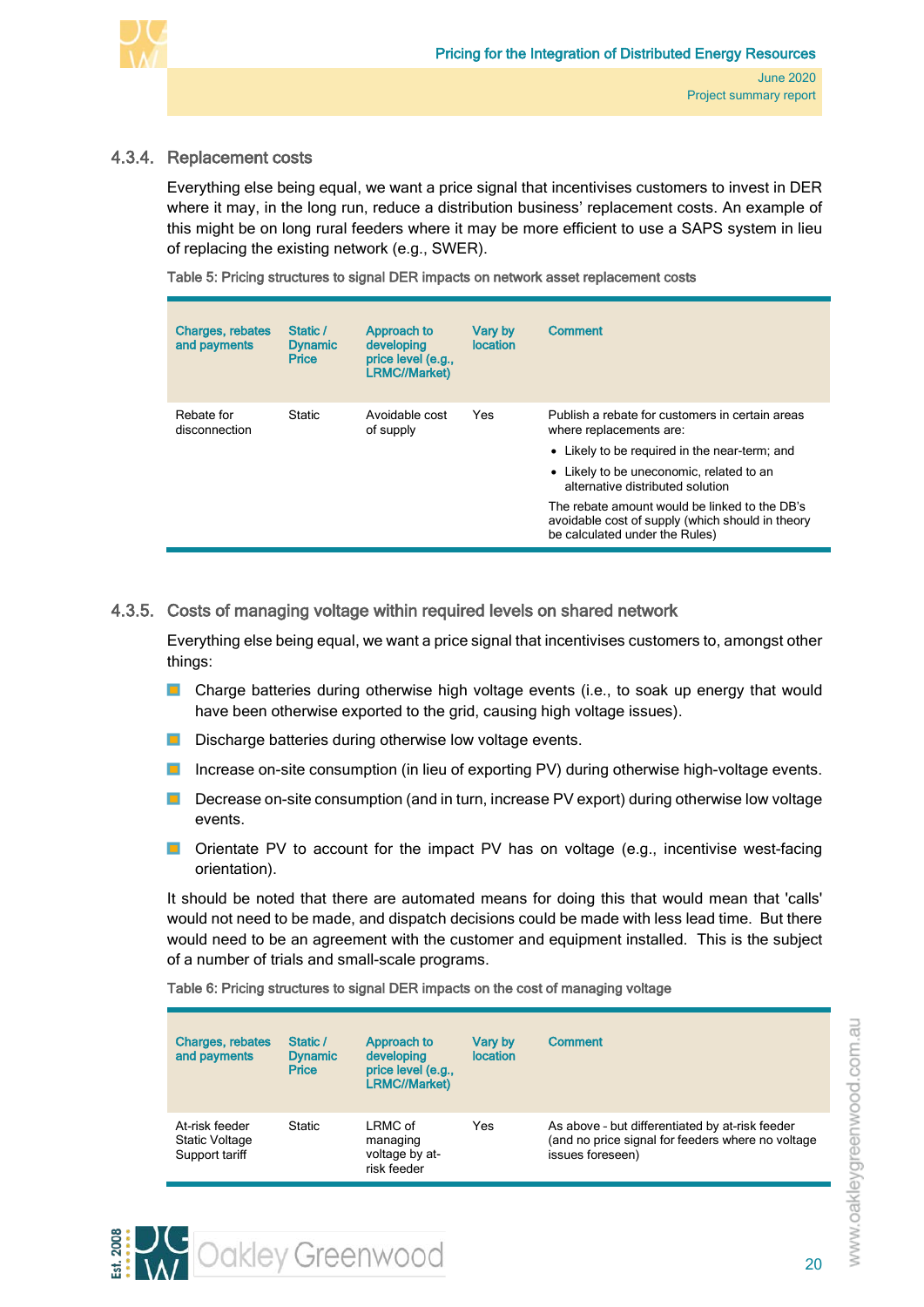

| Charges, rebates<br>and payments        | Static /<br><b>Dynamic</b><br><b>Price</b>        | Approach to<br>developing<br>price level (e.g.,<br><b>LRMC//Market)</b> | Vary by<br>location | <b>Comment</b>                                                                                                                                                                                                                  |
|-----------------------------------------|---------------------------------------------------|-------------------------------------------------------------------------|---------------------|---------------------------------------------------------------------------------------------------------------------------------------------------------------------------------------------------------------------------------|
| "Callable"<br>voltage support<br>tariff | Application<br>is Dynamic<br>/ Price is<br>static | LRMC of<br>managing<br>voltage by<br>feeder                             | Yes                 | Events "called" by network business in advance<br>(e.g., 2-hours), by feeder, as opposed to being<br>based on a pre-set time of day/month<br>combination.<br>NOTE: Tariff/rebate amount is still pre-set, at a<br>feeder level. |

# <span id="page-25-0"></span>4.4. Pricing structures for DER integration with the various cost/benefit streams in the wholesale market integration

The two primary components of the wholesale electricity market have been designed to be economically efficient. The wholesale spot market is based on generator bids, which must include the amount of electricity the associated unit price, that are used to set the clearing price and dispatch instructions for every five-minute interval. Similarly, participants in the FCAS market provide bids for the amount and unit price for whichever of the eight separate FCAS services they are offering to provide in each interval.

Direct participation in the wholesale market has historically only been available to very large customers, and very few such customers have interacted with the wholesale market in that way. More recently, retailers have made pool-price pass through tariffs available to both larger and small customers<sup>[20](#page-25-1)</sup>. The vast majority of customers, however, have no visibility of the wholesale market price, but rather pay a relatively static price for the electricity they use, with then retailer using the contract market to manage the volatility of the wholesale spot price.

In any case, these arrangements have all concerned pricing arrangements for customers' consumption. The only prices that have been available for electricity exported by small-scale DER have been feed-in tariffs.

DER (including DR) can potentially reduce investment and operational costs in the wholesale market both by providing a lower cost of supply during dispatch and also by being contracted for future supplies of energy, thereby avoiding investment<sup>21</sup>. Alternative pricing structures could be used to provide small-scale DER owners (or aggregators) with price signals that reflect the costs/prices within he wholesale market, and thereby provide a means for DER to compete in that market with potential benefits for all electricity users.



<span id="page-25-1"></span><sup>&</sup>lt;sup>20</sup> Retailers have made such arrangements to large customers, and more recently Flow Power has made these arrangements available to a wider range of commercial and industrial customers. Amber Electricity is (to our knowledge) the only retailer making pool-price pass through available to residential and small commercial customers.

<span id="page-25-2"></span><sup>&</sup>lt;sup>21</sup> DER can also reduce system losses by reducing central system demand, thereby increasing the productive efficiency of the market.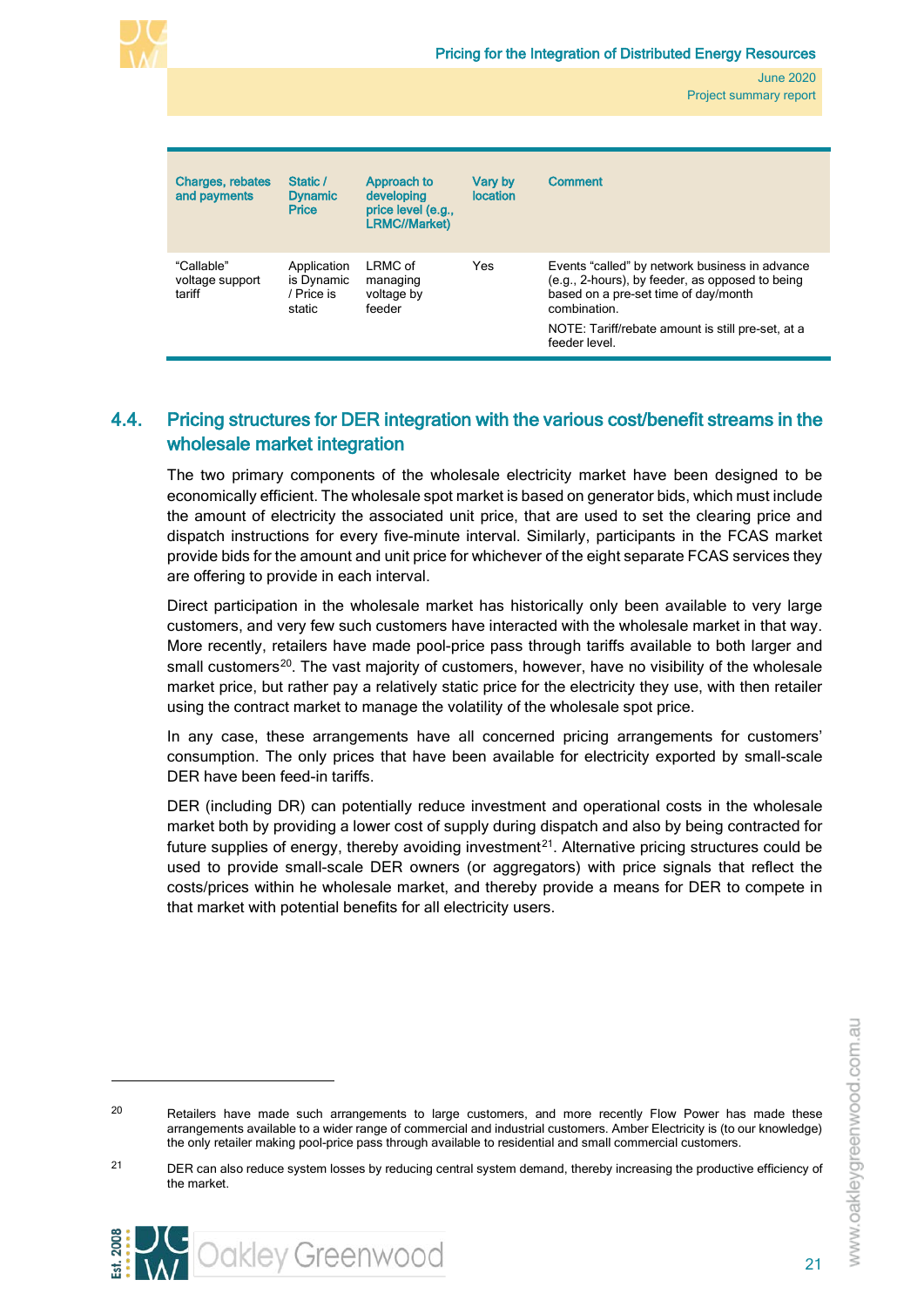

#### <span id="page-26-0"></span>Table 7: Pricing structures to integrate DER in the wholesale market

| <b>Charges, rebates</b><br>and payments                                                           | Static /<br><b>Dynamic</b><br><b>Price</b> | Approach to<br>developing price level<br>(e.g., LRMC//Market)                                                                                                                                           | Vary by<br>location                                  | <b>Comment</b>                                                                                                                                                                                                                                                                                                                                                              |
|---------------------------------------------------------------------------------------------------|--------------------------------------------|---------------------------------------------------------------------------------------------------------------------------------------------------------------------------------------------------------|------------------------------------------------------|-----------------------------------------------------------------------------------------------------------------------------------------------------------------------------------------------------------------------------------------------------------------------------------------------------------------------------------------------------------------------------|
| Integrate DER<br>pricing into<br>dispatch - pool<br>impacts<br>(expanded status<br>quo)           | Dynamic                                    | <b>SRMC</b> impact<br>• Avoided fuels and<br>market costs<br><b>LRMC</b> impact<br>• Dispatch of DER<br>will be picked up in<br>SOO and other<br>forecasts and<br>replace investment<br>in other supply | Regional<br>(vary with<br>losses and<br>constraints) | Allow FRMP to offer DER on a firm<br>dispatch basis into the NEM dispatch<br>process<br>• Retailer to be the FRMP (simplest)<br>case)<br>• Multiple FRMPs at a site to allow<br>Aggregators/DER providers or<br>customers to participate as well as<br>retailers (requires Rule change)<br>• Contracts between FRMP and<br>customers or DER providers to be<br>unregulated. |
| Status quo but<br>supported by<br>efficient<br>consumption and<br>export tariffs for<br>end users | Static or<br>dynamic                       | As above with<br>additional LRMC<br>benefit that FRMP can<br>incorporate contracts<br>into its portfolio and<br>reduce investments.                                                                     | Possible                                             | Retailers (as FRMP) charge efficient<br>charges and can therefore customers<br>can value DER correctly for<br>capacity/demand and energy benefits.<br>Aggregators, DER providers and<br>customers supply services to the FRMP<br>via unregulated contracts. FRMP to<br>incorporate into its risk management<br>process                                                      |
| Financial<br>contracts                                                                            | <b>Static</b>                              | Primarily LRMC to<br>avoid investment but<br>also SRMC as pure<br>price risk<br>management.                                                                                                             | No                                                   | Allow DER providers as FRMPs to<br>participate in the Exchange based and<br>OTC contract markets, allowing the<br>FRMP to incorporate the capacity and<br>energy into its risk management process                                                                                                                                                                           |

The primary issue for DER is gaining access to these price signals. As noted, retailers can provide these sorts of pricing arrangements to customers, but do not have to do so, and in most cases, have not done so. This is complicated by the fact that small-scale DER located on the customer's side of the meter (including DR) can only access the wholesale market through arrangements provided by the retailer serving the facility at which the DER capability is located. However, Rule Changes that have been made in the last several years and various technology and business model trials that have been undertaken have begun to change this<sup>22</sup>.

**AV** Oakley Greenwood

<span id="page-26-1"></span><sup>&</sup>lt;sup>22</sup> Relevant Rule Change examples include those that have established Small Generator Aggregators and Market Ancillary Service Providers (which came into effect in 2013 and 2017 respectively) and are being considered currently to establish Demand Response Service Providers, as defined market participants. A key example of a relevant trial is AEMO's VPP Demonstration Program. Further discussion is provided in Section 6.1.1 below.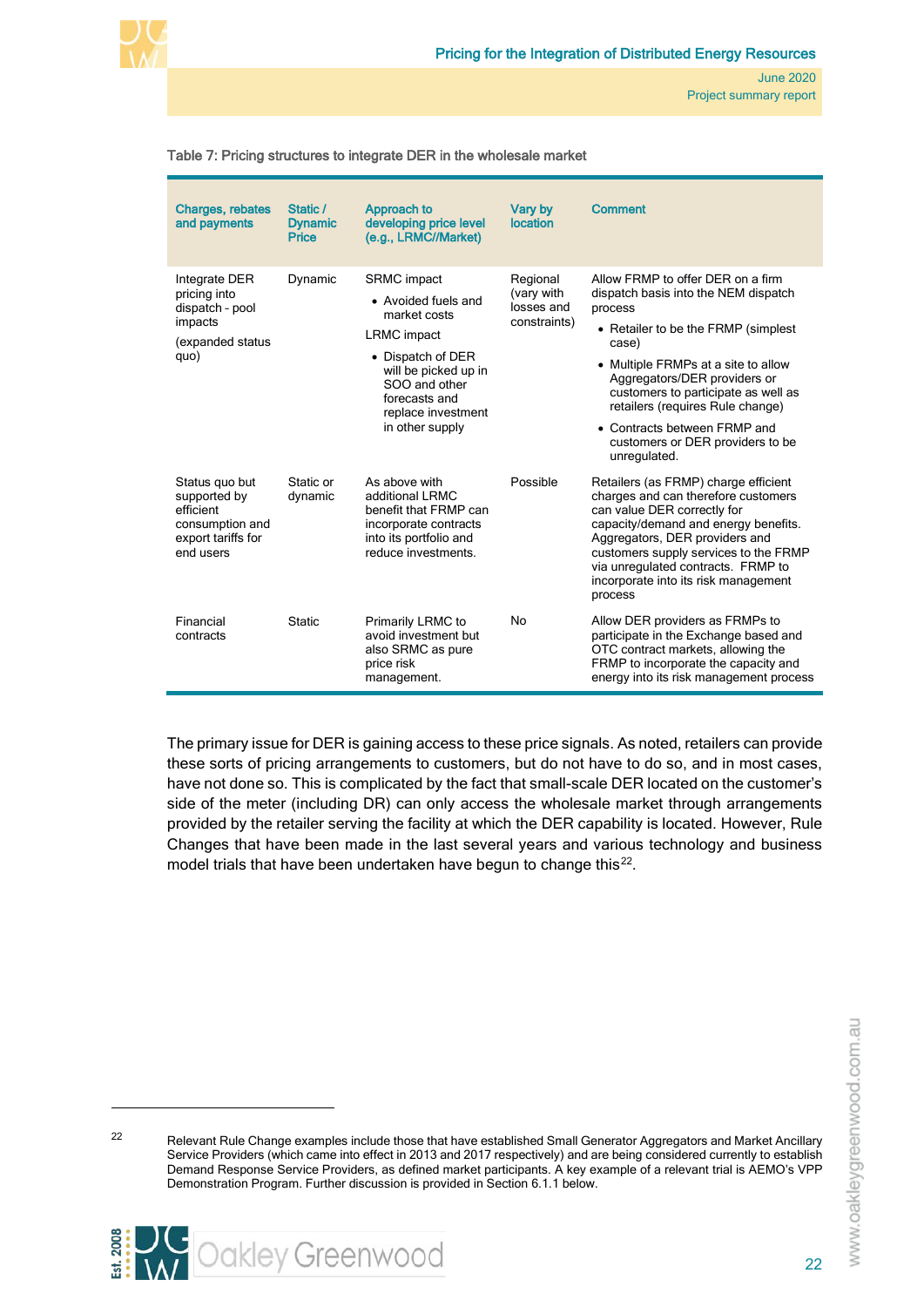

# 5. Cost-benefit assessment of candidate DER pricing structures

<span id="page-27-0"></span>An assessment was undertaken of the costs and benefits of the pricing structures developed in Step 3 of the project. This section of the report provides information on the approach taken in the cost/benefit analysis and its results.

## 5.1. Overview of approach used

<span id="page-27-1"></span>Any approach for estimating the economic benefits of adopting more efficient pricing arrangements for DER services will necessarily require a significant amount of judgement and the adoption of a number of high-level, simplifying assumptions.

However, at its core, it required estimation of:

- $\blacksquare$  How many DER facilities will be installed under the more efficient pricing arrangements that are being modelled<sup>23</sup>, and how those facilities will be utilised under those more efficient ('alternative') pricing arrangements, as compared to how many facilities would be installed and how they would be utilised under the base-case pricing arrangements. More specifically, this involves:
	- Determining the incremental change in the number and size of the facilities that will be installed, and
	- Determining how the DER facilities that are forecast to be installed will interact with the grid under both existing and the alternative pricing arrangements.
- <span id="page-27-2"></span>**The impact that the above changes are likely to have on network businesses' costs, and** costs in other parts of the value chain.

# 5.2. Benefits and costs included in the analysis

#### 5.2.1. Benefits included in the analysis

<span id="page-27-3"></span>[Table 8](#page-27-5) describes the benefits that were included in the analysis and how they were calculated.

<span id="page-27-5"></span><span id="page-27-4"></span>Table 8: Benefits (cost reductions) from adoption of alternative DER pricing arrangements

| <b>Services</b>      | Information sources and approach                                                                                                                                                                                                                                                     |
|----------------------|--------------------------------------------------------------------------------------------------------------------------------------------------------------------------------------------------------------------------------------------------------------------------------------|
| Network augmentation | Where available (and current), we multiplied the published LRMC estimates for the<br>applicable DNSP business by the incremental impact of DER on peak demand due to the<br>alternative pricing arrangements as compared to the base case (from the modelling<br>above); <i>plus</i> |
|                      | Where available, we multiplied the published applicable locational TUoS charge by the<br>incremental impact of DER on peak demand due to the alternative pricing arrangements<br>as compared to the base case (from the modelling above).                                            |



<span id="page-27-6"></span><sup>&</sup>lt;sup>23</sup> It should be noted that while the analysis is not prescriptive regarding the final design, structure or level of the pricing arrangements that would be put in place, it does assume that the pricing arrangement would reflect the LRMC of any costs that the DER can reduce in the value chain in both a temporal and a geographic sense. As an example, we assume that a network-based DER export price signal would be like an area-specific critical peak demand charge as compared to a static time-of-use energy charge.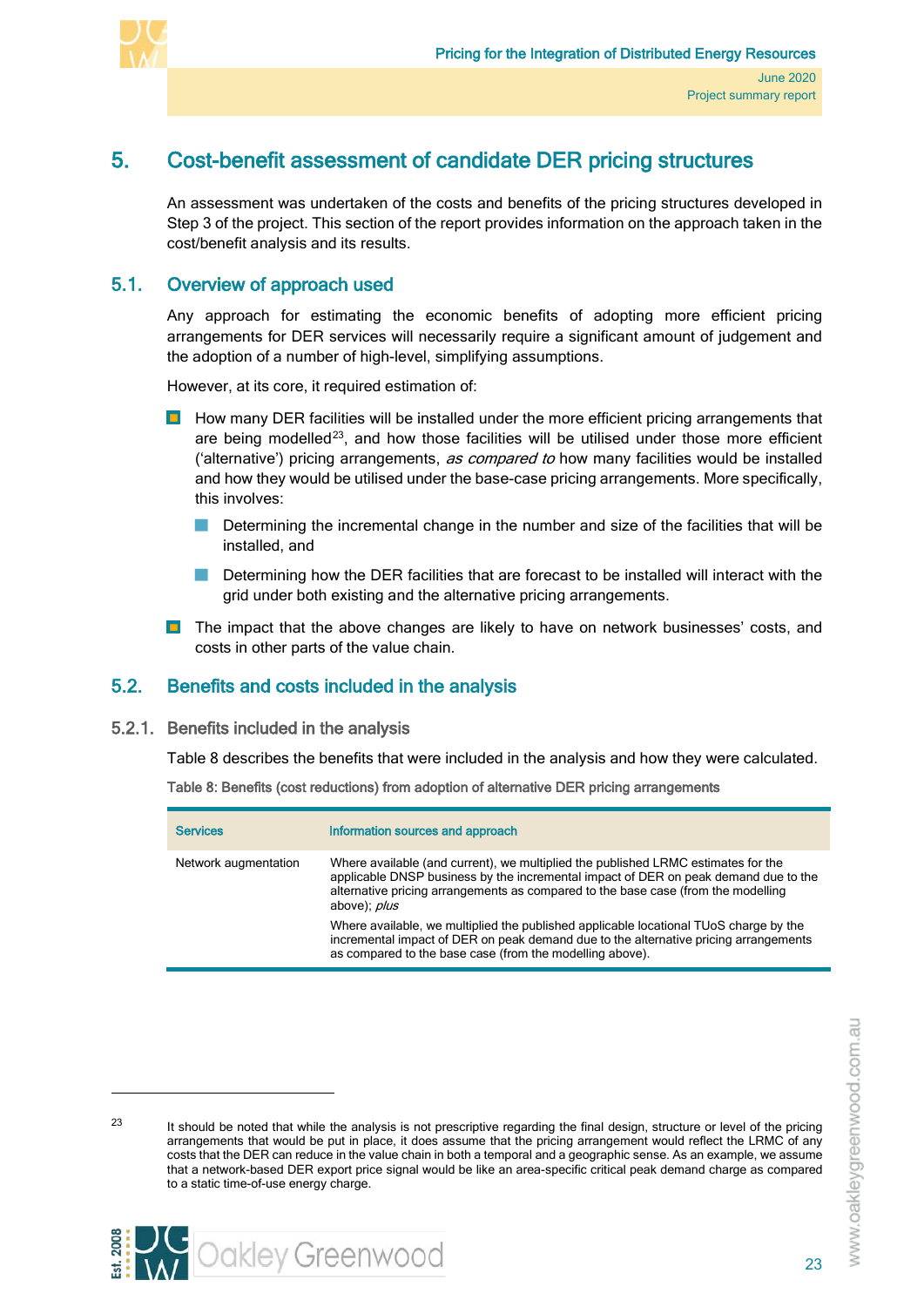

| <b>Services</b>                | Information sources and approach                                                                                                                                                                                                                                                                                                                                                                                                                                                                                                                                                                                                                                                                                                                                                                                                                                                                                                                                            |
|--------------------------------|-----------------------------------------------------------------------------------------------------------------------------------------------------------------------------------------------------------------------------------------------------------------------------------------------------------------------------------------------------------------------------------------------------------------------------------------------------------------------------------------------------------------------------------------------------------------------------------------------------------------------------------------------------------------------------------------------------------------------------------------------------------------------------------------------------------------------------------------------------------------------------------------------------------------------------------------------------------------------------|
| Voltage-related<br>expenditure | We have assumed that appropriate DER pricing arrangements would incentivise the use<br>of battery storage systems to manage voltage issues. In particular, we have assumed that<br>(a conservative) 25% of the installed capacity of batteries in any particular local<br>government area (LGA) <sup>24</sup> would be incentivised to be "set aside" <sup>25</sup> on certain days when<br>voltage issues are likely to be prevalent (i.e., "abnormally high" output levels from in situ<br>PV systems are expected, and mild temperature conditions prevail, leading to low<br>underlying loads on the network due to the absence of temperature-sensitive loads such<br>as air-conditioners). This in turn is assumed to reduce the amount of PV-generated<br>electricity injected into the distribution system over a 2-hour period, and subsequently<br>also manages the voltage issues that would have occurred during the middle of the day<br>due to the PV export. |
|                                | The magnitude of the network cost reduction is based on proportioning down DNSP<br>forecasts of DER integration expenditure (where known, and extrapolated from known<br>information where not <sup>26</sup> ) by the reduction in exported energy (which is in effect the base<br>case, less the amount that is assumed to be captured by the battery).                                                                                                                                                                                                                                                                                                                                                                                                                                                                                                                                                                                                                    |
|                                | For the avoidance of doubt, it should be noted that we have not had regard for the<br>forecast penetration levels of DER at the LGA level over time in this analysis. As a result,<br>it could be that forecast PV generation in a particular LGA may not, over the forecast<br>horizon, lead to any voltage issues in the first place. We have also not had regard for the<br>specific location of the particular PV system (i.e., whether the customer installing the<br>battery is located at the beginning, middle or end of the feeder).                                                                                                                                                                                                                                                                                                                                                                                                                               |

[Table 9](#page-28-1) describes the benefits that were not included in the analysis and why they were omitted.

| <b>Services</b>                     | <b>Description and reasons for non-inclusion</b>                                                                                                                                                                                                                                                                                                                                                                                                                          |  |
|-------------------------------------|---------------------------------------------------------------------------------------------------------------------------------------------------------------------------------------------------------------------------------------------------------------------------------------------------------------------------------------------------------------------------------------------------------------------------------------------------------------------------|--|
| Direct connection cost<br>reduction | The cost of connecting a customer to the existing shared network is dependent on a<br>number of customer-specific factors, including, but not limited to, the distance between<br>the shared network and their connection point, their load, and the geographic location<br>(which would also impact the cost of the Standalone Power System (SAPS) that would<br>need to be installed, due to, for example, the number of PV arrays that would need to be<br>installed). |  |
|                                     | Due to the bespoke nature of the expenditure, we have not attempted to model this<br>benefit.                                                                                                                                                                                                                                                                                                                                                                             |  |
| Network extension cost<br>reduction | Similar to the above, the quantum of network extensions is ultimately related to the<br>location of connecting customers, and whether they are "out of sequence", which cannot<br>be readily forecast in either the base case or alternative pricing cases.                                                                                                                                                                                                               |  |

<span id="page-28-1"></span><span id="page-28-0"></span>Table 9: Potential benefits not included in the cost-benefit assessment and reasons for their omission



<span id="page-28-2"></span><sup>&</sup>lt;sup>24</sup> The geographic level at which the assessment of DER take-up in response to the pricing structures was assessed in the study.

<span id="page-28-3"></span> $25$  It should be noted that this may simply involve the owner of the battery exporting their energy earlier in the day when an over-voltage related price signal is in place, instead of storing it in their battery. This in turn frees up space in the battery to take exported energy during the middle of the day, when voltage issues are more likely to occur.

<span id="page-28-4"></span> $26$  Based on publicly available information from regulatory submissions and some regulatory decisions, this has generally been in a range between \$5m and \$10m per year. Where we have not been able to readily find information for a particular distribution business, we have adopted a figure in this range.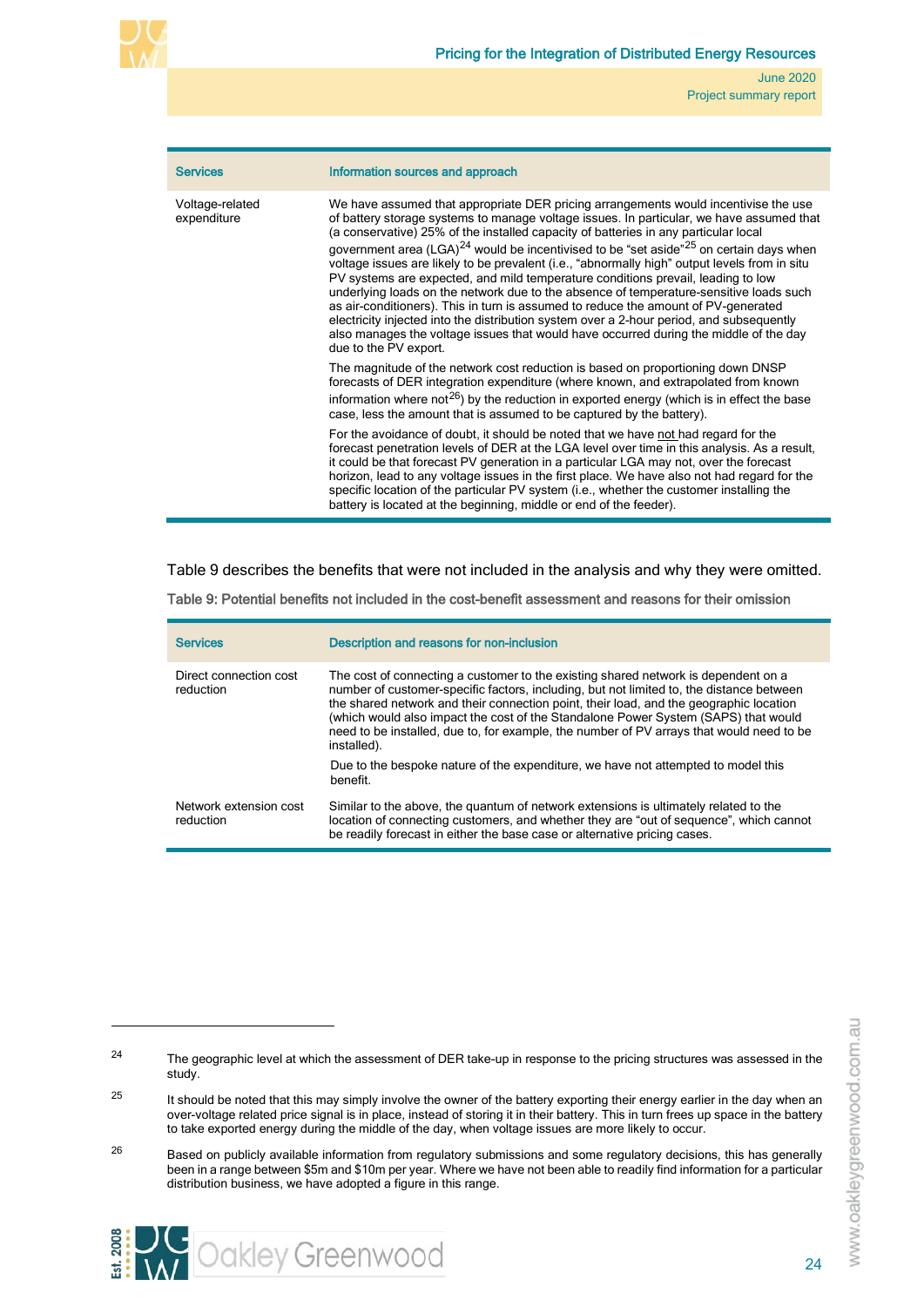

| <b>Services</b>                       | <b>Description and reasons for non-inclusion</b>                                                                                                                                                                                                                                                                                                                                                                                               |  |  |  |
|---------------------------------------|------------------------------------------------------------------------------------------------------------------------------------------------------------------------------------------------------------------------------------------------------------------------------------------------------------------------------------------------------------------------------------------------------------------------------------------------|--|--|--|
| Network replacement<br>cost reduction | We have not modelled the potential economic benefit of more efficient levels of<br>replacement expenditure, because:                                                                                                                                                                                                                                                                                                                           |  |  |  |
|                                       | The timing of these costs is not expected to be materially affected by a change in<br>$\bullet$<br>demand or energy consumption; rather, these costs are predominately driven by<br>condition and risk factors unrelated to the loads placed on the asset;                                                                                                                                                                                     |  |  |  |
|                                       | Demand reductions need to be of a minimum scale to lead to any downsizing<br>$\bullet$<br>relative to the base case (noting that capacity is built in increments, so material<br>reductions need to occur for downsizing to occur); and                                                                                                                                                                                                        |  |  |  |
|                                       | Downsizing replacement assets leads to a reduction in economies of scale (i.e.,<br>$\bullet$<br>halving the size of a replacement asset almost always leads to less than a 50%<br>reduction in the cost), hence further reducing the economic benefits.                                                                                                                                                                                        |  |  |  |
|                                       | We note that this is not to suggest that there is no benefit, rather, that in the main, the<br>benefit is likely to be moderate, relative to other potential benefits.                                                                                                                                                                                                                                                                         |  |  |  |
| Wholesale market<br>henefits          | As noted in the Pricing presentation and paper, efficient pricing is already available<br>through the wholesale energy market. The translation of these prices to customers via<br>retailers is not readily observable, although we were provided with good anecdotal<br>examples during the study <sup>27</sup> . It is therefore difficult to establish the base case for a cost<br>benefit example and we have not modelled these benefits. |  |  |  |
|                                       | In addition, a key change that we have identified, allowing aggregators into the market<br>cannot be readily assess in a cost benefit study of this type.                                                                                                                                                                                                                                                                                      |  |  |  |
| Wholesale market<br>operator benefits | We have noted above that changes to the ancillary services markets and also the<br>contracting of reserves by AEMO are already underway.                                                                                                                                                                                                                                                                                                       |  |  |  |

#### 5.2.2. Costs included in the analysis

<span id="page-29-0"></span>In assessing the costs that would be incurred by network businesses we have assumed that a DNSP would incur costs to both develop and implement these alternative pricing structures, but these would not be expected to be either particularly large, or to involve information or business processes that are particularly different from those already being undertaken by these businesses. Specifically, we have assumed the following:

- \$1m per DNSP to develop the alternative pricing structures proposed above **COL**
- **COL** \$500k per annum per DNSP to administer, maintain and communicate the tariffs to the market

Our rationale for the order of magnitude of these estimates is that the distribution businesses are already generating much of the information required to develop and implement more efficient DER price signals, and moreover, the communication of such a tariff would broadly align with existing practices. For example, DNSPs are already:

**D** Generating the cost required to augment their system at both the system and location-specific level. This can be used to provide a price signal for the ability for DER to defer demandrelated augmentation; and

<span id="page-29-1"></span>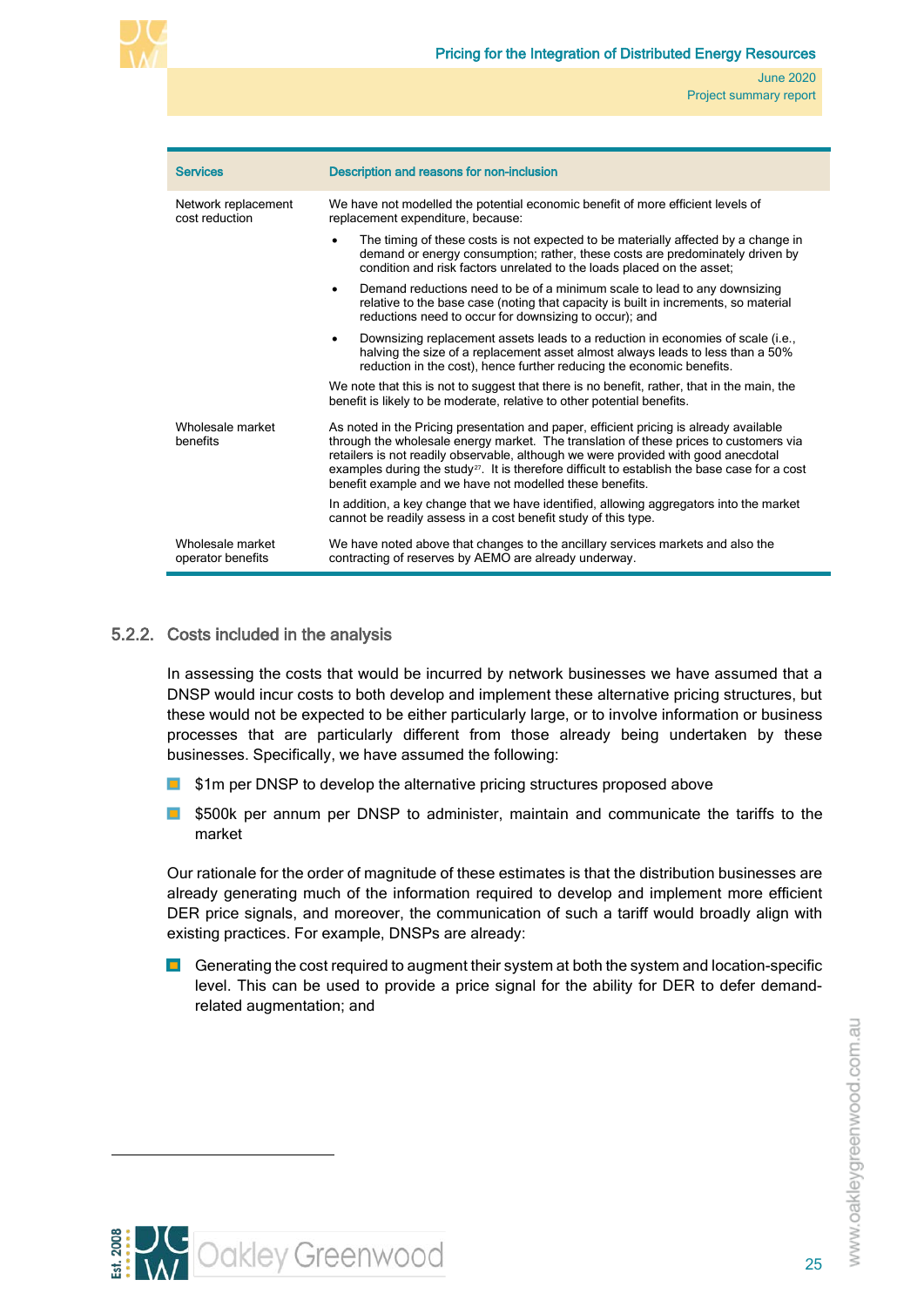

**E** Forecasting the impact that increased penetration of PV is likely to have on distribution system voltage in different parts of their network. This type of information - forecast cost, by area, and forecast voltage excursions (relative to standard) – could be used to inform the level and structure of a voltage-related price signal<sup>[28](#page-30-3)</sup>.

It is worth noting that, in our view, the implementation of the proposed alternative pricing structures would not impose any additional costs for either metering at the DER level or network visibility of voltage/thermal constraints on the LV network. This is because:

- **The interval metering that would be required for the administration of these alternative price** signals is already required when these systems are installed, and we are not assuming that these price signals would affect the total number of DER systems installed , but rather their location and use.
- **If** It is also the case that over-voltage constraints (which are generally due to DER export at times of relatively low demand at the local network level) are likely to occur only where the density of DER systems (or their export) reaches a threshold of customer numbers (or aggregate customer load) within that area. Both the number of customers installing DER and the nameplate capacity of those systems is already known to local distribution business. In addition, the interval metering that is required to be installed on these systems can provide information on the voltage condition at the host premises of these systems $29$ . The DNSP can use this information to assess the likely impact of the aggregate voltage condition of these premises on the likely voltage condition at the local area asset level.

## 5.3. Results

<span id="page-30-0"></span>[Table 10](#page-30-2) provide a summary of the results of the high-level cost-benefit analysis.

| <b>Potential benefits*</b>                    | <b>VIC</b> | <b>NSW</b> | <b>QLD</b> | <b>SA</b> |
|-----------------------------------------------|------------|------------|------------|-----------|
| Transmission and distribution<br>augmentation | \$58.5m    | \$27.7m    | \$44.0m    | \$43.7m   |
| Voltage benefits                              | \$14.7m    | \$14.2     | \$1.9m     | \$6.9m    |
| Less                                          |            |            |            |           |
| Est. upfront and on-going costs               | \$15.5m    | \$9.3      | \$6.2m     | \$3.1m    |
| Net benefits (costs)                          | \$57.7m    | \$32.6m    | \$39.6m    | \$47.6m   |

<span id="page-30-2"></span><span id="page-30-1"></span>Table 10: Summary of estimated costs and benefits

\*All potential benefits are in NPV terms, based on a pre-tax real WACC of 5% and a 10-year evaluation period. Totals may not add due to rounding.



<span id="page-30-3"></span>

<sup>&</sup>lt;sup>28</sup> We note that standards can be used to set a ceiling on the over-voltage possible from PV systems as their penetration on a feeder increases – AS4777:2015 is one such example. However, a price signal is likely to be more economically efficient. The choice between them, on a practical level, requires consideration of their relative costs, complexity and aggregate impact.

<span id="page-30-4"></span><sup>&</sup>lt;sup>29</sup> Information on voltage is available from Type 4 meters, but as it is not included in the data that is automatically provided by the metering data provider to the DNSP, access to it and the price for that access would be a subject of negotiation between the DNSP and (most likely) the relevant metering coordinator. An alternative that could be considered by the DNSP would be the installation of voltage measurement equipment on the LV side of transformers or at other points on the LV meters. We have not costed access to the interval metering data or the installation of grid-side voltage measurement equipment as either will be highly situation specific.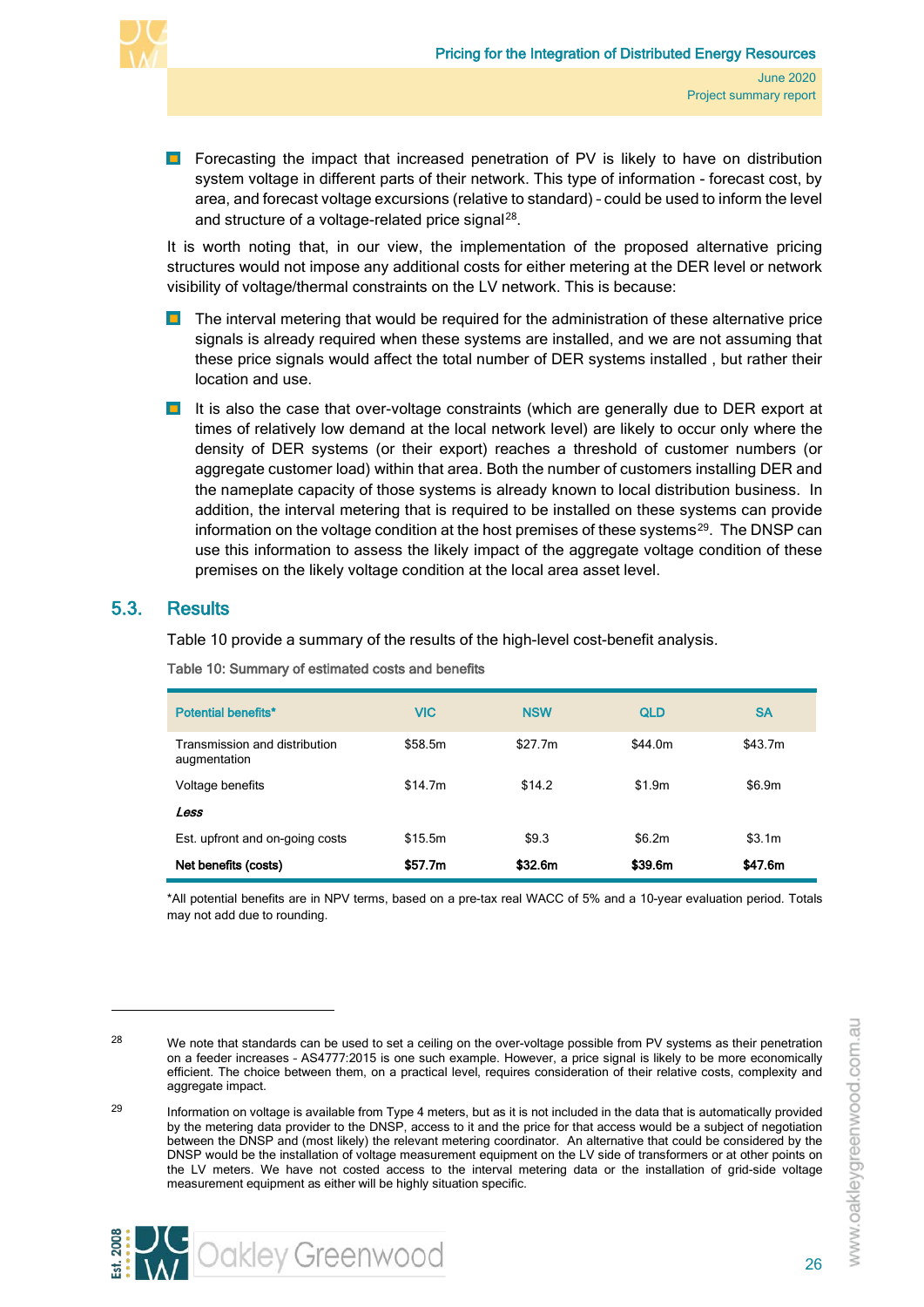

The results indicate that the benefits of offering these types of price signals can be expected to exceed the costs. However, we note that we have been conservative in developing the costs and benefits of developing and offering these price signals. In particular, as shown in [Table 9,](#page-28-1) several sources of material potential value have not been quantified in the analysis:

- **Perhaps most important in this regard is that we have not modelled the upstream impact of** the alternative network pricing structures. Those impacts – particularly in the wholesale and FCAS markets could be significant. These impacts were not modelled as they would have required market simulation modelling which was beyond the scope of this study.
- **Now** We have also not included the benefits that could accrue from cost reductions for direct connections and network extensions. These were excluded because they are dependent on a number of customer-specific and timing factors.

It should also be noted that the costs of developing and implementing the alternative network pricing structures developed in this study would enable all of the benefits identified. As a result, it is highly likely that the actual net benefits that would be expected to be realised from these pricing structures would be higher than suggested in [Table 10.](#page-30-2)

It is also critical to realise that the costs and benefits of DER will vary over time (and from place to place), and the result of any CBA will be highly dependent on what the value of the relevant costs and benefits are or were thought to be at the time the analysis was undertaken. For example, if this analysis had been undertaken five or six years ago, we would have ascribed a much greater benefit to cost-reflective network prices due to their impact in deferring network augmentation. This would have been the case simply because forecast demand (and therefore the amount of capex required for augmentation) was much greater. By contrast, the voltage issues occurring on the network due to high penetrations of PV – and the benefits of addressing them – are significantly greater now than would have been considered to be the case five to six years ago.

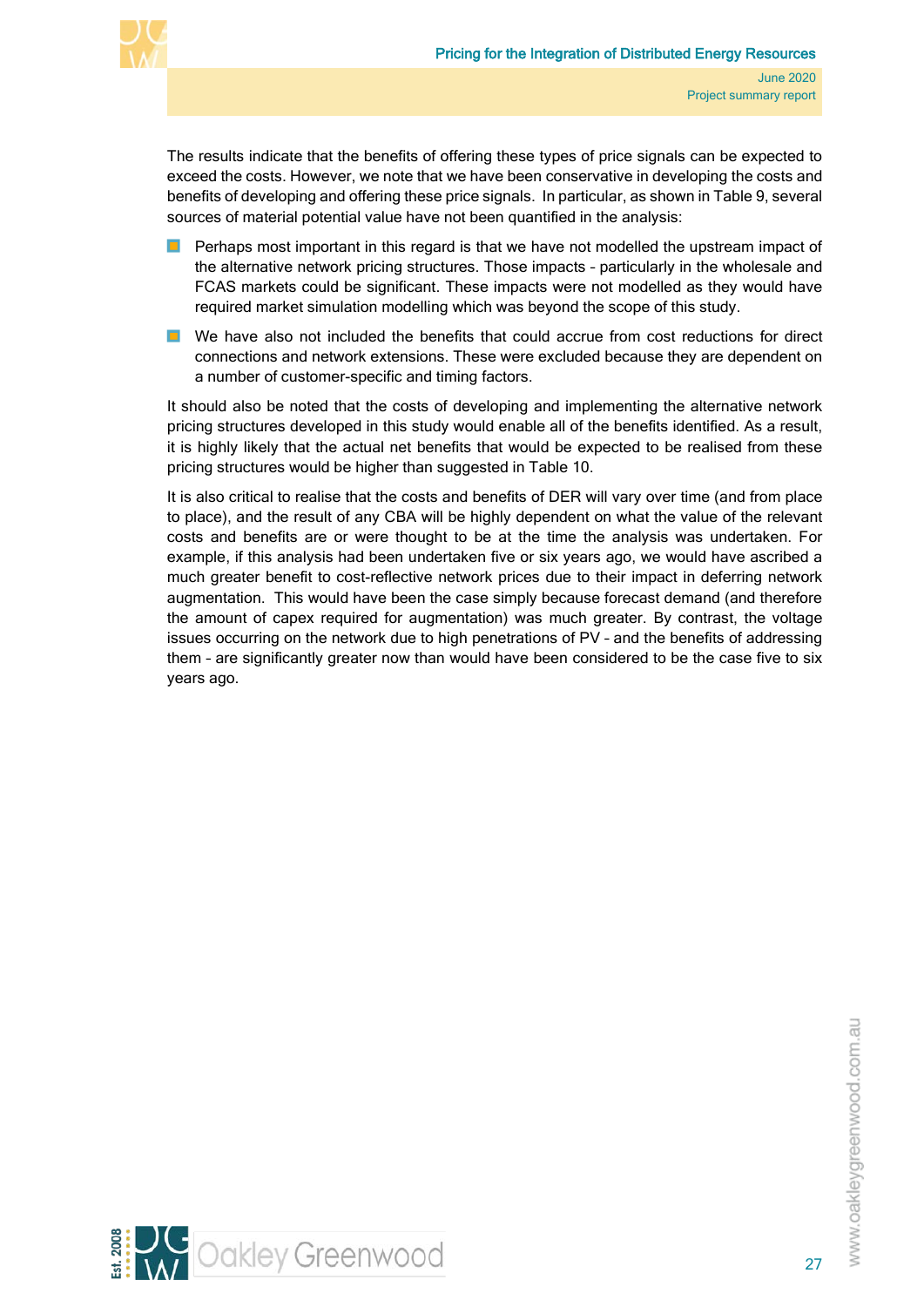

# 6. 'Fit' of pricing structures with NEM Rules and regulations

<span id="page-32-0"></span>This section of the report summarises the findings of Step 4 the project scope of work. It provides:

- **A** discussion of the degree to which the DER pricing structures summarised in Section [4](#page-19-4) above 'fit' with the current market rules, and
- **A** review of selected international experience in the use of price signals to integrate DER with the traditional electricity supply chain.

## 6.1. Review of the 'fit' of price signals for DER services with the market Rules

<span id="page-32-1"></span>The following chapters within the National Electricity Rules (NER) $30$  were identified as those of primary relevance<sup>[31](#page-32-4)</sup> to the ability for pricing structures that reflect the value that DER can provide to various parts of the electricity supply chain:

- **Chapter 2: Registered Participants and Participation.**
- **Chapter 3: Market Rules, which deals with wholesale market dispatch and settlement.**
- **D** Chapter 4: Power System Security and the related Chapter 4A: Retailer Reliability Obligation.
- **Chapter 5: Network Connection, Access, Planning and Expansion.**
- **D** Chapter 6: Economic Regulation of Distribution Services (and the corresponding Chapters 6A: Economic Regulation of Transmission Services and Chapter 6B: Retail markets).
- <span id="page-32-2"></span>**Chapter 7: Metering.**

#### 6.1.1. Chapter 2: Registered Participants and Participation

Until recently, small-scale DER located on the customer's side of the meter (including DR), has only been able to access the wholesale market through arrangements provided by the retailer serving the facility at which the DER capability is located. Rule Changes that have been made in the last several years have begun to change this and to enhance the channels through which DER can access and respond to these price signals that are available in the wholesale market. Relevant examples include the Rule Changes:

- **Lattary has that have established Small Generator Aggregators and Market Ancillary Service Providers** (which came into effect in 2013 and 2017 respectively), and
- **E** that are being considered currently to establish Demand Response Service Providers

as defined market participants.

More recently AEMO, in conjunction with the Australian Renewable Energy Agency (ARENA), the Australian Energy Market Commission (AEMC), the Australian Energy Regulator (AER), and members of the Distributed Energy Integration Program (DEIP) has established a VPP Demonstration Program. AEMO's website<sup>[32](#page-32-5)</sup> states that the program will:



<span id="page-32-3"></span><sup>&</sup>lt;sup>30</sup> It should be noted that the NER deal primarily with the wholesale market and network provision. The National Electricity Retail Rules and jurisdictional regulations also place limitations on efficient pricing in the electricity market. Those Rules and regulations were not

<span id="page-32-4"></span><sup>31</sup> Other chapters include administrative matters (Chapter 8), either derogate specific aspects of the Rules (Chapters 8 and 9) or manage implementation of Rules (Chapter 11).

<span id="page-32-5"></span><sup>32</sup> [https://aemo.com.au/en/initiatives/major-programs/nem-distributed-energy-resources-der-program/pilots-and](https://aemo.com.au/en/initiatives/major-programs/nem-distributed-energy-resources-der-program/pilots-and-trials/virtual-power-plant-vpp-demonstrations)[trials/virtual-power-plant-vpp-demonstrations](https://aemo.com.au/en/initiatives/major-programs/nem-distributed-energy-resources-der-program/pilots-and-trials/virtual-power-plant-vpp-demonstrations)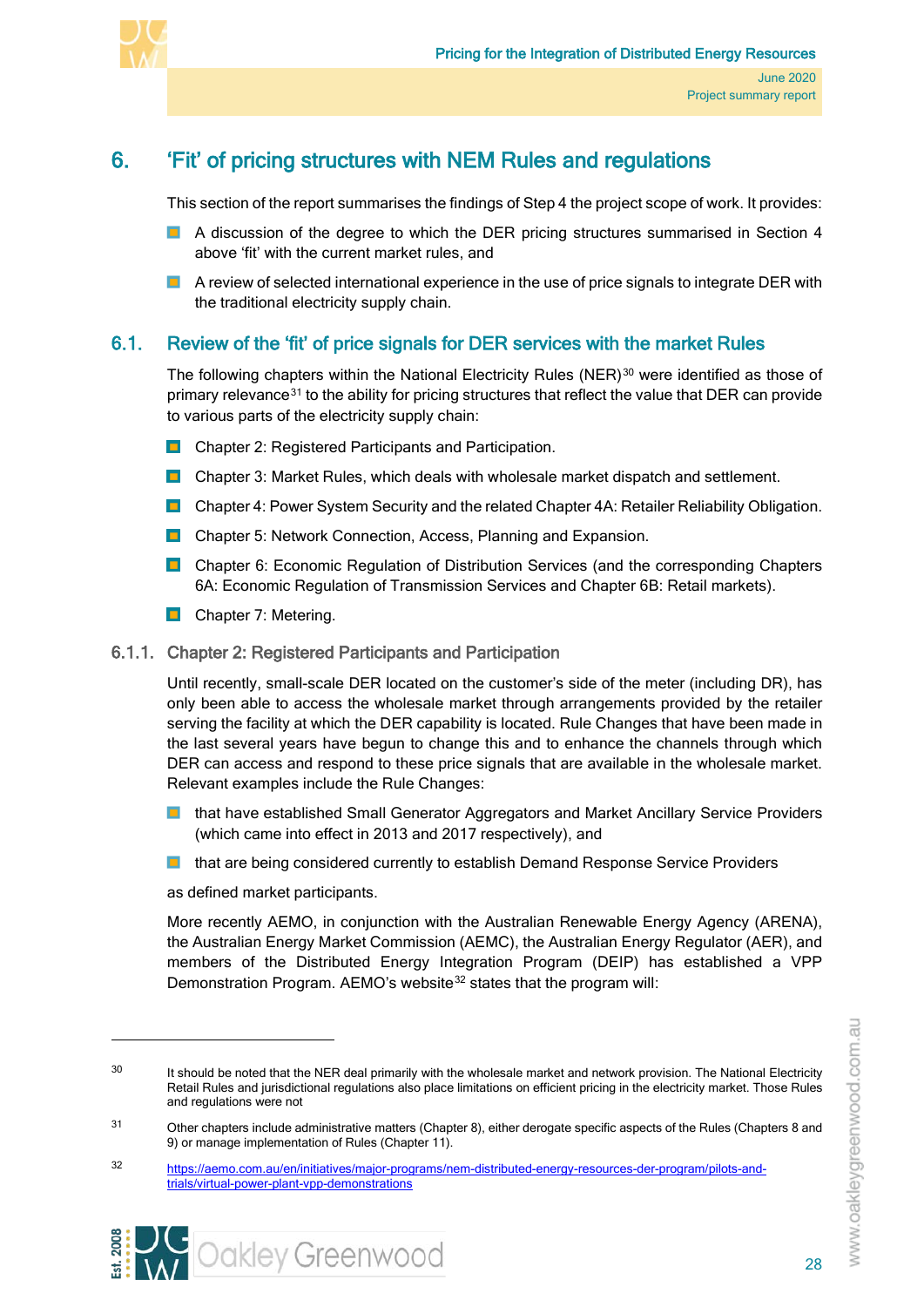

allow VPPs to demonstrate their capability to deliver services in contingency FCAS and energy markets. The VPP Demonstrations will allow participating VPPs to trial a new specification to deliver contingency FCAS, and AEMO will observe how VPPs respond to energy market price signals as nonscheduled resources. By trialling VPP operations while their aggregated fleets remain of a small scale, the VPP Demonstrations aim to inform the effective integration of VPPs into the NEM before they reach large scale.

The program specifically aims, among other things, to:

- **Allow VPPs to demonstrate their capability to deliver multiple value streams across FCAS,** energy and potential network support services.
- **Provide AEMO with operational visibility to help AEMO consider how to integrate VPPs** effectively into the NEM.
- **Assess current regulatory arrangements affecting participation of VPPs in energy and FCAS** markets, and inform new or amended arrangements where appropriate.

The program published it first knowledge sharing report in March 2020<sup>[33](#page-33-2)</sup> which includes early lessons learned in the following areas:

- $\Box$  Operational capability for market participation
- **L** Value stream realisation
- **Early assessment of regulatory arrangements**
- <span id="page-33-0"></span>**T** Technology development.

#### 6.1.2. Chapter 3: Market Rules

The market Rules in Chapter 3, in themselves, do not limit the integration of DER. This is because all parties allowed participation under Chapter 2 or connected under Chapter 5, are treated equally, according to their class, in dispatch and settlement processes.

The recent change in the Rules to settle the market on a 5-minute interval basis will improve the value of dispatchable DER supplied to the market, assisting in its integration.

The market chapter also deals with two other key aspects of the market for DER integration: ancillary services and market interventions.

DER can be and is being incorporated into the FCAS markets (in the form of DR). The requirement that resources must comprise at least 1MW within the associated NEM region has resulted in there being relatively few opportunities for participation in ancillary services markets for currently available DER technologies (i.e., PV and, battery systems) except where they have been aggregated. It is expected that DER participation in this market will grow.

DR has also featured in AEMO's Reliability and Emergency Reserve Trader (RERT), which is a market intervention mechanism. Dispatchability is a key requirement of the RERT and it is expected that DER that can be dispatched will not face any particular barriers in being able to participate in the RERT.

#### 6.1.3. Chapter 4: Power System Security and Chapter 4A: Retailer Reliability Obligation

<span id="page-33-1"></span>The power system security operations of the market fully incorporate DER where the DER can provide the service.

<span id="page-33-2"></span><sup>33</sup> [https://aemo.com.au/-/media/files/electricity/nem/der/2019/vpp-demonstrations/aemo-knowledge-sharing-stage-1](https://aemo.com.au/-/media/files/electricity/nem/der/2019/vpp-demonstrations/aemo-knowledge-sharing-stage-1-report.pdf?la=en) [report.pdf?la=en](https://aemo.com.au/-/media/files/electricity/nem/der/2019/vpp-demonstrations/aemo-knowledge-sharing-stage-1-report.pdf?la=en)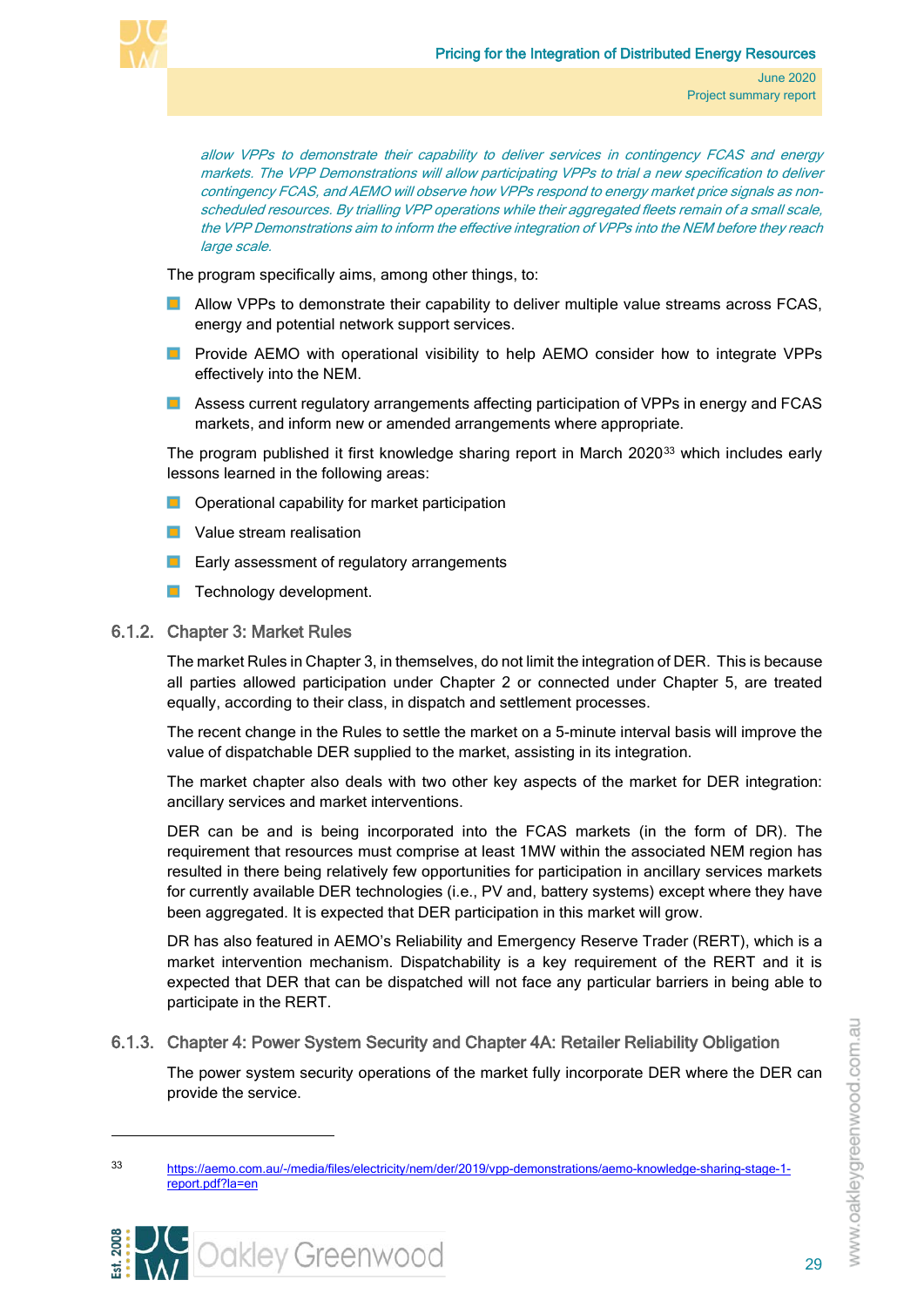

In addition, the introduction of the Retailer Reliability Obligation (RRO) will increase the integration of DER into the NEM. The RRO requires retailers, under specific circumstances, to provide evidence of contractual or physical arrangements that will ensure they can meet the peak demand of their customers. Contracts with responsive loads (DR) or embedded generation or storage (DER) can qualify as sources of the evidence required.

#### 6.1.4. Chapter 5: Network Connection, Access, Planning and Expansion

<span id="page-34-0"></span>The provision of network access and the development of networks under the NER is meant to be an economically efficient process. In particular, the connection of customers and generators is, in theory, treated equally. In practice, however, the full application of this chapter has been limited by conflicting Rules in Chapter 6, jurisdictional processes and the practices of Network Service Providers.

The key Rules for DER integration in Chapter 5, are:

- **Rule 5.3, which allows an NSP to charge fully reflective costs for the provision of a network** connection. This is typically done with regard to larger customers, but generally not for smaller customers due to:
	- The associated administrative costs and complexity, and
	- **Network practice to not provide generator access nor to augment the network to facilitate** generator access.
- **Rule 5.3AA, provides for embedded generators to pay the full cost of their connection** including their use of the network system and any augmentation of the network that their operation may engender. It also allows the embedded generator to negotiate a reduced charge based on non-firm access and prescribes a compensation regime that allows for parties to fully participate in dispatch despite non-firm access. This Rule has not, to our knowledge, been applied as, most likely because:
	- It conflicts with Rules in Chapter 6, notably 6.1.4, which are discussed below, and
	- **There are significant practical difficulties in applying this Rule to small embedded** generators.

#### 6.1.5. Chapter 6: Economic Regulation of Distribution Services

<span id="page-34-1"></span>Chapter 6 and the related chapters 6A and 6B deal with the economic regulation of transmission and distribution networks as well as the arrangements between networks and retailers.

While the Rules require the pricing of network services to become more cost-reflective, the speed with which this can be pursued has been limited by the availability of smart metering and regulatory mechanisms that seek to protect customers from unduly large price shocks that could result from very rapid increases in the cost-reflectivity of electricity pricing.

The only aspect of Chapter 6 that poses a barrier to the use of some of the pricing structures identified in the study is Rule 6.1.4 which prohibits a DNSP from charging a network user "for the export of electricity generated by the user into the distribution network". It should be noted, however, that this Rule does not preclude the use of fixed or demand charges in relation to connection services. It is also the case that the DEIP Access and Pricing work package is considering alternative pricing arrangements and intends to put forward a Rule Change request that may include a means for addressing this barrier.

#### 6.1.6. Chapter 7: Metering

<span id="page-34-2"></span>Cost-reflective pricing requires appropriate metering.

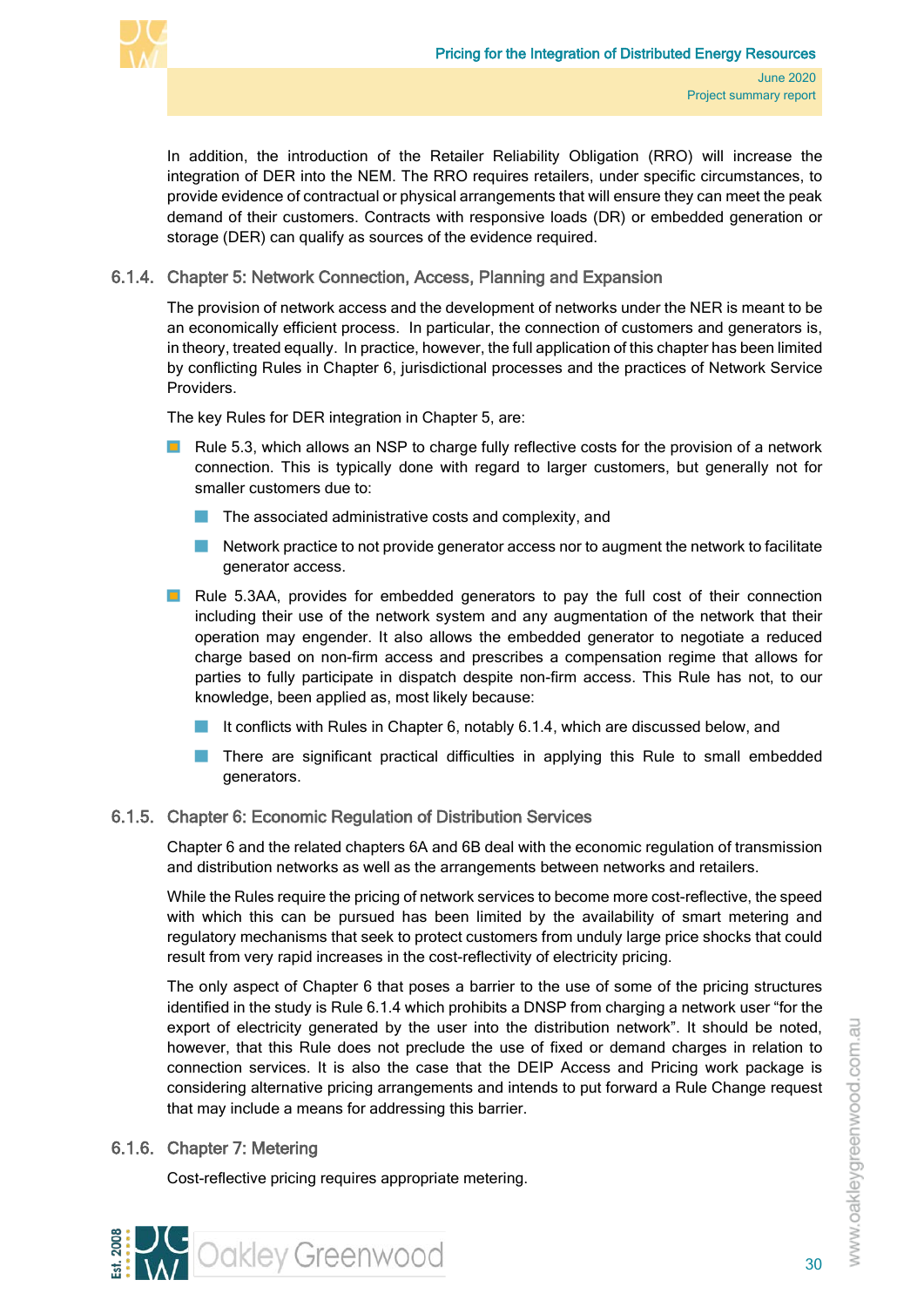

Chapter 7 of the NER currently requires accurate metering to be installed at all new connections and where meters are replaced. This will eventually mean that effectively all sites in the NEM will have remotely read interval meters. Mechanisms that could result in a faster rollout of interval metering would be very helpful in this regard.

A related issue is the ability of the industry to use the capabilities of smart metering to support cost-reflective pricing. At present there is nothing in the rules that provides assurance of this, and the jurisdictions have the power to overrule pricing structures proposed by the networks and retailers they license.

6.1.7. Summary and proposal

<span id="page-35-0"></span>The study found that the NER is generally supportive of DER integration through its economic, market approach. Specific aspects of the rules for participation and network pricing are, however limiting effective integration. Some key changes are being considered or made that will enhance DER integration, when and if adopted:

- $\blacksquare$ 5-Minute settlement. Valuing supply side energy and DER on a five-minute basis will allow dispatchable DER to gain additional income for short-term supply against dispatch peaks. This will particularly benefit assets that can be dispatched on very short notice to meet price peaks.
- **DER Aggregation**<sup>34</sup>. The inclusion of a DER Aggregator participant in the WDR Rule change augurs well for the market as it will allow a more focused approach to the development and integration of DER.
- **E** Current Rule change processes and reviews have the potential to also be helpful as long as the changes are made with DER in mind. It is our understanding that the post-2025 market design being developed by the Energy Security Board (ESB) is considering these issues. A fully two-sided market would remove the need for specialised pricing and participation mechanisms for demand response. The VPP Demonstration Program will likely provide key insights into the operational impacts and benefits realisation of DER in the wholesale, network and retail parts of the electricity supply chain.

#### 6.2. Relevant international experience

<span id="page-35-1"></span>Three key areas relevant to the integration of DER with the large-scale generation and network portions of the traditional electricity supply chain were examined in a number of overseas markets. The specific areas of interest were:

- $\blacksquare$  The pricing approaches that were used,
- **T** The level of direct DER integration achieved, and
- **How performance was measured.**

Direct study was made of two overseas markets:

- PJM, which is a multi-state market in the North East of the USA, encompassing  $\blacksquare$ Pennsylvania, New Jersey, Maryland, District of Columbia, Delaware, Ohio, Virginia, West Virginia, Tennessee, Kentucky, Indiana, Illinois, Michigan and parts of North Carolina, and
- **France**,

<span id="page-35-2"></span><sup>&</sup>lt;sup>34</sup> Note that an aggregator will be able to aggregate the operation of demand response, distributed generation and storage.



www.oakleygreenwood.com.au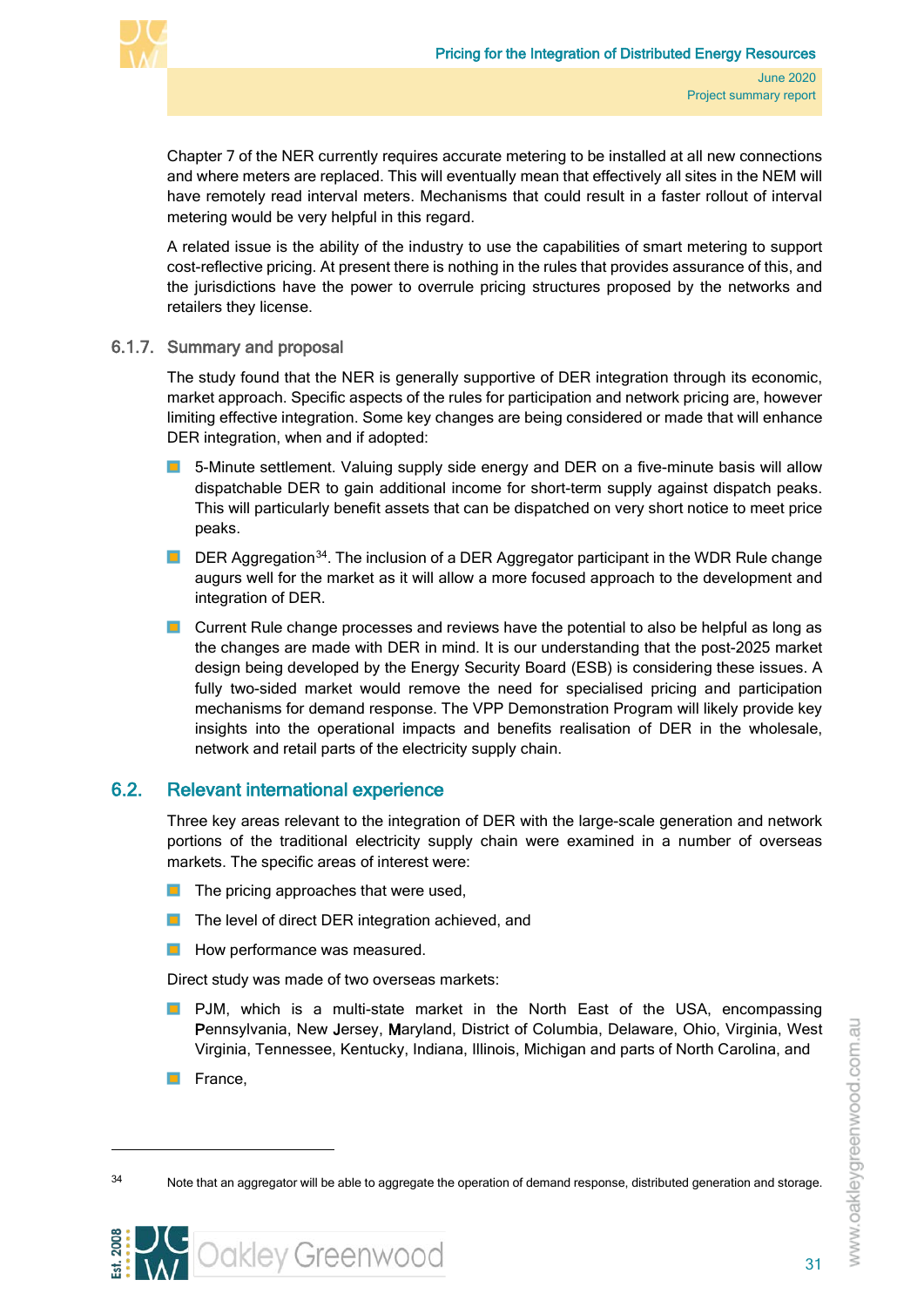

In addition, several other studies of the experience of DER integration was undertaken. These included studies conducted by CIGRE $35$ , the Brattle Group $36$  and the Regulatory Assistance Project<sup>37</sup>.

<span id="page-36-0"></span>The key findings are provided below.

- 6.2.1. Pricing approaches used
	- **The principles for effective rate design are well known and are consistent, in the main, with** the principles in the NER;
	- **The application of the principles relies on effective metering or measurement of the** necessary parameters, although some countries have been able to incorporate some of the signals into simple pricing regimes; and
	- $\Box$  The use of tariffs that apply the full set of principles has not been widely adopted and certainly not for small customers.

This is consistent with the Australian experience where, even with the correct principles and measurement tools, efficient pricing is not always adopted.

#### 6.2.2. Direct DER integration

- <span id="page-36-1"></span>**A** number of markets include direct trading of DER products between customers and their retailers, but full integration is more possible where centrally mediated products are defined and managed through market bodies.
- $\blacksquare$ The use of intermediaries – and particularly aggregators – is an effective tool for increasing the use of DER and integrating it with the supply chain.

#### 6.2.3. Performance measurement

<span id="page-36-2"></span>Very different measurement issues pertain to different types of DER. The most significant difference is that between DR and most other forms of DER.

Measurement of DR is problematic because it is comprised of the difference between what the load did in response to a price signal as compared to what it would have done in the absence of that price signal. Essentially, the measurement of DR requires both metered data and some form of counterfactual. Many different approaches have developed for the construction of suitably accurate, non-biased and administratively feasible counterfactual methodologies<sup>[38](#page-36-6)</sup>.



<span id="page-36-3"></span><sup>&</sup>lt;sup>35</sup> A Chuang et al, "Cost of Electric Service, allocation methods and residential rate trends" 2018, CIGRE Technical Brochure 747, www.e-Cigre.org.

<span id="page-36-4"></span><sup>&</sup>lt;sup>36</sup> Hledik et al, "The National Potential for Load Flexibility - Value and Market Potential Through 2030", the Brattle Group, 2019, www.brattle.com.

<span id="page-36-5"></span><sup>37</sup> RAP "A Renewable Electricity System and the Value of Flexible Resources", presentation to The 6th National Conference on Next Generation Demand Response by the Regulatory Assurance Project. 2019.

<span id="page-36-6"></span><sup>38</sup> Baselining the ARENA-AEMO Demand Response RERT Trial [\(https://arena.gov.au/assets/2019/09/baselining-arena](https://arena.gov.au/assets/2019/09/baselining-arena-aemo-demand-response-rert-trial.pdf)[aemo-demand-response-rert-trial.pdf\)](https://arena.gov.au/assets/2019/09/baselining-arena-aemo-demand-response-rert-trial.pdf) provides a discussion of a number of these approaches. The AEMC has defined an approach for use in the wholesale market in its Final Determination regarding the Wholesale Demand Response Mechanism (https://www.aemc.gov.au/sites/default/files/documents/final\_determination - for\_publication.pdf)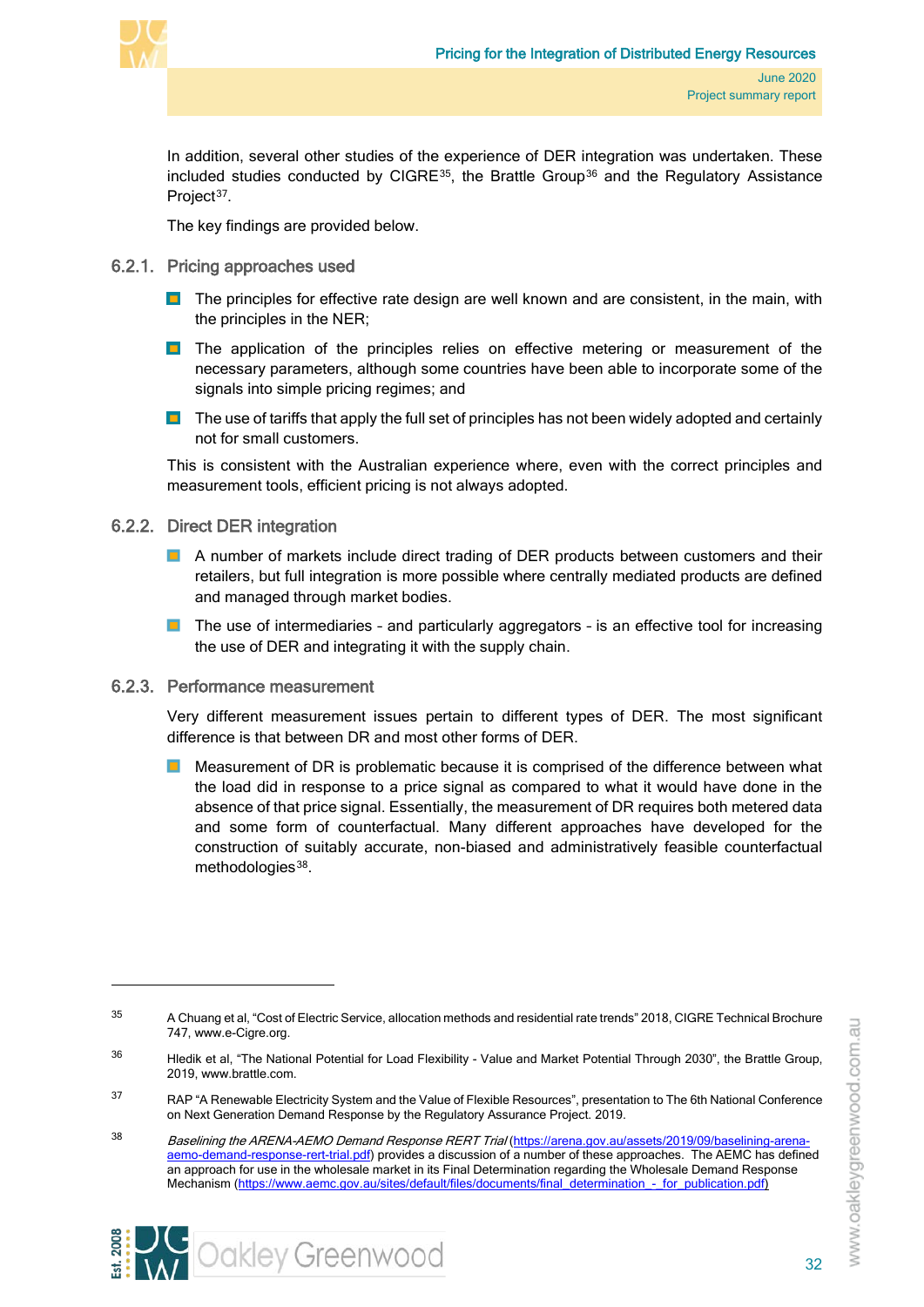

 $\blacksquare$ Measurement of DER other than DR can be relatively straight forward where the DER is dispatchable. Where that is then case, metering on the DER can be used to identify (a) the commencement of export, (b) the cessation of export and/or (c) the commencement of consumption in the case of DER being used as a 'sink'. Non-dispatchable DER (e.g., rooftop PV without battery storage and controls) would generally not be considered to be a form of DER that can respond to the price signals considered in this study.



33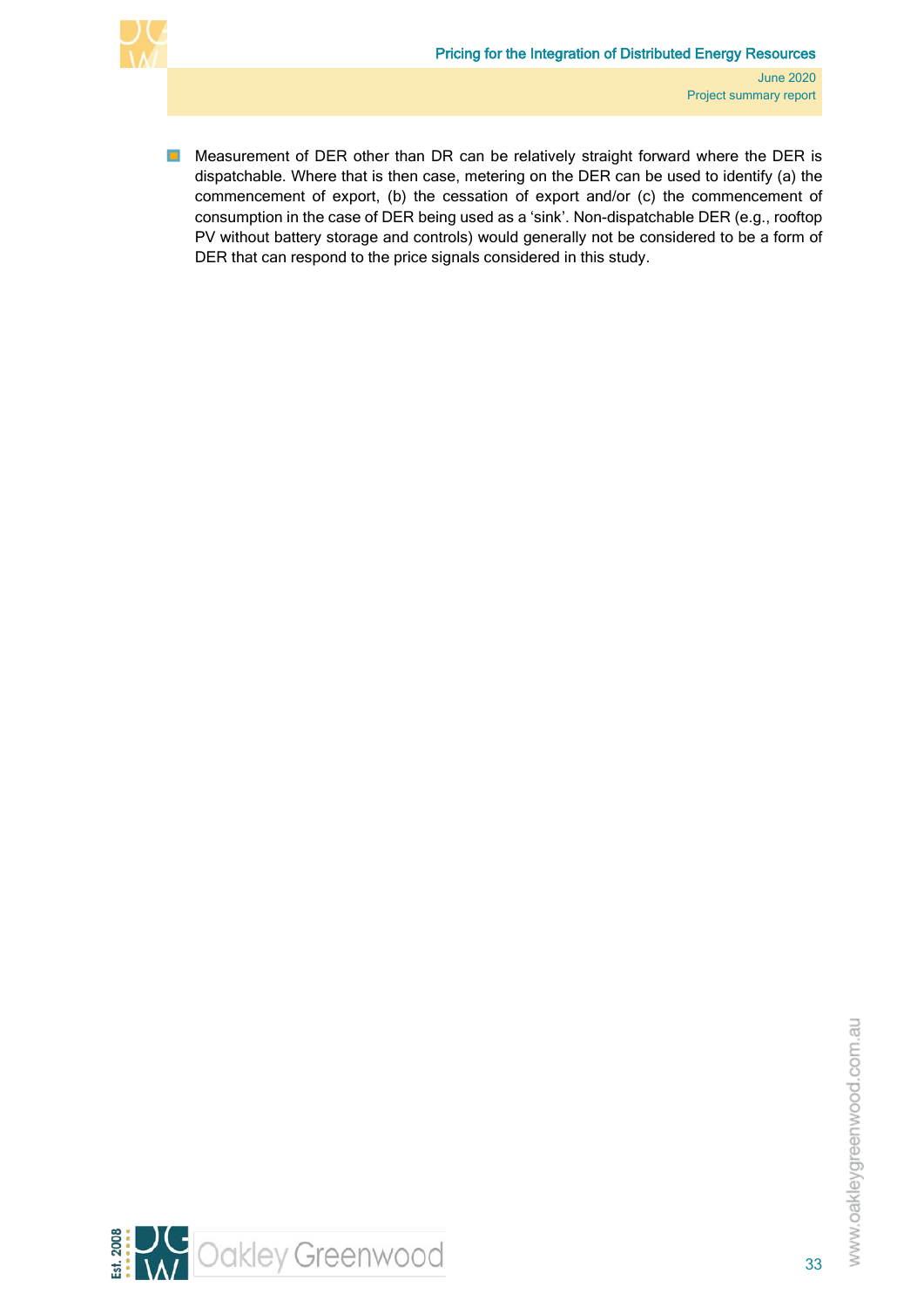

# 7. Next steps

<span id="page-38-0"></span>We would recommend that a DER focused review of the NER should be undertaken to identify areas that may otherwise escape review and limit integration. This would be a similar approach that was taken for the review of Technical Standards, in 1999<sup>[39](#page-38-1)</sup>, which focused on the actual grid requirements rather that the characteristics of the facility that provided the services to meet the requirements.

In addition, we would recommend that existing and future programs undertaken to assess the potential for DER to be better integrated with the central generation and network portions of the electricity supply chain include trials of the ability of the various pricing structures developed in this study to reduce supply chain costs.

<span id="page-38-1"></span><sup>&</sup>lt;sup>39</sup> The review of generator technical standard undertaken by the National Electricity Code Administrator that was required by the initial National Electricity Code. The review undertook a full ground up review of the need for and therefore the approach to defining technical standards.